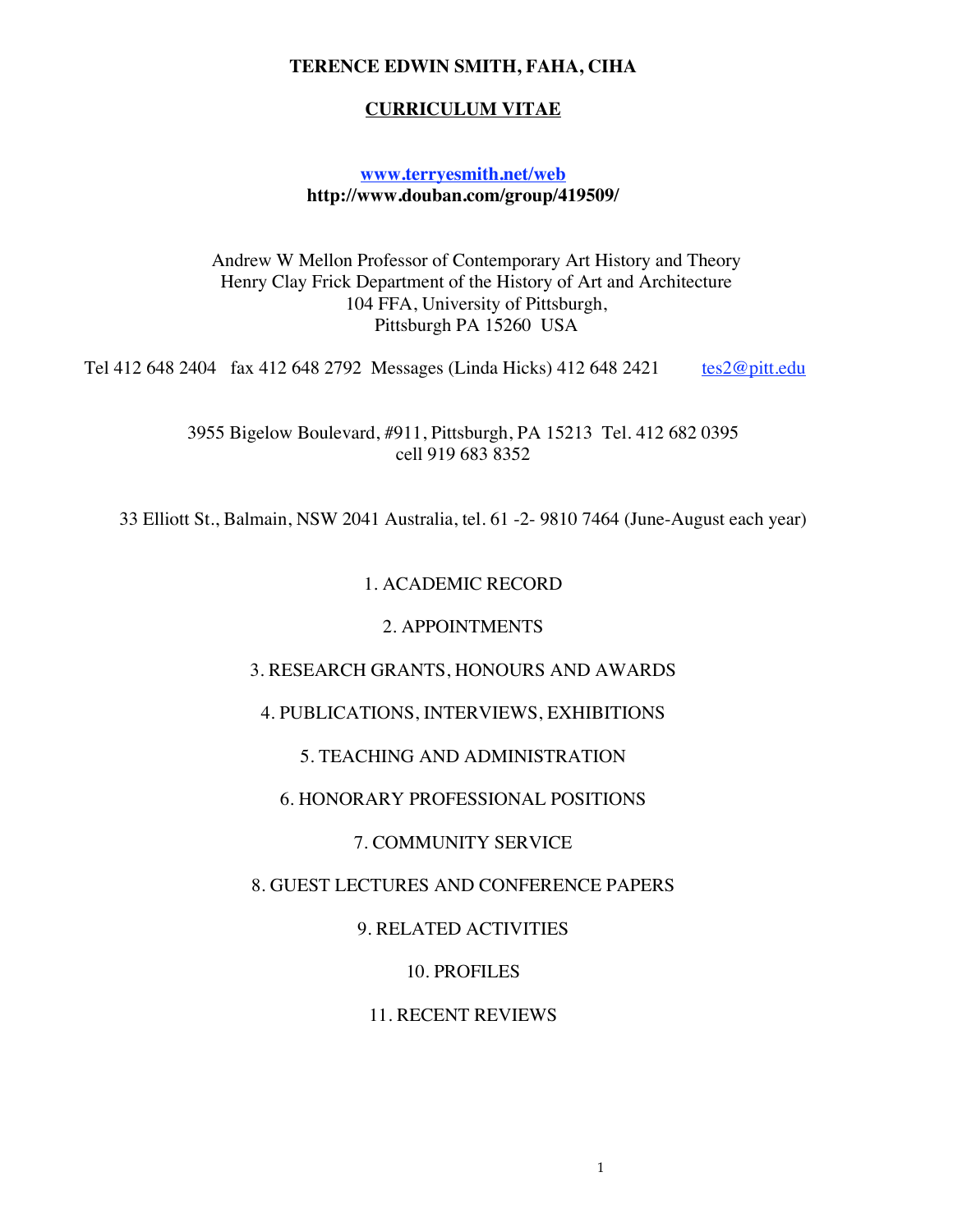# **1. ACADEMIC RECORD**

| 1986    | Doctor of Philosophy, University of Sydney (dissertation topic: "The Visual Imagery    |
|---------|----------------------------------------------------------------------------------------|
|         | of Modernity: USA 1908-1939")                                                          |
| 1976    | Master of Arts, University of Sydney, first class honours and University Medal (thesis |
|         | topic: "American Abstract Expressionism: ethical attitudes and moral function")        |
| 1973-74 | Doctoral studies, Institute of Fine Arts, New York University (Professors Goldwater,   |
|         | Rosenblum, Rubin); additional courses at Columbia University, New York (Professor      |
|         | Schapiro), Whitney Museum of American Art, New York                                    |
| 1966    | Bachelor of Arts, University of Melbourne                                              |
|         |                                                                                        |

# **2. APPOINTMENTS**

| 2011-2015        | Distinguished Visiting Professor, National Institute for Experimental Arts, College of |
|------------------|----------------------------------------------------------------------------------------|
|                  | Fine Arts, University of New South Wales, Sydney                                       |
| 2009             | Emily DuPont Seminar Convener, National Humanities Center, Research Triangle           |
|                  | Park, North Carolina, three-week seminar on contemporaneity                            |
| 2008             | Daphne Mayo Visiting Professor, University of Queensland (August)                      |
| 2006-2010        | Visiting Professor of Contemporary Architecture History and Theory, Faculty of         |
|                  | Architecture, University of Sydney (part-time appointment)                             |
|                  | 2001-ongoing Andrew W Mellon Professor of Contemporary Art History and Theory,         |
|                  | Henry Clay Frick Department of the History of Art and Architecture,                    |
|                  | University of Pittsburgh                                                               |
| 1998-2001        | Personal Chair in Modern Art History and Theory, University of Sydney                  |
| 1998             | Jaffe Visiting Professor in Contemporary Art, Department of Art History, University    |
|                  | of Pennsylvania, Philadelphia                                                          |
| 1997             | Visiting Professor, Department of Art and Art History, Duke University                 |
| 1997-99          | Associate Dean, Community Relations and Development, Faculty of Arts, University       |
|                  | of Sydney                                                                              |
| 1995-2001        | Power Professor of Contemporary Art, University of Sydney                              |
| 1994-2001        | Director, Power Institute of Fine Arts and Visual Culture, University of Sydney        |
| 1994-5           | Visiting Professor, Department of Art and Art History, University of Chicago           |
| 1991             | Visiting Professor, Department of Visual Arts, University of California, San Diego     |
| 1988-            | Associate Professor, Department of Fine Arts, University of Sydney                     |
| 1987-1991        | Head, Department of Fine Arts, University of Sydney                                    |
| 1983, 1986, 1990 | Acting Director, Power Institute of Fine Arts, University of Sydney                    |
| 1983-87          | Senior Lecturer, Fine Arts Department, University of Sydney                            |
| 1976-83          | Lecturer, Fine Arts Department, University of Sydney                                   |
| 1976             | Lecturer, Department of Art History, LaTrobe University                                |
| 1975             | Lecturer, School of Art and Design, Preston Institute of Technology, Melbourne         |
|                  | Lecturer, Department of Fine Arts, University of Melbourne                             |
| 1972             | Tutor, Design 1, Faculty of Architecture, University of Sydney                         |
| 1968-71          | Tutor, Department of Fine Arts, University of Sydney                                   |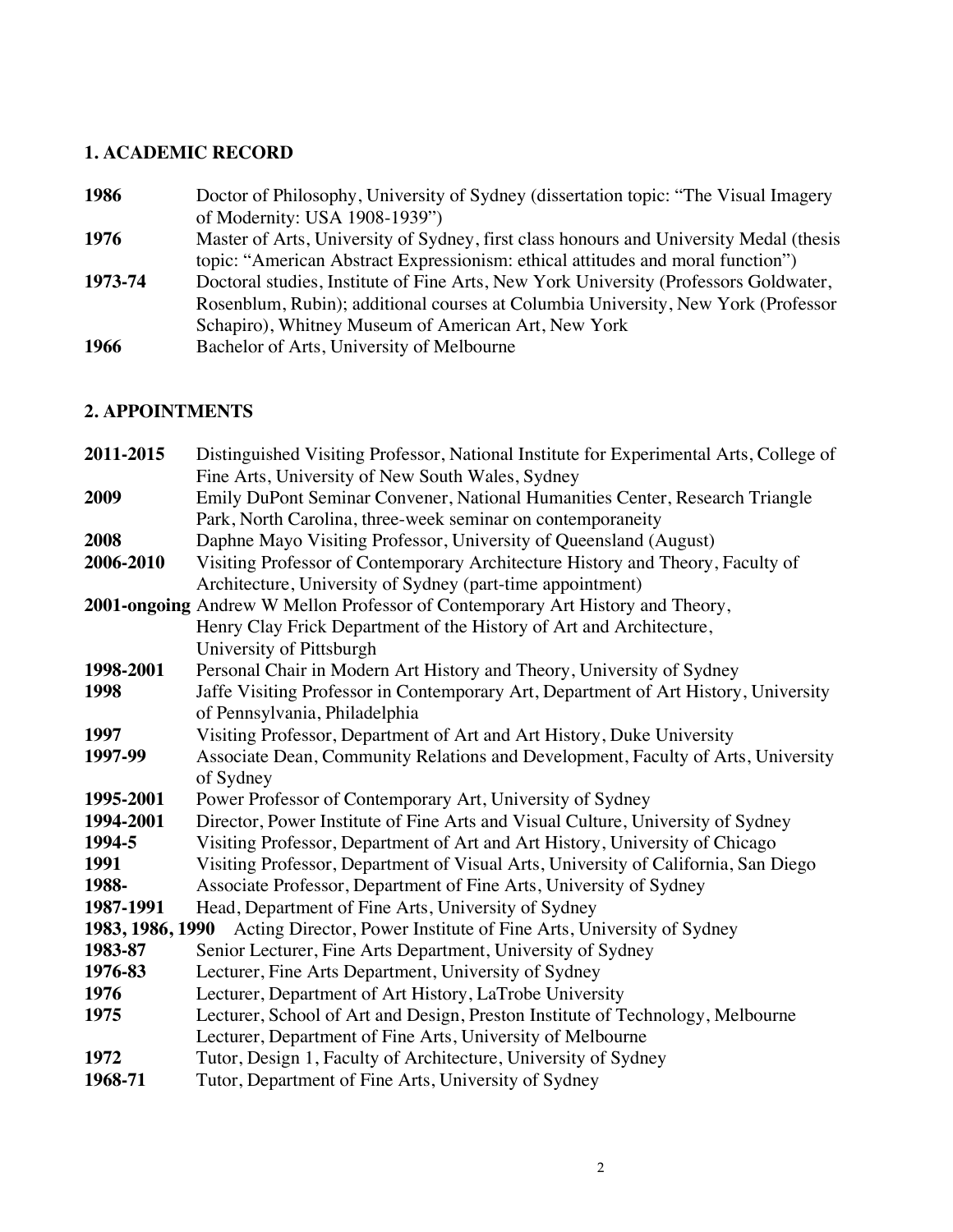# **3. RESEARCH GRANTS, HONOURS AND AWARDS**

# **Research Grants and Fellowships**

| 2011-15   | "The Reinvention of Landscape in the Digital Era," Partner Investigator with Jeffrey<br>Shaw and Johnny Chang in Australian Research Council Discovery Project led by<br>Dennis del Favero, \$1, 110, 000                                                                                                                                                                                                                   |
|-----------|-----------------------------------------------------------------------------------------------------------------------------------------------------------------------------------------------------------------------------------------------------------------------------------------------------------------------------------------------------------------------------------------------------------------------------|
| 2009      | "Contemporaneity," Clark Institute and Getty Research Institute Workshop, Clark<br>Institute, Williamstown, Mass., \$25,000                                                                                                                                                                                                                                                                                                 |
| 2008-9    | "Human Development, and Human Rights: 21st Century Intersections and<br>Ramifications," associate investigator in project led by Global Studies, University of<br>Pittsburgh, in association with the Andy Warhol Museum, Pittsburgh, and MCA,<br>Niteroi, Rio de Janiero, \$20,000                                                                                                                                         |
| 2007-8    | GlaxoSmithKlein Senior Fellow, National Humanities Center, Research Triangle<br>Park, Raleigh-Durham, NC                                                                                                                                                                                                                                                                                                                    |
| 2007      | Fondation de France Chercheur Invité, Institut national d'histoire de l'art, Paris                                                                                                                                                                                                                                                                                                                                          |
| 2006-12   | University of Pittsburgh, School of Arts and Sciences, "Critical Languages for New<br>Media Arts: Digital Arts Edition," with Zentrum für Media und Kunst, Karlsruhe, and<br>iCinema Centre, University of New South Wales, \$150,000                                                                                                                                                                                       |
| 2003-4    | Grants for the Symposium "Modernity & Contemporaneity: Antinomies of Art and<br>Culture after the C20th": School of Arts and Sciences, University of Pittsburgh<br>\$50,000, Pittsburgh Foundation \$75,000, Heinz Endowments \$50,000.                                                                                                                                                                                     |
| 2001-2002 | Getty Scholar, Getty Research Institute, Los Angeles                                                                                                                                                                                                                                                                                                                                                                        |
| 2000-2001 | Australian Research Council Strategic Partnership with Industry Research & Training<br>Support Grant, "The Big Picture: A Planning Matrix for the Visual Arts", with the<br>National Association of the Visual Arts, the Department of Art History and Theory<br>and the Department of Computer Studies, University of Sydney, \$102,000.                                                                                   |
| 1999-2001 | Australian Postgraduate Award (Industry), Australian Research Council Strategic<br>Partnership with Industry Research & Training Support Grant, "Useful Law for a<br>Changing Industry," with Industry Partner, Simpson's Solicitors, \$75,000.                                                                                                                                                                             |
| 1998-2000 | Australian Research Council Strategic Partnership with Industry Research & Training<br>Support Grant, "The Visual Arts in Australia: Professional, Industrial and Legal<br>Issues", team leader, with the National Association of the Visual Arts, the Australian<br>Centre for Industrial Relations Research and Training, and the Art Gallery of New<br>South Wales as industry partners. \$300,000 plus in kind support. |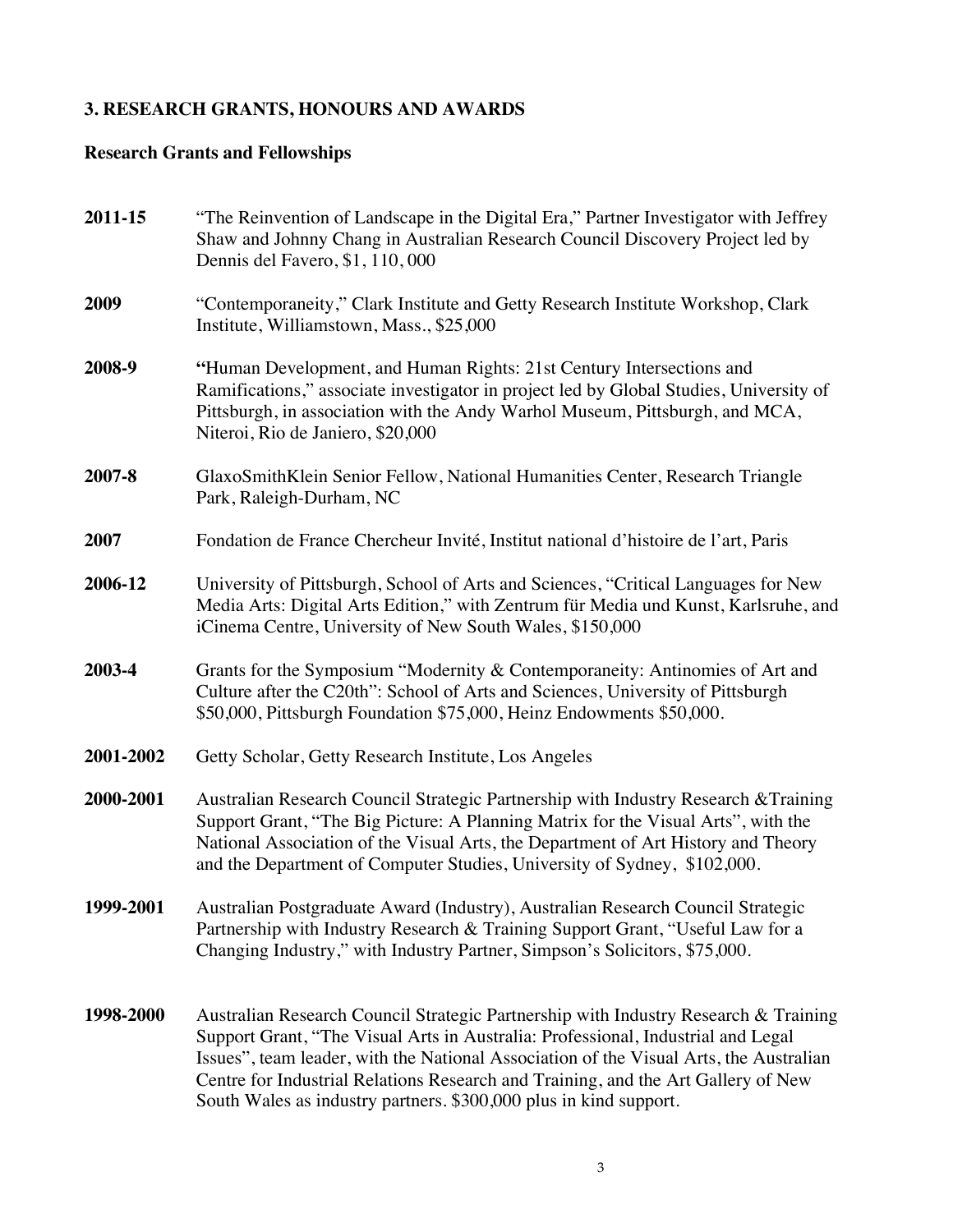| 1998           | "Cultural Value Formation: The Museum of Contemporary Art as a Case Study,"<br>Research Institute for the Humanities and Social Sciences, University of Sydney,<br>\$12,000                             |
|----------------|---------------------------------------------------------------------------------------------------------------------------------------------------------------------------------------------------------|
| 1997-1999      | Australian Research Council Large Grant "Conceptual Art in Australia, New Zealand,<br>England and Europe,",\$110,000.                                                                                   |
| 1995-6         | Australian Institute of Aboriginal and Torres Strait Islander Studies Grant "Imaging<br>Ourselves to the Other,",\$30,000                                                                               |
| 1994-6         | Australian Research Council Small Grant "Engineering Vision,",\$36,000                                                                                                                                  |
| 1994           | University Fellow, inaugural Rockefeller Foundation Program "Globalization and the<br>Politics of the Public Sphere," Chicago Humanities Institute, University of Chicago                               |
| 1993           | H.V. du Pont Fellowship, Hagley Museum and Library, Wilmington, Delaware                                                                                                                                |
| <b>1990</b>    | Hagley Fellow, Hagley Museum and Library, Wilmington, Delaware                                                                                                                                          |
| 1986           | Visiting Post-doctoral Fellow, National Museum of American Art, Smithsonian<br>Institution, Washington, D.C.                                                                                            |
| 1972-74        | Harkness Fellow, Commonwealth Fund, New York                                                                                                                                                            |
| Honors, Awards |                                                                                                                                                                                                         |
| 2012           | Honorable Mention, 2012 Book Prize, Association for the Study of the Arts of the                                                                                                                        |
|                | Present, for Contemporary Art: World Currents.                                                                                                                                                          |
| 2010           | Australia Council Visual Arts Laureate Award, Commonwealth Government of<br>Australia                                                                                                                   |
|                | Franklin Jewlett Mather Award for Art Criticism, College Art Association                                                                                                                                |
| 2009           | Georgia O'Keeffe Museum Prize for the Best Book on American Modern Art, for<br>Making the Modern: Industry, Art and Design in America, 1993, inaugural prize                                            |
| 2003           | Art Association of Australia and New Zealand/Power Institute Prize for Best Book on<br>Art 2003 for Transformations in Australian Art, volumes 1 and 2 (Sydney: Craftsman<br>House, 2002), joint award. |

# **Professional Positions**

| 2008   | Kluge Distinguished Lecturer, University of Virginia                             |
|--------|----------------------------------------------------------------------------------|
| 2004-  | Honorary Research Associate, Department of Art History and Theory, University of |
|        | Sydney                                                                           |
| 2001-3 | Vice-President and Member of Bureau, Comité International d'Histoire de l'Art    |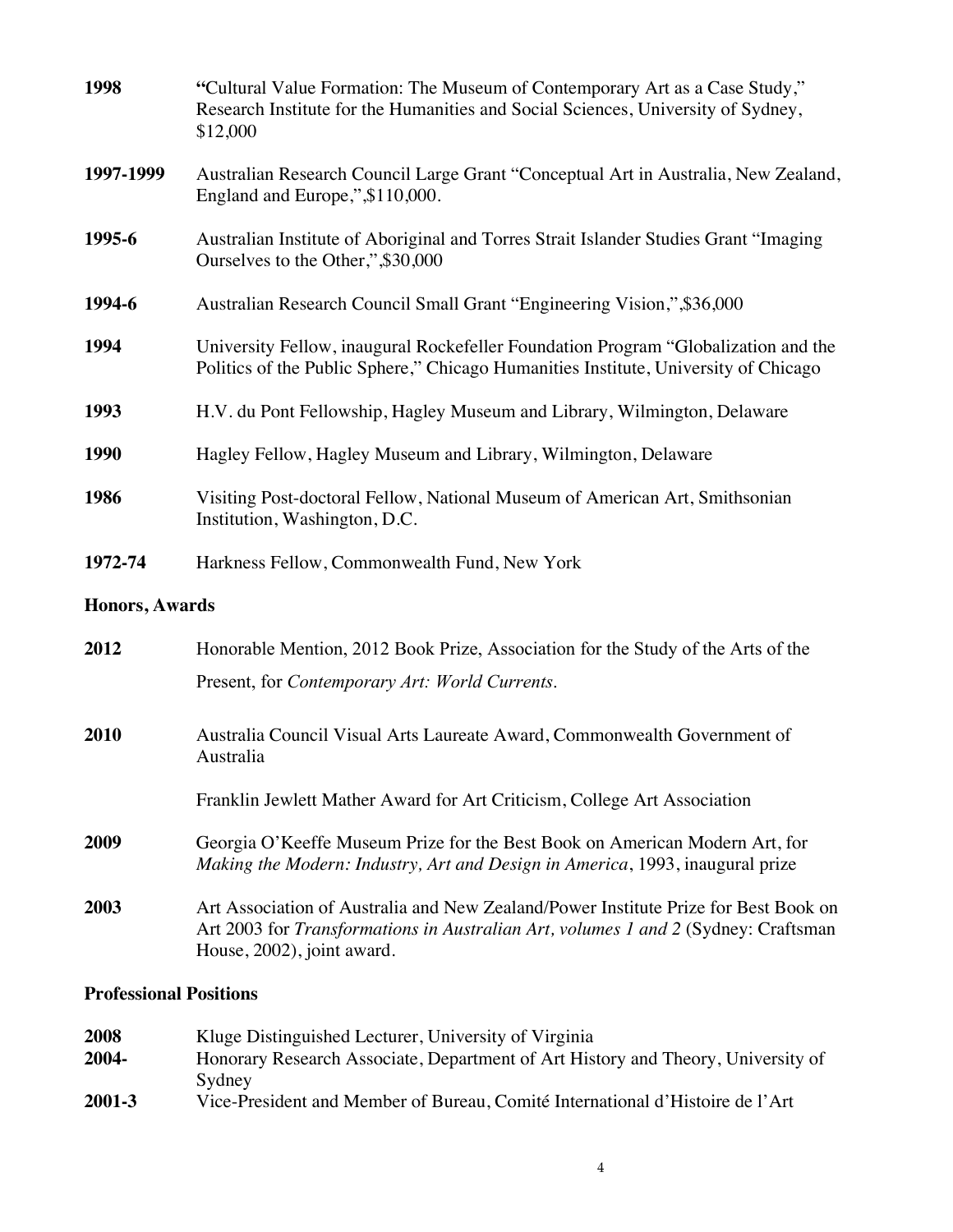| 2000      | President, University of Sydney Association of Professors                         |
|-----------|-----------------------------------------------------------------------------------|
| 1999-2001 | Chairman, Australian National Committee, Comité International d'Histoire de l'Art |
| 1999-2000 | Vice-President, University of Sydney Association of Professors                    |
| 1997-2000 | Chairman, Arts Section, Australian Academy of the Humanities                      |
| 1996-     | Fellow, Australian Academy of the Humanities                                      |
| 1996-     | Membre titulaire, Comité International d'Histoire de l'Art                        |

## **4. PUBLICATIONS, INTERVIEWS, EXHIBITIONS OF CREATIVE WORKS**

## **i. BOOKS**

*Thinking Contemporary Curating* (New York: Independent Curators International, 2012)

*Contemporary Art: World Currents* (London: Laurence King; Saddleback River, NJ: Pearson/Prentice Hall, 2011)

*What is Contemporary Art?* (Chicago: University of Chicago Press, 2009) [Spanish and Korean editions, 2012]

Editor (with Okwui Enwezor and Nancy Condee), *Antinomies of Art and Culture: Modernity, Postmodernity, Contemporaneity* (Durham, NC: Duke University Press, 2008)

Editor, *Contemporary Art + Philanthropy* (Sydney: University of New South Wales Press for the Sherman Foundation, 2007) Chapters by Smith, David Elliott, Lynne Cooke, Rupert Myer and Gene Sherman

*The Architecture of Aftermath* (Chicago: University of Chicago Press, 2006)

*Transformations in Australian Art, vol. 1, The Nineteenth Century: Landscape, Colony and Nation; vol. 2. The Twentieth Century: Modernism and Aboriginality* (Sydney: Craftsman House, 2002)

Editor, with Paul Patton, *Jacques Derrida, Deconstruction Engaged: The Sydney Seminars* (Sydney: Power Publications, 2001; Japanese edition, Tokyo: Iwanami Shoten, 2005)

*The Code of Practice for the Australian Visual Arts and Craft Sector* (National Association of the Visual Arts: Sydney, 2001, general editor Caroline Jordan). Report of the Visual Arts Industry Guidelines Research Project, 1998-2001, of which I was joint Chief Investigator (2nd ed. 2004, general editor Penny Craswell).

*What is Contemporary Art? Contemporary Art, Contemporaneity and Art to Come*, (Sydney, Artspace Critical Issues Series, 2001), pamphlet

Editor, *Impossible Presence: Surface and Screen in the Photogenic Era* (Sydney, Power Publications, Chicago, University of Chicago Press, 2001) Introduction; essays by Marshall Berman, Tom Gunning, Peter Hutchings, Jean Baudrillard, Hugh Silverman, Jeremy Gilbert-Rolfe, Elizabeth Grosz, Javier Sanjines, Fred R Myers, Anthony Vidler

Editor, *First People, Second Chance; The Humanities and Aboriginal Australia*, (Canberra, Australian Academy of the Humanities, 1999) Introduction; essays by Marcia Langton, Henry Reynolds, Paul Patton, Margaret Clunies Ross and Ian McLean.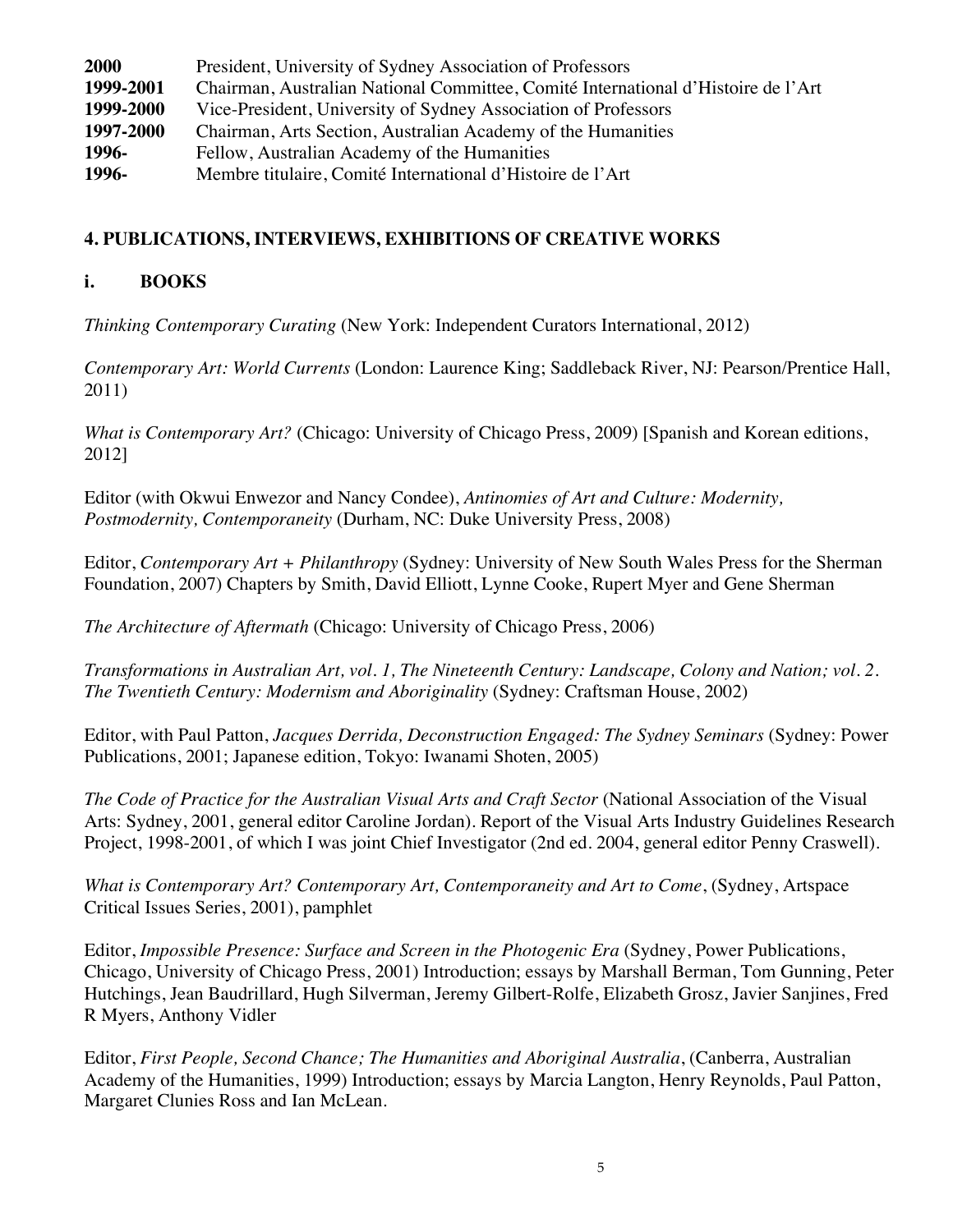Editor, with Jennifer Allison, Katherine Gregouras, George Symons, *From Vision to Sesquicentenary, The University of Sydney through its Art Collection* (Sydney, Standing Committee of Convocation of the University of Sydney, 1999) Introduction; essays by various authors

Editor, *In Visible Touch: Modernism and Masculinity* (Sydney, Power Publications, 1997, Chicago, University of Chicago Press, 1998) Introduction; essays by T.J.Clark, Tamar Garb, Roger Benjamin, Virginia Spate, Richard Shiff, Bernard Smith, W.J.T. Mitchell, Mary Kelly

Editor, *Ideas of the University* (Sydney: Research Institute for the Humanities and Social Sciences and Power Publications, 1996) Introduction, essay by Samuel Weber, discussion.

*Making the Modern: Industry, Art and Design in America* (Chicago: University of Chicago Press, 1993) 532 pages

Editor, *Constructing Australian Art: Eight Critiques* (Sydney: Power Institute of Fine Arts Occasional Paper No 2, May 1986) 109 pages

Editor, with Anthony Bradley, *Australian Art and Architecture: Essays Presented to Bernard Smith* (Oxford University Press, Melbourne 1980), 263 pages

*Art & Language: Australia 1975* (Art & Language Press, Banbury, New York, Sydney 1976), 231 pages

with Ian Burn and Mel Ramsden, *Draft for an Anti-Textbook*, special issue, *Art-Language*, Vol.3, No 1 (Sept 1974), 110 pages

with Ian Burn, Mel Ramsden, et al., *Handbook* (Art & Language Press, New York, and the Mezzanine, Nova Scotia College of Art, Halifax, N.S. 1973), 92 pages

## **ii. IN PREPARATION**

"Artists as Curators/Curators as Artists: Exhibitionary Form since 1969," in Germano Celant ed., *Revisiting When Attitudes Become Form* (Venice: Fondazione Prada, 2013)

"Contemporary Art" Oxford Bibliographies Online. Annotated bibliography June 2013.

"Time And The Composition: Creativity In Modern And Contemporary Works Of Art," in Kerry Thomas and Janet Chan eds., *Handbook of Research on Creativity* (Cheltenham, UK and Northampton, MA, USA: Edward Elgar Publishing, 2013) ISBN of 978 0 85793 980 7

"Comparing the Contemporary Arts; Figuring Planetarity," in Amy J. Elias and Christian Moraru eds., *The Planetary Turn: Art, Dialogue, And Geoaesthetics In The 21st Century* (Evanston, Il: Northwestern University Press, 2013)

"Design, For the Mind's Eye, 1964-74," in *What Were You Reading 1964-74?,* edited by Geoff x and Pamela Lee, Cambridge, Mass.: MIT Press, 2013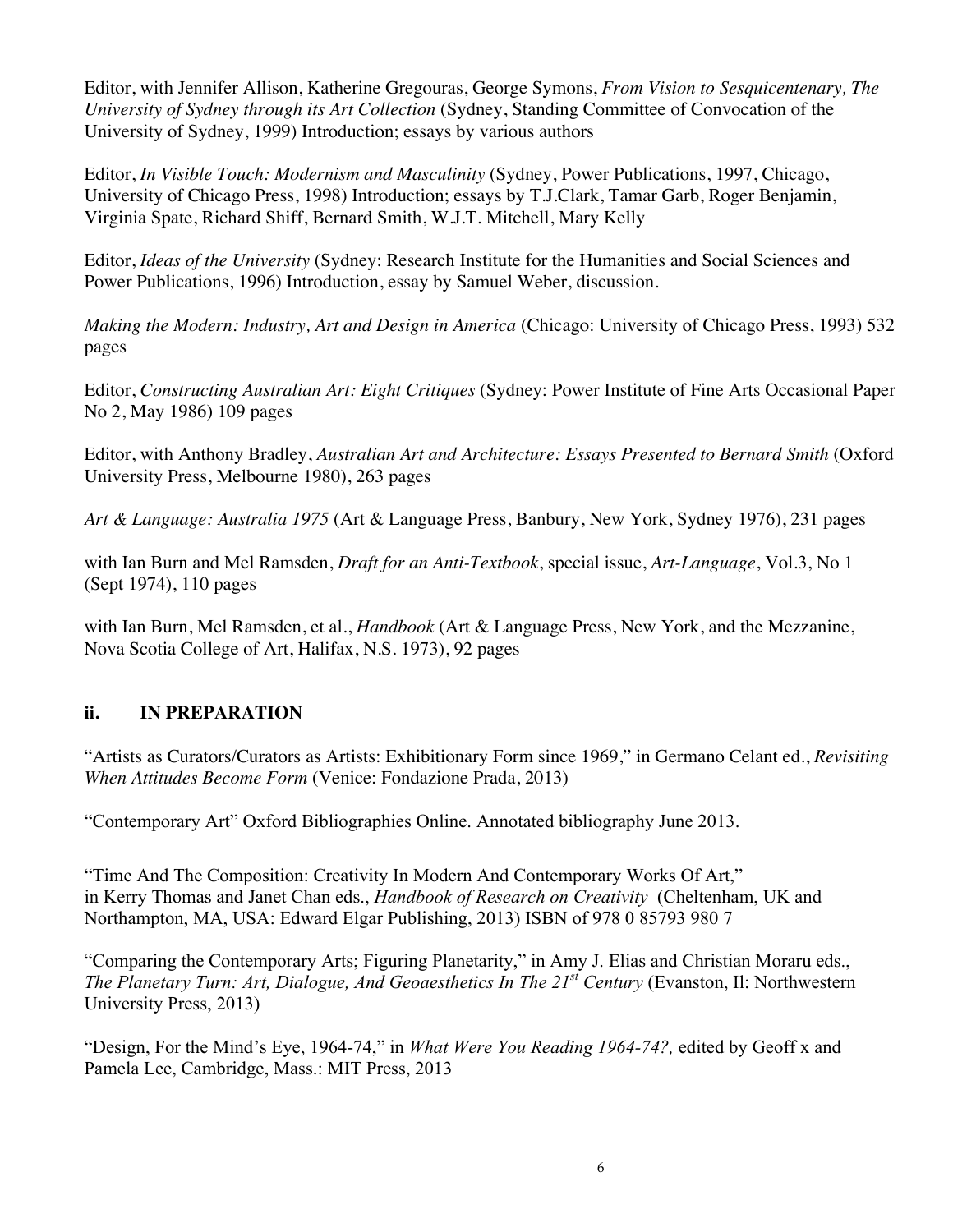"Contemporary Art: World Currents In Transition Beyond Globalization: Terry Smith And Saloni Mathur," an edited transcript of a colloquium Department of the History of Art and Architecture, University of Pittsburgh, on October 17, 2012. Forthcoming in *contemporaneity*, #4.

"Contemporary Art and Contemporaneity: Reflections on Method, Review of Reviews (Part 1)," *Discipline*, no. 3, mid 2013 ["Contest of the Faculties; or, Comedy of the Disciplines," on the possibilities for an art history of contemporary art.]

"Contemporary Art and Contemporaneity: Reflections on Method, Review of Reviews (Part 2)," *Discipline*, no. 4, late 2013 [On the three currents hypothesis.]

*Contemporary Art and Contemporaneity* (Ljubljana: Academy of Arts and Sciences, 2012) [collected essays, in Slovenian]

"The Bilbao Affect: Culture as Industry," chapter 1 of *The Architecture of Aftermath*, reprinted in Jelena Stojanovic ed., *On the Museum's Remains: Contemporary Art and its Public* (Belgrade: Museum of Contemporary Art, 2012)

*Contemporaneity* (Duke University Press, anticipated 2015)

*The Mass Production Imaginary* (a study of the visual imaginations of the engineers Frederick Taylor and George Richardson)

*Looking through Degas* (a study of works by Degas in the Getty Museum, Los Angeles, and elsewhere)

"The Modesty of Photography and the Work of the World: Interview with Allan Sekula," *Critical Inquiry*

# **iii. CHAPTERS IN BOOKS**

"Contemporary Art: World Currents in Transition Beyond Globalization," in *The Global Contemporary: The Rise of New Art Worlds after 1989*, eds. Hans Belting, Andrea Buddensieg, Peter Weibel (Cambridge, Mass.: MIT Press for ZKM, Karlsruhe, 2013), 186-192

"Our Contemporaneity?," in Alexander Dumbadze and Suzanne Hudson eds., *Contemporary Art: Themes and Histories, 1989 to the Present* (Oxford: Blackwell, 2013), 17-27

"Currents of Worldmaking in Contemporary Art," in Nicholas Mirzoeff ed., *The Visual Culture Reader*  $(3^{rd}$  ed., London: Routledge, 2013), 109-117

"Roundtable: Reading Exhibitions," in *Reading Room: A Journal of Art and Culture* (05/2012), "The Space of Reading," edited by Natasha Cornland

"One and Three Ideas: Conceptualism Before, During and After Conceptual Art," in Boris Groys ed., *Moscow Symposium: Conceptualism Revisited* (Berlin and New York: Sternberg Press, 2012), 42-72

"Currents of Contemporaneity: Orientations in Art Today," in Peter S. Myers ed., *Sidetracks: Painting in the Paramodern Condition* (Stavenger: Stavenger Kunstmuseum, 2012)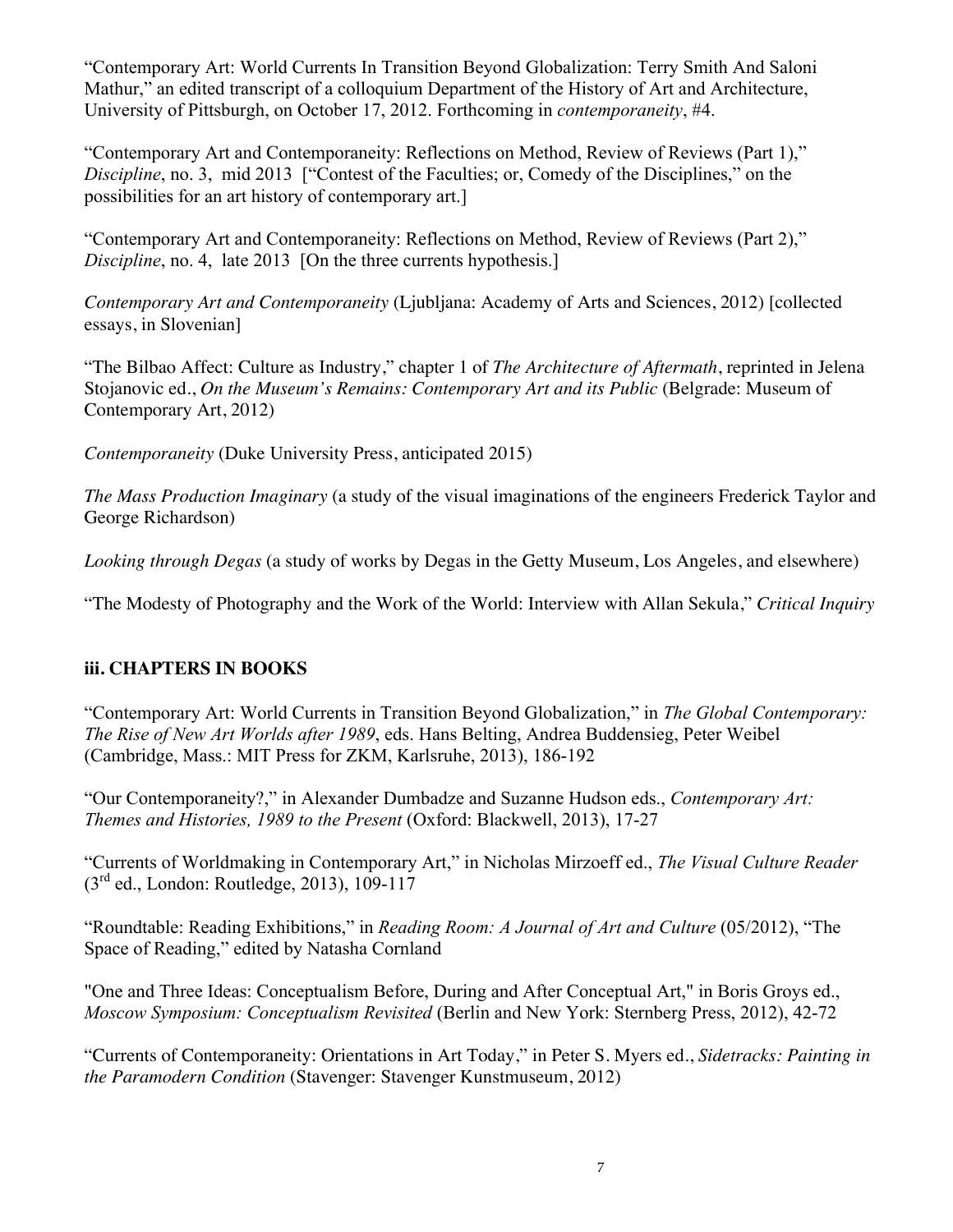"Contemporary Art: Remodernism, Transitions, Translation," in Alexander Alberro ed., *What is Contemporary Art Today? [Qué es arte contemporáneo hoy?]* (Pamplona: Cátedra Jorge Oteiza, Universidad Pública de Navarra, 2011), 19-56 (Spanish), 181-216 (English)

"Transnational Virtuality: New Media Art, Contemporary Concerns," in Jaynie Anderson ed., *Cambridge Companion to Australian Art* (Melbourne: Cambridge University Press, 2011), 248-260

"Base And Superstructure In Jamesonian Architectural Theory," in Lahiji Nadir ed., *The Political Unconscious of Architecture: Essays in Honor of Frederic Jameson* (London: Ashgate, 2011), 299-316

"Profiles in Currency: Contemporary Art Today," Miranda Wallace ed., *21st Century: Art of the First Decade* (Brisbane: Queensland Art Gallery/Gallery of Modern Art, 2010), 202-211

"Background Stories: Modern And Contemporary Art, World Currents, China," in Qigu Jiang and James Elkins eds., *First "China Contemporary Art Forum" – 2009 Beijing International Conference on Art Theory and Criticism* (Beijing: China Contemporary Art Forum, 2010), 305-360

"Contemporaneity," in Claire Doherty and David Cross, eds., *One-Day Sculpture* (Bielefeld: Kerber

Verlag, 2009), 53-56

"Daniel Among The Philosophers: The Jewish Museum, Berlin, And Architecture After Auschwitz," in Gevork Hartoonian ed., *Walter Benjamin and Architecture* (London: Routledge, 2010), 137-159

"Writing the History of Contemporary Art: A Distinction, Three Propositions, and Six Lines of Inquiry," in Jaynie Anderson ed., *Crossing Cultures: Conflict, Migration and Convergence, Proceedings of the 32<sup>nd</sup> International Congress in the History of Art* (Melbourne: Miegunyah Press, 2009), 918-21

"Art Against Media: Early Works by Peter Weibel," in Dennis del Favero, Ursula Frohne and Peter Weibel eds., *Un\_imaginable* (Ostfildern: Hatje Cantz for ZKM, Karlsruhe, iCinema, UNSW, Sydney, and the University of Pittsburgh, 2008), DVD video and book, 116-127

"Times Taken, Given by Contemporary Art, " in Judith Schachter Model and Stephen Brockman eds. *(Im)permanence: Cultures in/out of time* (Pittsburgh: Center for Arts in Society, Carnegie Mellon University, 2008)

 "Spectacle Architecture before and after the Aftermath: Situating the Sydney experience," Anthony Vidler ed., *Architecture Between Spectacle and Use* (New Haven: Yale University Press for the Clark Institute, 2008)

"Interaktion in dem Zeitgenössischen Kunst [Interaction in Contemporary Art]," in Richard Castelli et al. eds., *Vom Funken zum Pixel: Kunst + Neue Medien* (Berlin: Nicolaische Verlagsbuchhandlung und Martin-Gropius-Bau, Berliner Festspiele, 2007), 23-31

"Creating Value Between Cultures: Contemporary Aboriginal Art," in Michael Hütter and David Throsby eds., *Beyond Price: Values and Valuing in Art and Culture* (Cambridge: Cambridge University Press, 2008), 23-40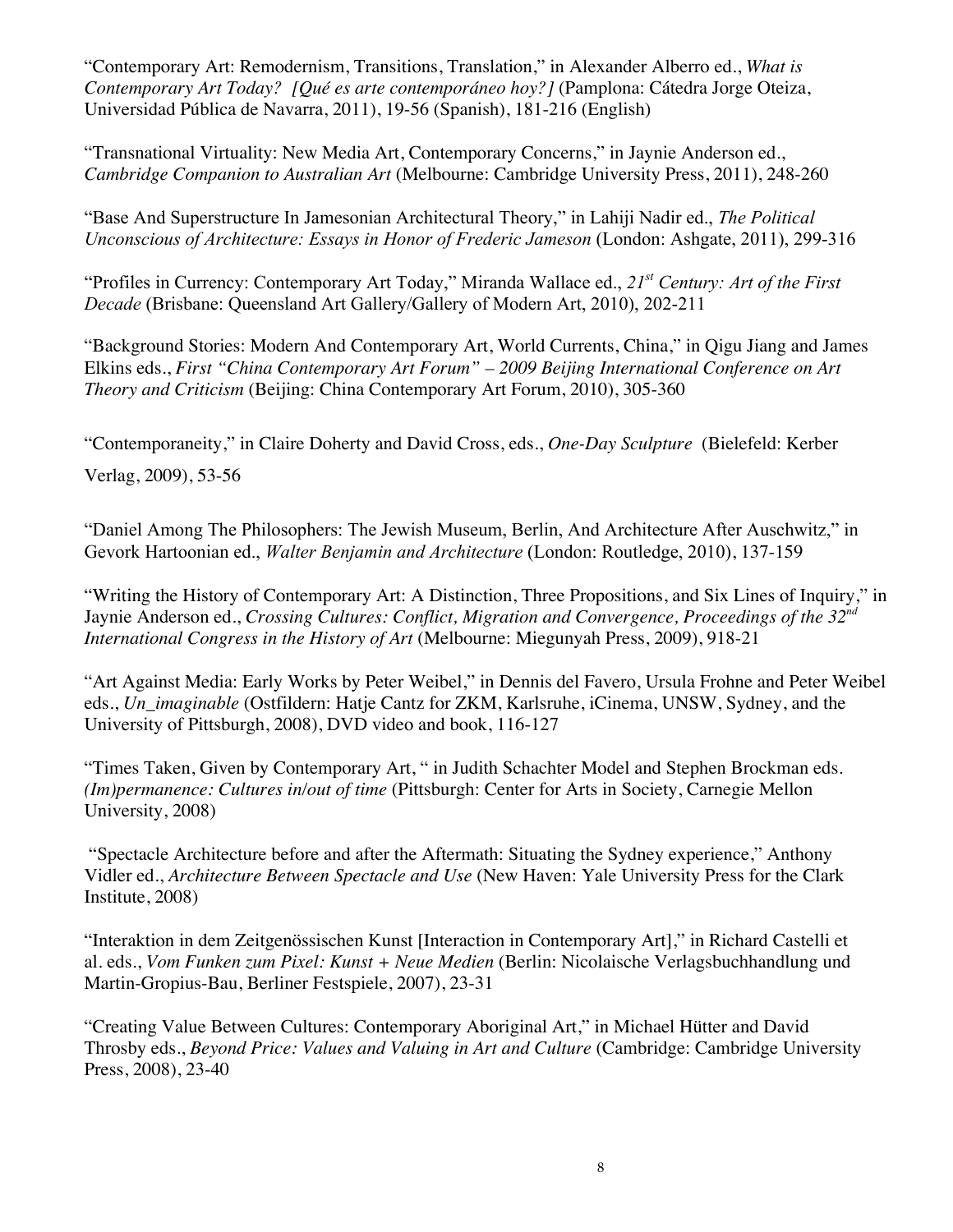"Introduction" and "Contemporary Art Now: A World Picture," in Terry Smith ed., *Contemporary Art + Philanthropy* (Sydney: University of New South Wales Press for the Sherman Foundation, 2007),

"Canons in the conditions of contemporaneity," in Anna Brynzki ed., *Partisan Canons* (Durham, NC: Duke University Press: 2007), 309-26. Review: Jennifer Ferng (MIT), *Leonardo on line,* March 2008.

"Art and Society: Multiple Modernities Then, Contemporaneity Now," in Pan Gongkai ed., *Reflections: Chinese Modernities as Self-Conscious Cultural Ventures* (Beijing: Oxford University Press, 2007)

"Creating Dangerously: Then and Now," in Okwui Enwezor ed., *The Unhomely: Phantom Scenes in Global Society* (Seville: Bienal Internacional de Arte Contemporáneo de Sevilla, 2006), 114-129

"Better Ideas and Impossible Objects: A Commentary," in Héctor Olea and Mari Carmen Ramirez eds., *Versions and Inversions: Perspectives on Avant-Garde Art in Latin America* (New Haven and London: Yale University Press for the International Center for the Arts of the Americas, Houston Museum of Fine Arts, 2006), 243-279

"Biennales in the Conditions of Contemporaneity," in Blair French, Adam Geczy and Nicholas Tsoutas, eds., *Criticism+Engagement+Thought,, On Reason and Emotion 2004 Biennale of Sydney* (Sydney: Artspace, 2004), 53-59

"Visual Regimes of Colonization: Aboriginal Seeing and European Vision in Australia," in Nicholas Mirzoeff ed., *The Visual Culture Reader* (London and New York: Routledge, 2003, 2nd ed.), 483-494

"Installing the Format of the Future," in Adam Geczy and Benjamin Genocchio eds., *What is Installation? An anthology of writings on Australian installation art* (Sydney: Power Publications, 2001), 239-242

 "*Life*-Style Modernity: Making Modern America," in Erika Doss ed., *Living with Life* (Washington: Smithsonian Institution Press, 2001), 25-40

"The Visual Arts: Imploding Infrastructure, Shifting Frames, Uncertain Futures," in Tony Bennett and David Walkers eds., *Reshaping Australian Culture* (Cambridge: University of Cambridge Press, 2001), 66- 88

"Visual Regimes of Colonisation: European and Aboriginal Seeing in Australia," in Ulpiano Toledo Bezerra de Meneses, ed., *Paysage et Art, papers of the conference "Paisagem e Arte, a invençao da natureza, a evoluçao da olhar"* (Comité Brasileiro de Historia da Arte, Sao Paulo, 2000), 91-100

With Mary Kelly, "A Conversation about Conceptual Art, Subjectivity and the *Post-Partum Document,*" in Alex Alberro and Blake Stimson, eds., *Conceptual Art, A Critical Anthology* **(**Cambridge, Mass., MIT Press, 1999), 450-459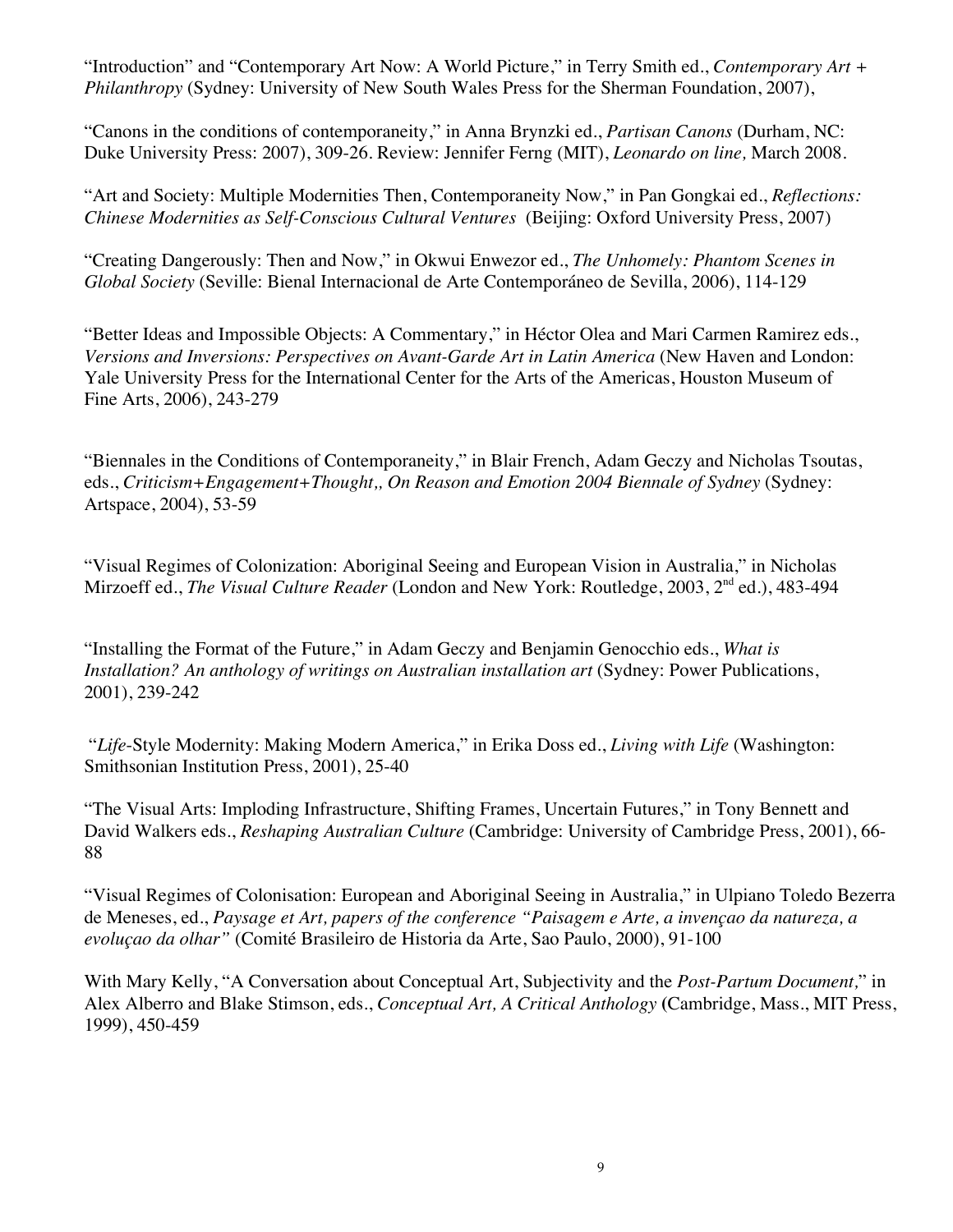"Peripheries in Motion: Conceptualism and Conceptual Art in: Australia and New Zealand," in Luis Camnitzer, Jane Farver and Rachel Weiss, eds., *Global Conceptualism: Points of Origin 1950s-1980s* (New York, Queens Museum of Art, 1999), 86-98

"Art," in Roger Bell and Phillip Bell, eds., *Americanization: Australian Experiences* (Sydney: University of New South Wales Press, 1998)

"Pictures *of*, Painting *as*: Landscape and Modernism," in Geoff Levitus, ed., *Lying About the Landscape* (Sydney: Craftsman House, 1998)

"Kngwarreye Woman Abstract Painter," in Jennifer Isaacs, ed., *Emily Kame Kngwarreye* (Sydney: Craftsman House, 1998)

"The Governor General and the Post-Colonial: The Australia Day Address 1996," in Anthony Uhlmann, ed., *Media Imaginaries*, special issue of *Continuum* (Perth: University of Western Australia, 1997)

"Three Ages of Man: Masculine Sexuality in Australian Art," in Paul Patton and Diane Austin-Broos, eds., *Transformations in Australian Society* (Sydney: Research Institute for the Humanities and Social Sciences, 1997), 1-31

"Intensity: Modernism's Phallic Aesthetics," introduction to *In Visible Touch: Modernism and Masculinity* (Sydney, Power Publications, 1977; Chicago: University of Chicago Press, 1998), 1-27

"Pictured History: The Matchgirls' Strike 1888," in Jessica Evans, ed*., The Camerawork Essays, Context and Meaning in Photography* (London: Rivers Oram Press, 1997), 156-169; introduction 153-6

"Craft, Modernity and Postmodernity," in Sue Rowley, ed., *Craft and Contemporary Theory* **(**Sydney: Allen & Unwin, 1997)

"The University is for Turning," in *Ideas of the University* (Sydney: Research Institute for the Humanities and Social Sciences and Power Publications, 1996)

"The Provincialism Problem" and "Generation X: Impacts of the 1980s,"in Rex Butler, ed., *What is Appropriation?* (Brisbane and Sydney: IMA and Power Publications, 1996)

"Production: The Specter and *The Stonebreakers,*" in Robert Nelson and Richard Shiff, eds. *Critical Terms for Art History* (Chicago: University of Chicago Press, 1996; 2<sup>nd</sup> ed. 2003), 361-381.

"Modernism", "Modernity", "Australian Painting and graphic arts before 1900", "Australian Painting and graphic arts since 1900", "Art Education in Australia", "David Aspden", "Annandale Imitation Realists", "Charles Blackman", "Imants Tillers," entries for the *Dictionary of Art*, edited Jane Turner (London: Macmillans, 1996), various world lengths, 5,000 to 500. Grove Dictionary of Art online

"Fine Art," *The Cambridge Encyclopedia of Australia*, edited Susan Bambrick (Cambridge: Cambridge University Press, 1994), 303-309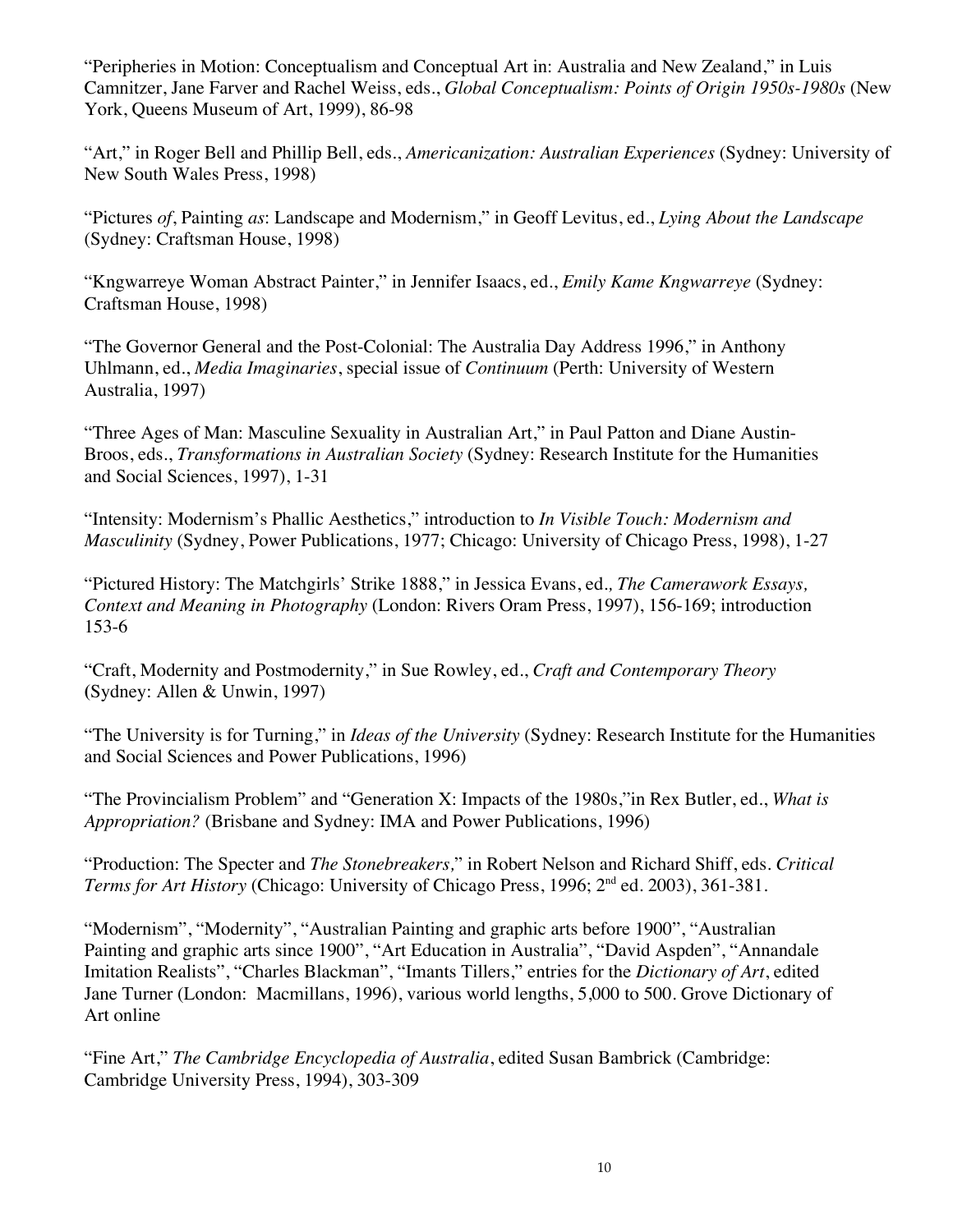"The Genius of Black Art," *The Best of the Independent Monthly*, Frank Devine, ed. (Geelong: Deakin University Press, 1992), 183-189

"A Problematic Practice 1970-80", "From the Desert: Aboriginal Painting Since 1970", "Postmodern Plurality: the 1980s", in Bernard Smith with Terry Smith, *Australian Painting 1788- 1990* (Melbourne: Oxford University Press, 1991), 452-556; with Christopher Heathcote*, Australian Painting 1788-2000*, Fourth edition, 2001

"Discourse and Desire: Foucault on Modernity and Visuality," *The Rhetorics of History,* Roger Benjamin and David Bennett eds. (Melbourne: Art Association of Australia, 1990), 25-39

"The Tasks of Translation: Art & Language in Australia and New Zealand 1975-76," *Now See Hear! Art, language and translation*, Greg Burke and Ian Wedde eds. (Wellington, N.Z.: Victoria University Press, 1990), 250-261

"Populism and Privilege in Australian Painting," in S L Goldberg and F B Smith eds., *Australian Cultural History* (Australian Academy of the Humanities and Cambridge University Press, Cambridge, 1988), 190-210

"The Visual Arts," in D H Borchardt ed., *Australians: A Guide to Sources* (Sydney: Fairfax, Syme and Weldon, 1987), 412-417

"Modernism Meets Modernity: Great Combusting Conjunctures!", in E A Grosz et al. (eds), *Futur\*fall: Excursions into Post-Modernity* (Sydney: Power Institute of Fine Arts, 1987), 64-81

"The Local, the National and the International in Australian Art," in Kurt Brereton et al., eds, *Australian Mythological Sights. Sites. Cities* (Sydney: Third Degree, 1986), 158-162

"Critical Possibility Here and Now: The Practicalities of Art Writing Today," in Roger Benjamin ed., *Practices of Criticism in Australia* (Melbourne: Papers of the Art Association of Australia, Vol. 1, 1986), 28-38

"A State of Seeing, Unsighted...; Notes on the Visual in Nazi War Culture," in Paul Patton and Ross Poole eds., *War/Masculinity* (Intervention, Sydney 1985), 11-25; also in *Block*, 12 (Winter 1986-87), 50-70

"The Situation Now," 1971, and "The Provincialism Problem,",1974, in Paul Taylor ed., *Anything Goes: Art in Australia 1970-1980* (Melbourne, Art & Text, 1984)

"Convicts and Capital: The Absent Imagery of the Convict Era," in *Capital Essays*, Drew Cottle, ed. (General Studies Dept. University of NSW, 1984), 63-76

"The Divided Meaning of *Shearing the Rams*; Artists and Nationalism 1888-1891," in *Australian Art and Architecture: Essays Presented to Bernard Smith*, edited with Anthony Bradley (Oxford University Press, Melbourne 1980), 93-123

## **iv. EXHIBITIONS CURATED/CATALOGUE ESSAYS**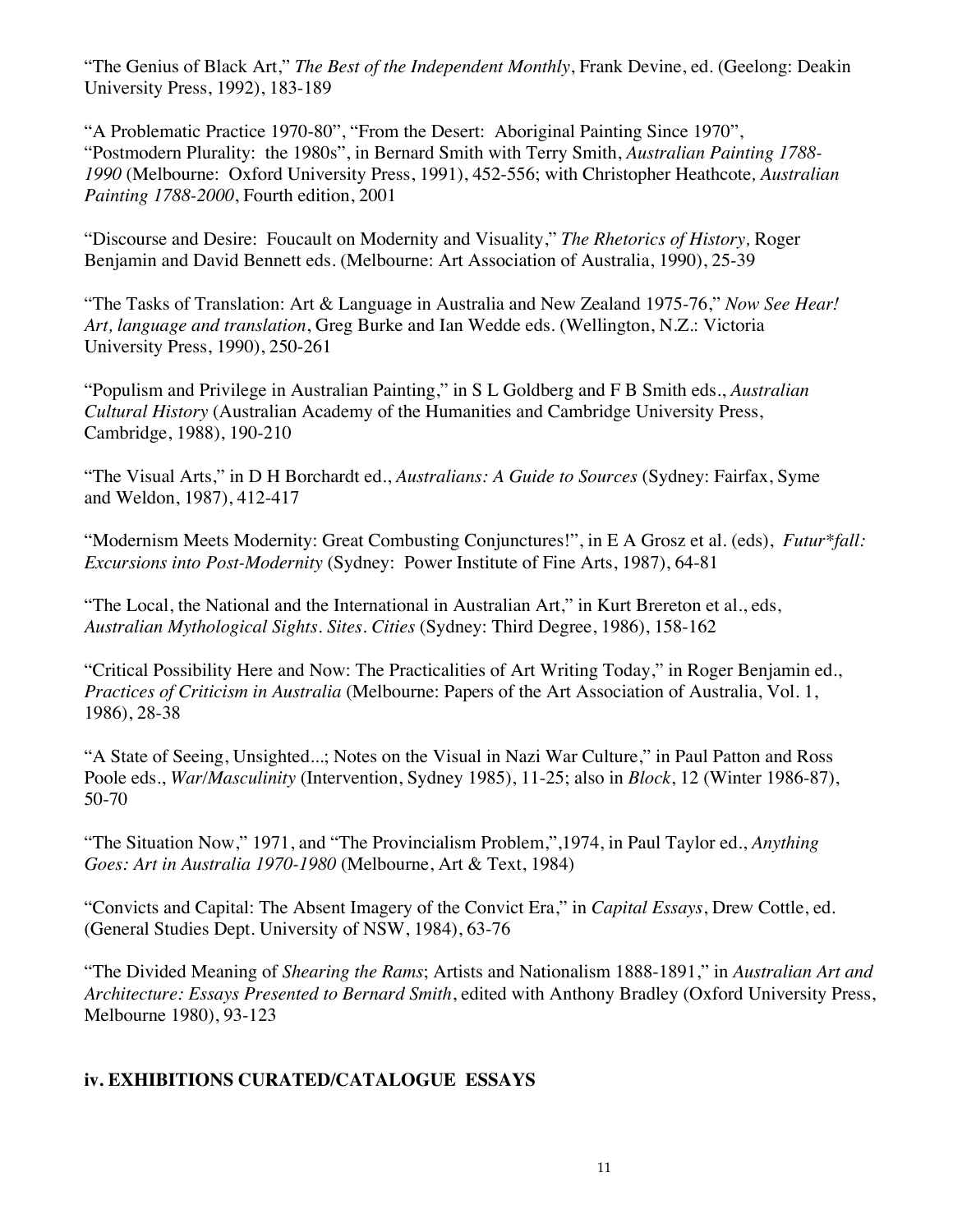"Interaktion in dem Zeitgenössischen Kunst [Interaction in Contemporary Art]," in *Vom Funken zum Pixel: Kunst + Neue Medien*, Martin-Gropius-Bau, Berlin, October 2007- January 2008.

"Putting Painting at Stake: Jackson Pollock's *Blue Poles*," *Jackson Pollock's Blue Poles*, ed. Anthony White, Canberra: National Gallery of Australia, 2002, 55-74

"Australia's Anxiety," catalogue introduction to *History and Memory in the Art of Gordon Bennett*, Ikon Gallery, Birmingham, and Heine Onstad Kunstsenter, Oslo, Nov. 1999-June 2000, 10-21, in Norwegian, 22- 32

"The Art of the Real as Idea," in Juliana Engberg, *The Real Thing*, Melbourne, Museum of Modern Art at Heide, 1997

"Aboriginal Art Now: Writing Its Variety and Vitality," *Contemporary Aboriginal Art 1990 - From Australia*, Third Eye Centre, Glasgow, Aug.-Sept., 1990 (presented by the Aboriginal Arts Committee, Australia Council), 3-14

"Pastoral," in Daniel Thomas (ed), *Creating Australia, 200 Years of Art, 1788-1988*, International Cultural Corporation of Australia, Art Gallery Board of South Australia, Adelaide, 1988, 102-3 (essay on Streeton's *Golden Summer, Eaglemont*, 1889)

With Christine Dixon and Virginia Spate, *Dreams, Fears and Desires: Aspects of Australian Figurative Painting 1942-62*, S H Ervin Gallery, Sydney, Newcastle Regional Gallery and Monash University Art Gallery, Fifth Biennale of Sydney and Power Institute of Fine Arts, University of Sydney, 1984

"Art Criticism/Self Criticism," catalogue essay, *Mildura Sculpture Triennial*, Mildura Art Centre, March 1975

"Private Art and Public Work," catalogue introduction, *ACT 1*, Arts Council of Australia, ACT, Nov 1978

"Una nota introduttiva su arte e ideologia," catalogue essay, *La Practica Politica*, Commune di Modena, Feb-March 1979; reprinted in G. Bocchi, ed., *Arte e Practica Politica*, Parma 1979

"David Aspden and Gunter Christmann," introductions in the catalogue of the Australian representation, XI Bienal de São Paulo, Brazil, Sept 1971

With Tony McGillick, *The Situation Now: Object or Post-Object Art?,* catalogue to the inaugural exhibition, Contemporary Art Society Gallery, Sydney, July 16-August 6 1971 ("Propositions" reprinted in Alex Alberro and Blake Stimson, eds., *Conceptual Art, A Critical Anthology***,** Cambridge, Mass., MIT Press, 1999, 450-459.)

*Power Bequest Exhibition No 2*, catalogue, Farmer's Blaxland Gallery, Sydney, July 1969, 32 pp

*Power Bequest Exhibition No 1 1969***,** catalogue, Bonython Art Gallery, Sydney, April-May, 1969, 32 pp

## **v. ARTICLES (complete list in magazines and journals, excluding newspapers)**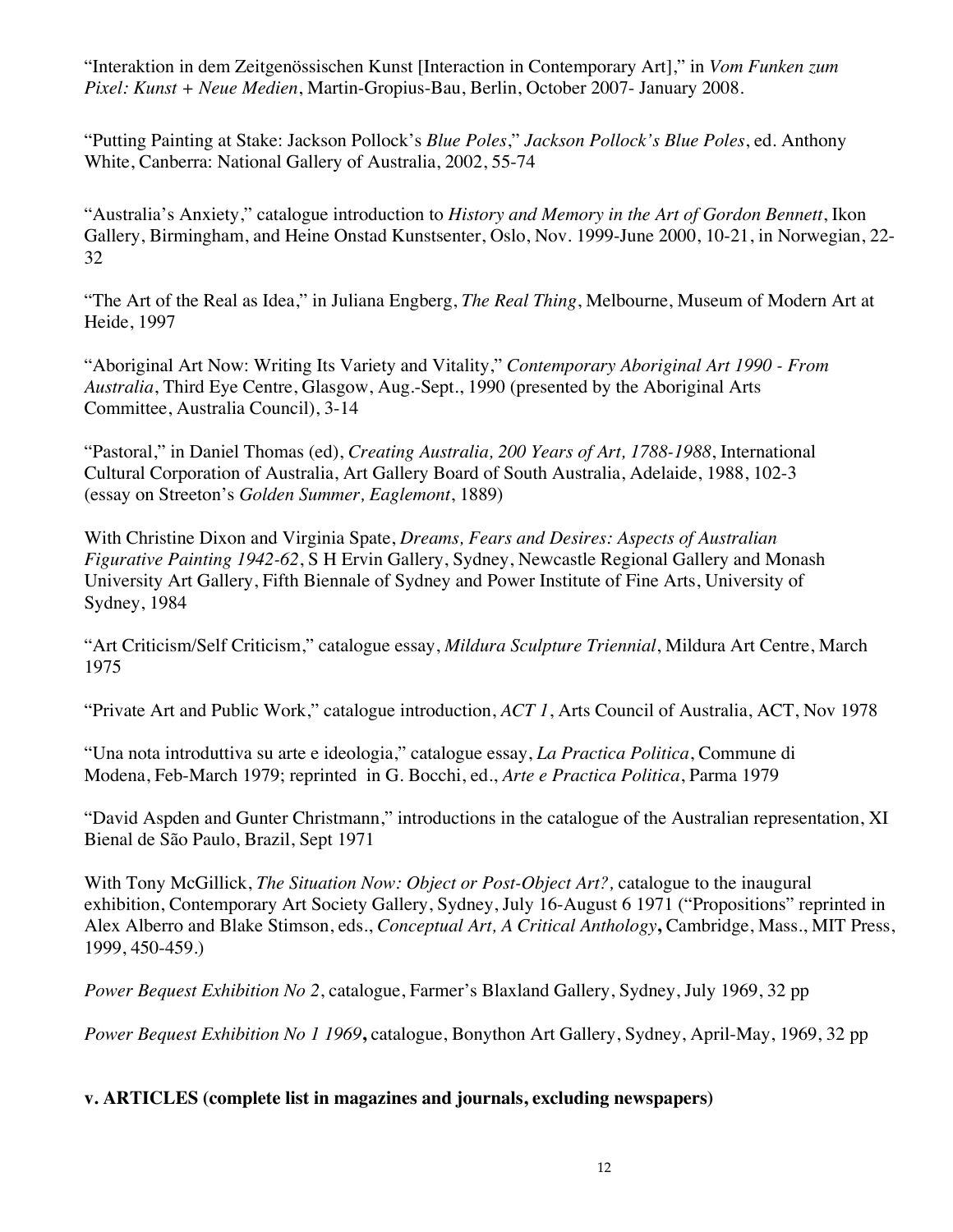"The Union Art Collection," *Union Recorder*, March 14, 1968, 26-7

"What is Art?" *Honi Soit***,** June 12, 1968, n.p.

"Dick Watkins, Tony McGillick, a selection of work 1962-67," *Honi Soit*, June 12, 1969, 8-9

"First Thoughts on a 'Style of the 'Sixties' in Recent Sydney Painting," *Uphill*, 1, Sept. 1969, n.p.

"The Responsive Eye," *The Critic,* Vol 10, No 5, Jan 9, 1970, 44-6

"Color-form Painting: Sydney 1967-70," *Other Voices*, Vol 1, No 1, June-July 1970, 6-17

"Discussion: Anthony Burgess" (with Paul McGillick et al.), *Other Voices*, June-July 1970, 18-23

"Interview: Colin Lanceley" (with Noel Hutchison and Tony McGillick), *Other Voices,* Vol 1, No 2, Aug-Sept 1970, 36-41

"The Painting of David Aspden," *Art International*, XIV/8, 20 October 1970, 50-3 and 79

"Dearth in Venice: XXXV Biennale," *Other Voices*, Vol 1, No 3, Oct-Dec 1970, 30-5

"The Paintings of Gunter Christmann," *Art International*, XV/3, 20 March 1971, 22-5

"Two Paintings by Richard Smith," *Circa 70*, March 1971, 60-8

"Art and Revolution," *Arena*, 25, March 1971, 77-86 (review of John Berger, *Art and Revolution*)

"Provincialism in Art," *Quadrant*, 70, March-April 1971, 67-71

"Two Young Australian Sculptors: Tony Coleing and Nigel Lendon," *Art International*, XVI/3, 20 March 1972, 54-7

"A Portrait of the Artist in Patrick White's *The Vivisector*," *Meanjin Quarterly***,** Vol 31, No 2, June 1972, 167-77

"The Eventstructure Research Group in Australia," *Studio International*, Vol 184, No 948, Oct 1972, 149- 50

"Art and Art & Language," *Artforum*, XII, No 6, Feb. 1974, 49-52

"The Provincialism Problem," *Artforum*, XIII, No 1, Sept 1974, 54-9; reprinted in *Malasartes* (Rio de Janiero) No 1, Oct-Nov 1975

"British Painting and American Painting: Some Issues," *Studio International*, Vol 188, No 972, Dec 1974, 218-223

"Official Culture and the Visual Arts Board," *Meanjin*, Vol 34, No 2, June 1975, 121-28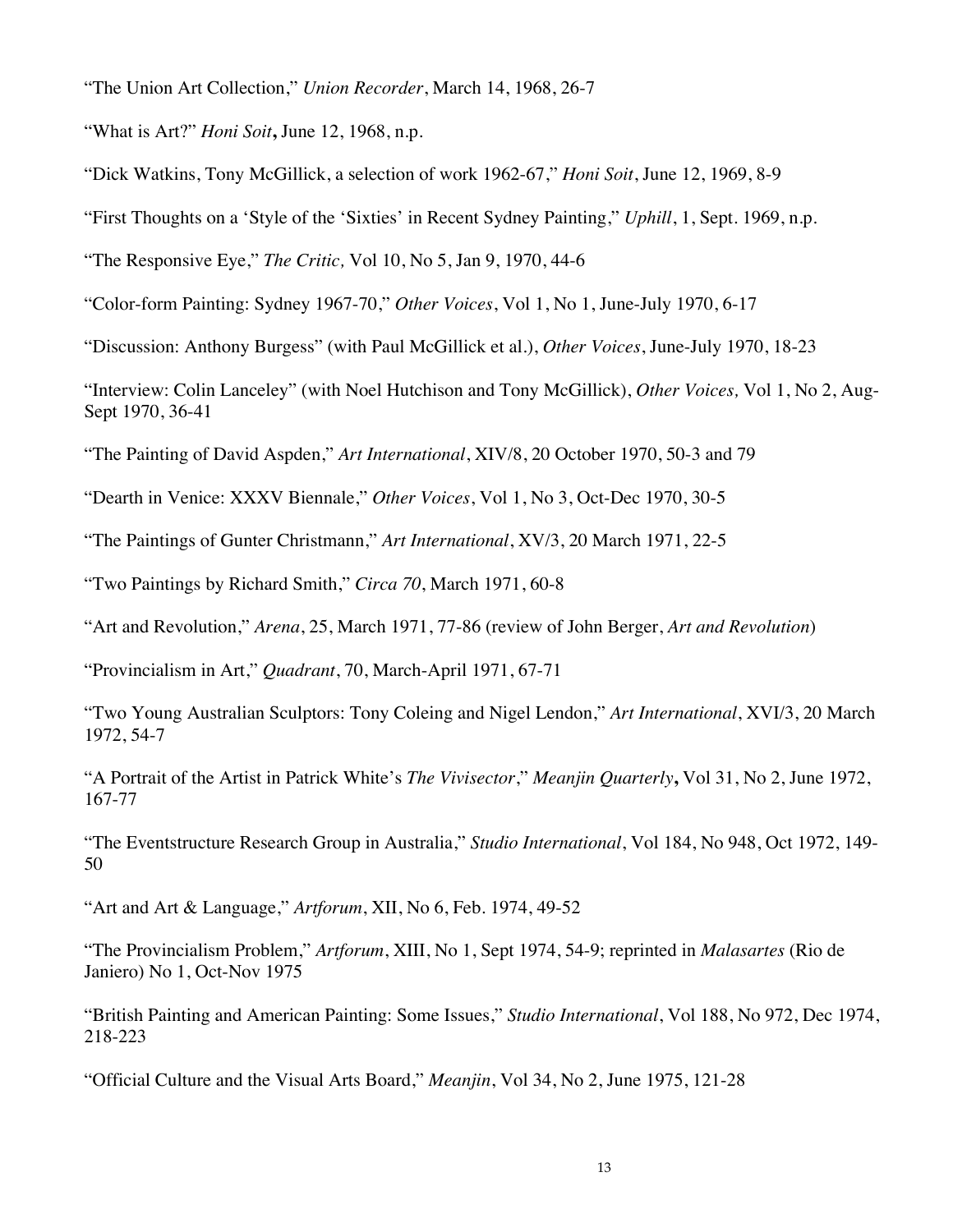"Two Conservative Reflexes," *The Art Almanac*, June-Sept. 1975, 32-39

"Fighting Modern Masters," *The Fox*, 2, 1975, 15-22

"Doing Art History," *The Fox*, 2, 1975, 97-104

"Two Instances of Cultural Compartmentalisation," *Data Arte*, 15, Nov-Dec 1975, 76-77

"Without Revolutionary Theory..." *Studio International*, Vol.91, No.980, Mar/Apr 1976, 134-136; reprinted *C.A.S***.**, Vol 2, No 5, 1976

"It's Still Privileged Art: New York Notes," *Meanjin*, Vol 35, No 1, Jan-Feb 1976, 23-33; reprinted *The Feral Gazette*, Vol 5, No 6, Sept 1976

"Rambling: A Few Stories about Modern Masters, Art & Language, & sitting-in at the National Gallery of Victoria," *Magic Sam***,** 2, 1976, np

"Cur, Piggy and the Prefect" and "Notes of a New Journalist," *Honi Soit*, Aug 31, 1976

"Art & Language," *Spleen*, 6, Dec 1976

"Modern Painting and the Northern Romantic Tradition," *Studio International*, Vol 193, No 985, Jan-Feb 1977, 73-77

(with Ian Burn and Nigel Lendon) "Why is Australia a World of Absolute Silence?" in A. Stephen and C. Merewether eds, *The Great Divide*, Melbourne, 1977, 5-19

"(Provisional) Art & Language," in A. Stephen and C. Merewether, eds., *The Great Divide*, Melbourne, 1977, 48-53, reprinted *Left Curve*, 7,1978, 68-72

"Daily Ideology," *Hasard*, Aug 1977; also in *Manifestos, Statements and Other Follies*, 6, Apr/June 1977

"*Progress in Art* by Suzi Gablik," *Art and Australia*, Vol.15, No.2. Dec. 1977, 147-8

"Biennale Notes," *Chimera*, 5, 1979, np.

"Pictured History: the Matchgirls' Strike 1888," *Camerawork,* 17, Jan-Feb 1980, 7-10

"Photography/Politics: One," *Camerawork*, 17, Jan-Feb 1980, 6; reprinted in *Working Papers on Photography*, no. 6, July 1980, 15-18, and in *Fuse*, vol 1, Dec 1980-Jan 1981, 42-3

"Photography and Politics: The English Situation," *Art Network*, 2, Spring 1980, 65-66

(with John Storey), "Two Other Sesquis: The Royal Easter Show and May Day 1938," *Australia 1938*, Bulletin No.1, Feb 1980, 48-65

(with Helen Grace, Charles Merewether and Toni Schofield), "Mods and Docos: Notes on Critical Practices in Photography," *Australian Photography Conference Papers*, Working Papers on Photography, Melbourne 1980, 36-48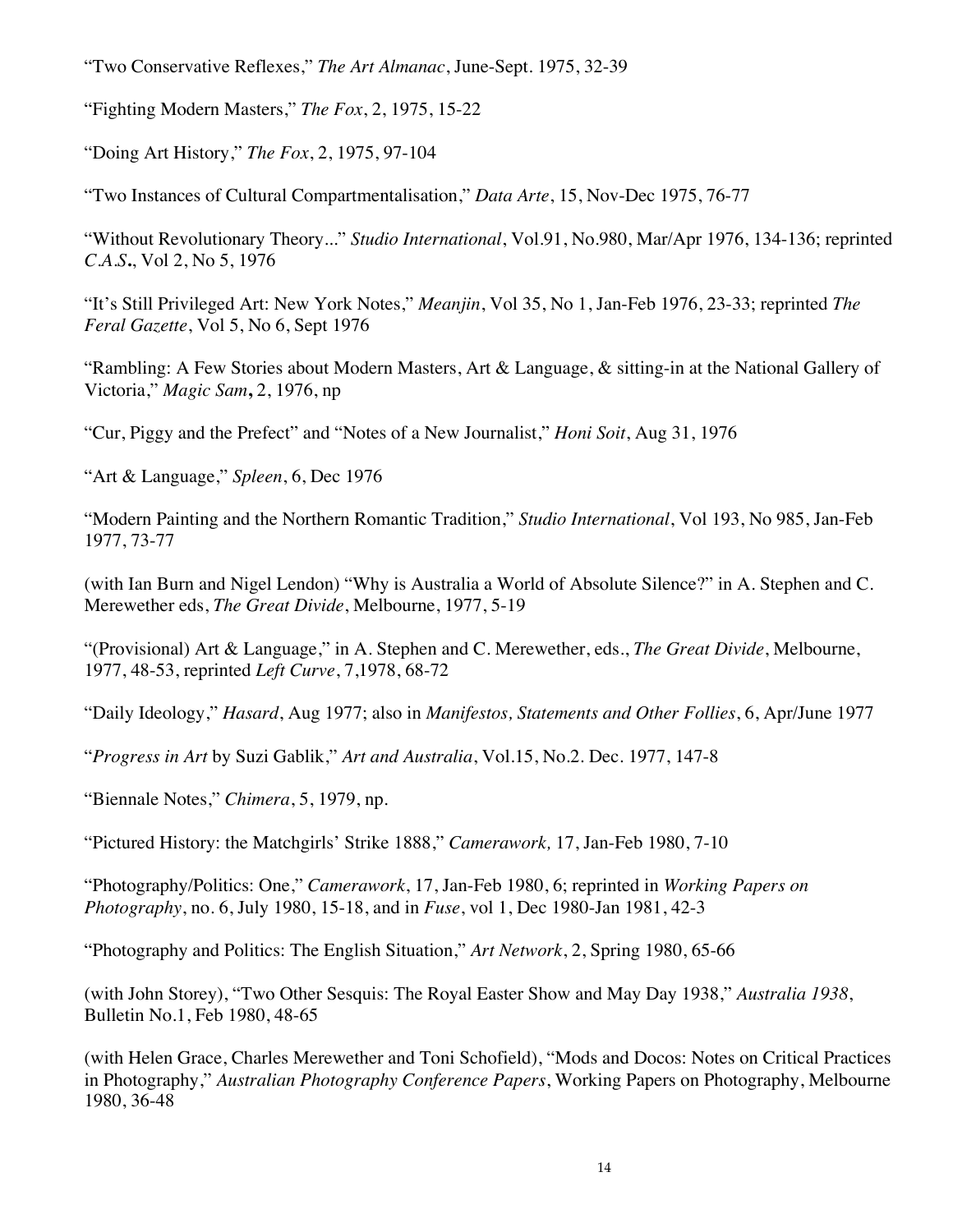"Why Change the Art Syllabus?" *Art in Action Conference Papers*, Art Education Society of NSW, August 1980, n.p.

"Uranium: It's not *the end,*" *Nation Review*, Aug. 1980, 70 (review of the film by David Hay, *Dirt Cheap*)

"Angry Artists Turn to Unionism," *National Times*, Dec. 21-27, 1980, 29

"Modernism and Realism: Some Orientations," *Art & Text*, No 2, Winter 1981, 33-38

"A New Spirit in Painting? The Royal Academy Meets Modern Art," *Art Network*, Nos 3/4, Winter/Spring 1981, 14-15

"Design and Revolution: Paris-Moscow 1900-1930," *Transition*, Vol 2, No 2, June 1981, 32-6

"Publishing and Funding Photography; Some Proposals," *Photo-Discourse*, Sydney College of the Arts, 1981

"Modernism Revived; Realism Reduced," *Australian New Left Review*, 77, Sept 1981, 41-9 (Review of McQueen, *Black Swan of Tresspass*)

"Modernism and Visibility: the Power of Architecture," *Transition*, Vol 2, Nos. 3/4, Sept/Dec 1981, 16-22

"Art Through A Glass," *Overland*, 86, Dec. 1981, 60-62 (Review of Haese, *Rebels and Precursors*)

"Kenneth Coutts-Smith," *Art Network*, 5, Summer/Autumn 1982, 70

"A Science of Seeing," *The Age Monthly Review*, Vol 1, No 10, March 1982, 7-8

"Dirt Cheap: Film as Resistance," *Fuse*, Vol.6, Nos.1/2, May-June 1982, 59-60

"Art, Social Context and Validation," *Art Monthly*, June 1982; reprinted *Art Network***,** 7, Spring 1982, 41-3

"Pictured Protest: Art Against the Nuclear Nightmare," *Blacksmith*, 1, Spring 1982, 14-24; reprinted *Challenge*, Dec 1982, 6-7

"Against the Grain: New Audiences and Changing Strategies in Australian Art," *Australian Art Review*, 1, ed. Leon Paroissien, Warner: Sydney, 1982, 128-133

"Teaching Art History: a tutorial on Arthur Streeton's *Still Glides the Stream*...", Art Education Society of NSW, *Creativity in Art Education* Conference Papers, 1982, 29-41

"Writing the History of Australian Art: Its Past, Present and Possible Future," *Australian Journal of Art,* 3, 1983, 10-29

Guest Editor, *Art in Education***,** special issue "Living with Change; Syllabus Revision and the Art Class,"8, June 1983; includes "Introduction," 3-5, and "Why Change the Art Syllabus?" op. cit., 6-8, 1980

"From the Margins; The Case of Frida Kahlo," *Block*, 8, London, 1983, 11-23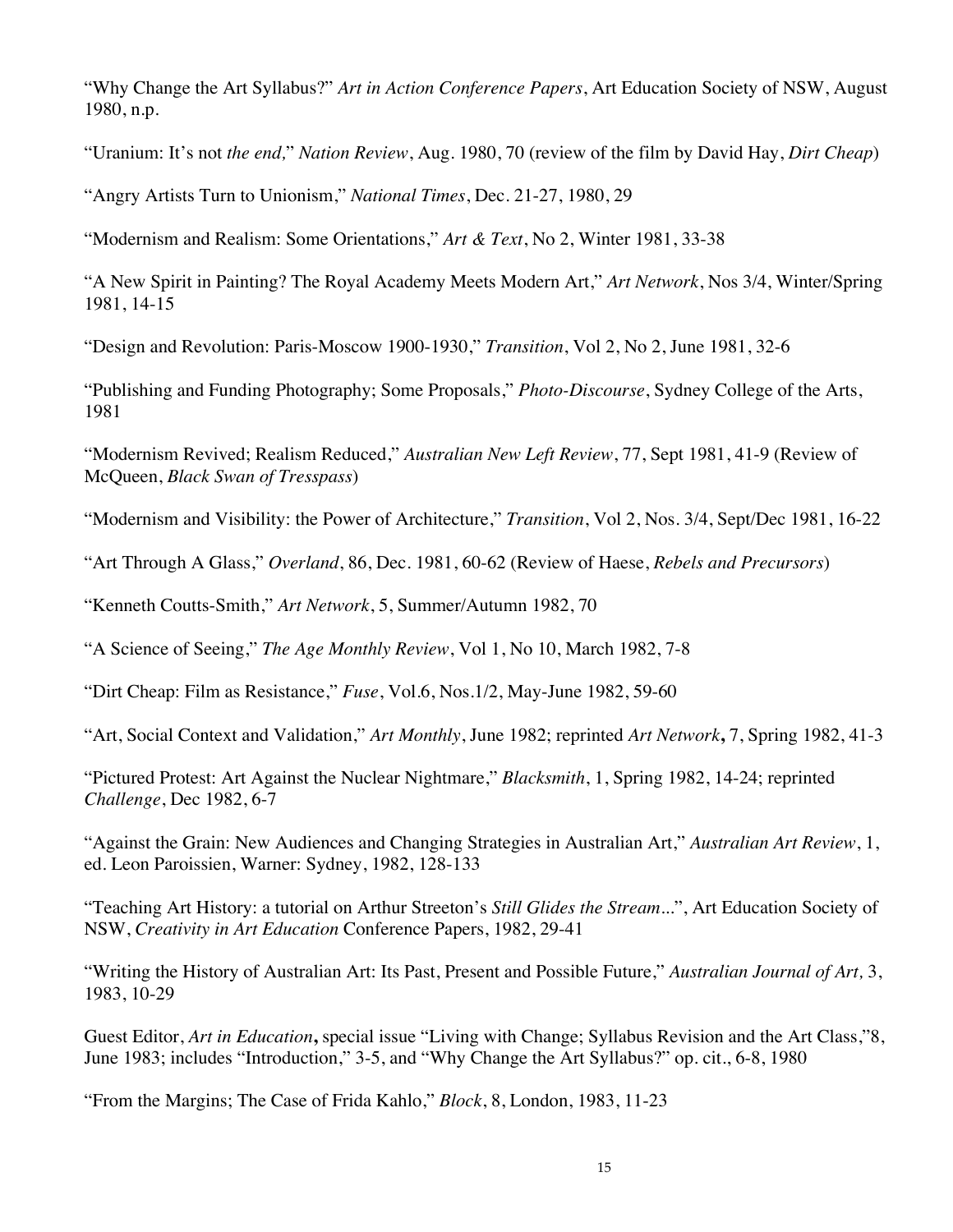"Further Thoughts on Frida Kahlo," *Block*, 9, 1983, 34-7

"Marginality and Modernity: The Case of Frida Kahlo," *Lip*, 8, 1984, 39-59

"Notes on Art Criticism Now," *Art Network,* 10, Winter 1983, 40-41

"Nationalism and Culture: *Let's Dance*," *Anzart, Hobart, 1983*, supplement to *Island Magazine*, 16, Spring 1983, 26-29

"Populism and Privilege in Australian Painting," *Australian Cultural History*, 3, 1984, 38-48

"Mining Photographs and the Social Theory of Pictures," *Photofile*, Vol.2, No.1, Autumn 1984, 9-11

"This Fertile Moment: Russian Revolutionary Art," *Age Monthly Review*, 3, Feb 1984, 13-15; reprinted *Art Monthly*, Feb. 1984

"Photographic Practice in the Trade Union Movement - A Report," *Photofile*, 2, Winter 1984, 7

"*The Field* Then and *The Field Now* - A Fragment," *Stuff*, Dec. 1984, n.p.

"The Visual Arts Board: From a 'Ministry of Mediocrity' to 'Rational Reform'?" *Art Network*, 14, Summer 1984, 22-27 (Part 1); 16, Winter 1985, 38-40 (Part 2); 17, Spring 1985, 40-42 (Part 3)

"Unique Power of Art in Thirties and Forties," *National Times,* 12-18 October 1984, 39 (review of Merewether *Art and Social Commitment*)

"Photography for and against the Grain: Leslie Sheddon and Allan Sekula," *Afterimage*, 13, Summer 1985, 16-19

"Photopop - Painting with Photography," *Photofile*, Vol 3, No 2, Winter 1985, 16-17

"Art and Social Commitment: Madness and Meaning in the 1940s," *Meanjin*, Vol 44, No 2, June 1985, 178- 187

(with George Munster et al.), "Special Symposium: Australian Intellectuals and the Left," *Thesis Eleven*, No 10/11, Nov/ Mar 1984-85, 145-165

"The Most Australian of Our Artists: Tom Roberts, Impressionism and Cultural Construction," *Age Monthly Review*, Feb 1986, 16-20

"Landscape with Feeling," *Age Monthly Review*, 2 parts, July 1986, 14-15 August 1986, 21-23

Guest Editor, "Current Australian Photography: Critical Practice," *Afterimage*, Sept 1986, 4-9

"Re-presenting Work," *Afterimage*, Sept 1986, 8-9

Preface to Anthony Bradley (ed), *Contemporary Art: A Bibliography of Publications by Members of the Power Institute*, Sydney: Power Institute Occasional Paper No 3, June 1986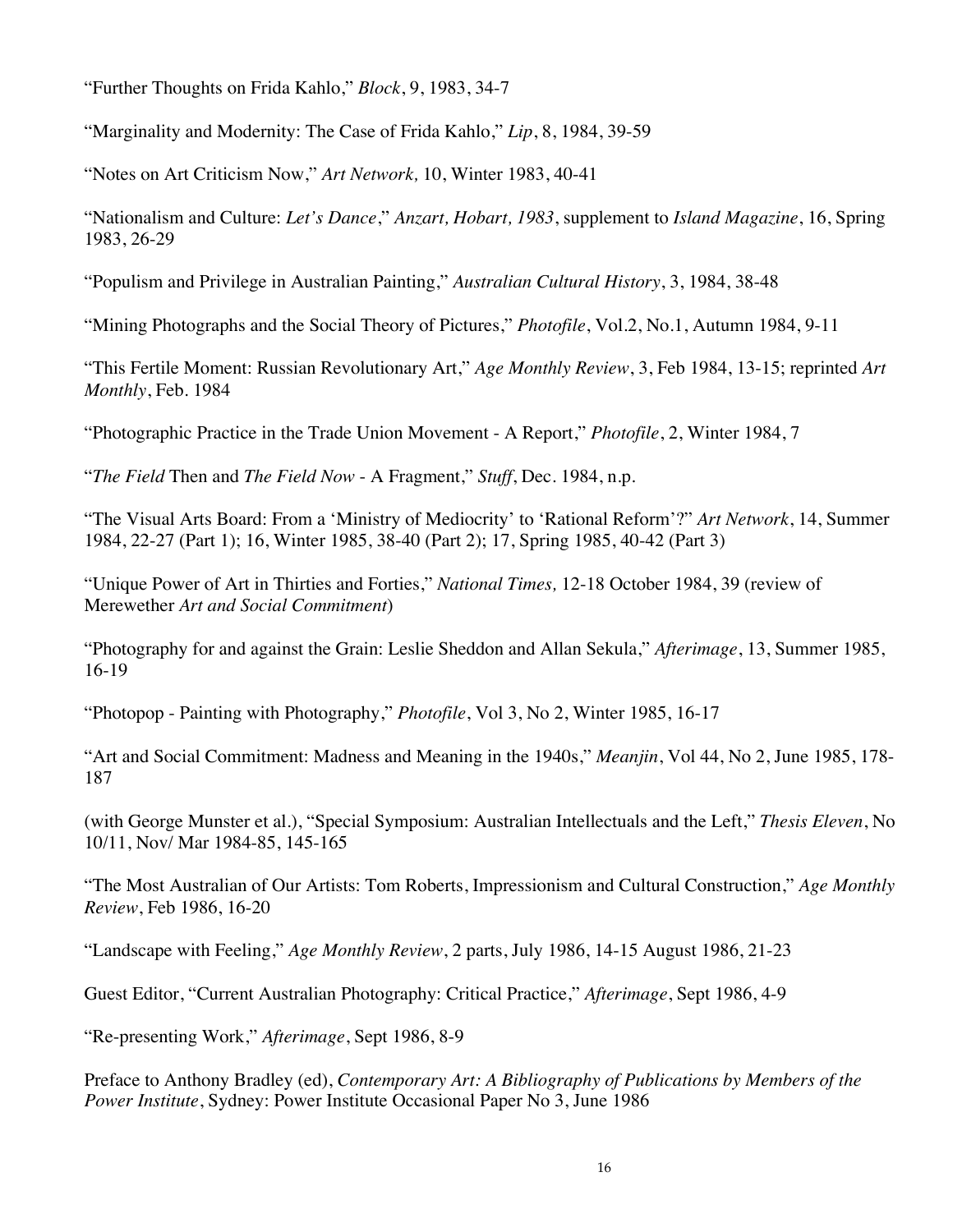"Chasing the Symbol of a Mangy Sheep," *Artlink*, 7, Mar/Apr 1987, 31-32 (review of Fuller, *The Antipodean Scapegoat*)

"Black Swan in the City ... Detroit, First Week of August 1986," *Detroit Arts Quarterly*, March 1987; also in *Art & Text,* 25, June/Aug 1987, 2-19

"The Achievement of Diego Rivera," *Art Monthly*, Nov. 1987; also in *Art Monthly, Australia and International*, 7, Dec. 1987, 5-7

"Interpreting the New Art Syllabus," *Art in Education*, 13, July 1988, 4-5 (Journal of the Art Education Society of NSW)

"Art Criticism in Australia: the Mid-1970s Moment," *Agenda*, 2, August 1988, special supplement "Art Papers: the present and recent past of Australian art and criticism", ed. Robyn McKenzie, 12-13

"Provincialism Refigured," *Art Monthly, Australia and International***,** 13, August 1988, 4-6 (Australian Bicentennial Biennale Forum Paper, AGNSW, May 1988)

"For Criticism: A Reply," *Art Monthly, Australia and International*, 17, Dec 1988, 7-9

"The Imagery of Sexual Identity in Recent Australian Art: (What) Lies Beyond Inference?" *Artlink*, Vol 8, No 4, Dec 1988, 29-32

"The New Art Syllabus in its Educational Context," *Papers: Occasional Seminars on Art Education***,** Sydney: City Art Institute, 1989, 38-40

"Aboriginal Art: Its Genius Explained," *The Independent Monthly*, Sept. 1989, 18-19

"Eighth Biennale of Sydney: The Return of the Readymade," *Gallery (National Gallery of Victoria),* Mar 1990, 16-17

"Australian Art: Obstacles and Other Obsessions," *Australian Studies***,** 13, Apr 1990, 77-84

"Dealers versus auctions at the New York Armory," *Art Monthly Australia***,** 31, June 1990, 30-31

"Fifth Column," *The Age Monthly Review*, Vol.10, No.2, June 1990, 12-13

"*Aboriginality: Contemporary Aboriginal Paintings & Prints* by Jennifer Isaacs," *Australian Journal of Anthropology*, Vol.1, No.1, 1990, 63-65.

"Profits of Art," *Art Monthly Australia*, 36, Nov 1990, 28-29, and 37, Dec. 1990-Jan, 1991, 24-25 (Parts 1 and 2 of review of Frey and Pommerehne, *Muses and Markets*)

"Coldly Objective and Fiercely Personal: Documentary Photographers and History in America," *Archives of American Art Journal*, Vol.31, No.2, 1991, 21-30 (review of Trachtenberg, *Reading American Photographs*, Stange, *Symbols of Ideal Life*, Fleischhauer and Brannan, *Documenting America*).

"Nothing If Not Abnormal," *The Independent Monthly*, April 1992, 28-29.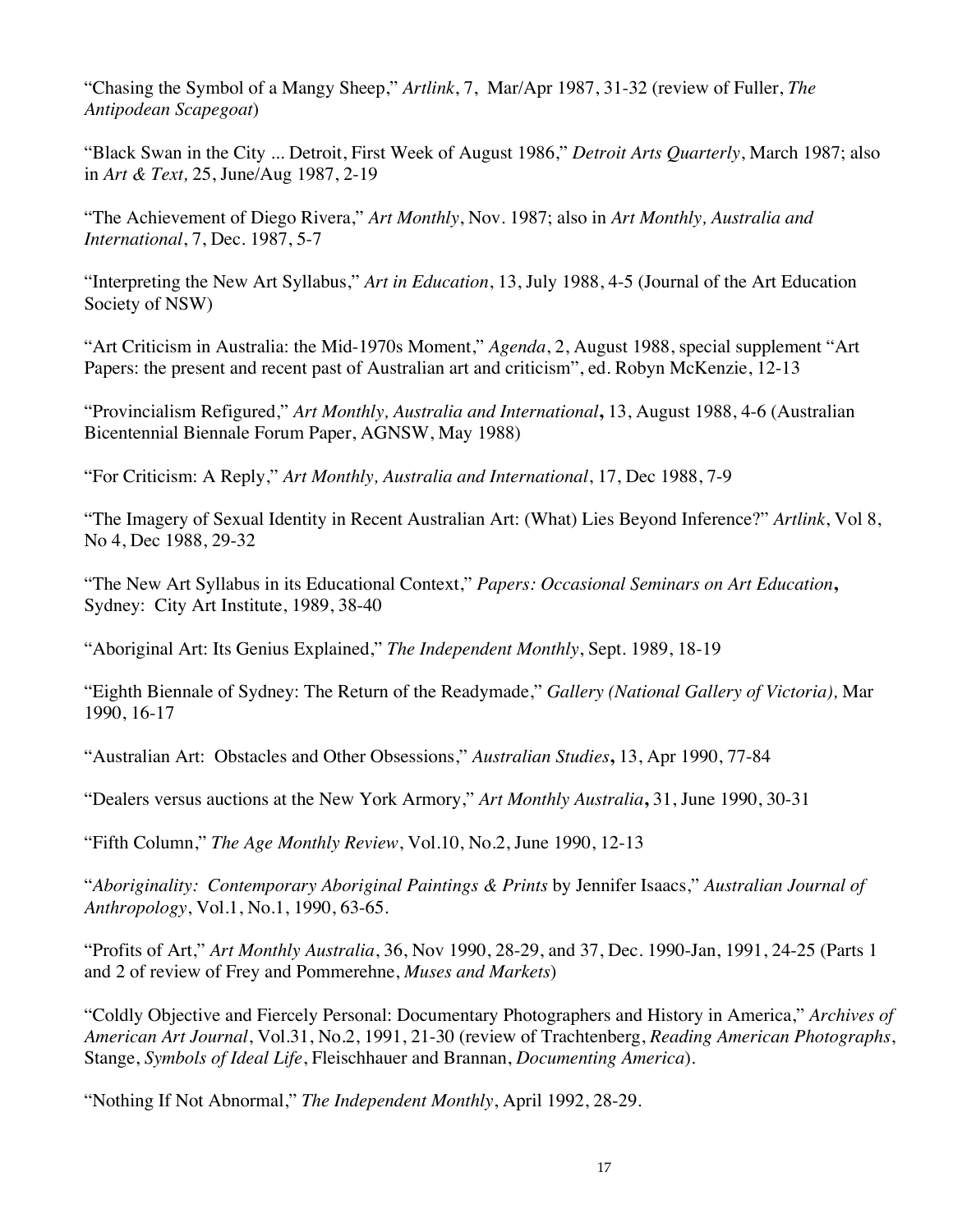"Out from Under: An Australian View of American Art," *Meanjin*, 4, Summer, 1992, 865-876

"The Boundary Rider at the 9th Biennale: Border Guard or Bricoleur?" *24 Hours*, Dec. 1992, 40-43

"Tony McGillick," *Art and Australia*, vol.30 no.4, Winter 1993, 476

"On, Around and Through the Boundaries: The Ninth Biennale of Sydney Symposium," Part I, *Periphery*, 15, May 1993, 3-5, Part II, 16 August 1993, 3-5

"Second Person/First Peoples: Writing About Post-Colonial Art," *Art Monthly*, 64, October 1993, 8-11

"Ian Burn," *Periphery*, 17, November 1993, 6

"Live Art's Effects and Defects," in Richard Walsh, ed., *Ferretabilia, The Life and Times of the Nation Review*, Brisbane, University of Queensland Press, 1993, 125-6 (from *Nation Review*, June 17, 1972)

"Smith on Smith on Counihan," *Art and Australia*, vol.31 no.2, Summer 1993, 182-3 (review of Bernard Smith, *Noel Counihan: Artist and Revolutionary*, Melbourne, Oxford University Press, 1993)

"Selling Science by Story-Telling," *Metascience*, new series #4, 1993, 99-101 (review of Martha Banta, *Taylored Lives*, University of Chicago Press, 1993)

"Rethinking Regionalism: Art in the Northern Territory," *Art and Australia*, 31:4, Winter 1994, 469-471

"*The Optical Unconscious*. Rosalind E. Krauss. Cambridge, Mass.: MIT Press, 1993," *MODERNISM/modernity*, vol.2 no.1, Jan. 1995, 193-6

"All Things Opposite: Women and Australian Art," *Art and Australia*, vol.33, no 4. Winter 1996, 479-480

"Modernism, Modernity and Otherness," *Australian Journal of Art*, XIII, 1996, 145-166 (Franz Philipp Memorial Lecture 1994)

"Kandinsky and the Russian Avant-Garde," *Art and Australia*, vol.34, no.2, Summer 1996, 172-173

"Between Regionality and Regionalism: Middleground or Limboland?" *Periphery,* nos. 40 and 41, Spring 1999-Summer 2000, 3-8

**"***The Machine in the Studio: Constructing the Postwar American Artist* by Caroline A. Jones, Chicago: University of Chicago Press, 1996," *Technology and Culture*, vol.40, October 1999, 906-908

"Growing Structures in an Age of Scarcity," *Like, Art Magazine*, no.10, Summer 1999, 26-29

"Public Art Between Cultures: *The Aboriginal Memorial*," *Critical Inquiry*, vol. 27, no. 4 (Summer 2001): 629-661

"Erwin Panofsky, *Three Essays on Style* (MIT Press, 1995) and *Perspective as Symbolic Form* (Zone Books, 1997)," *Thesis Eleven*, #66, May 2001, 131-138.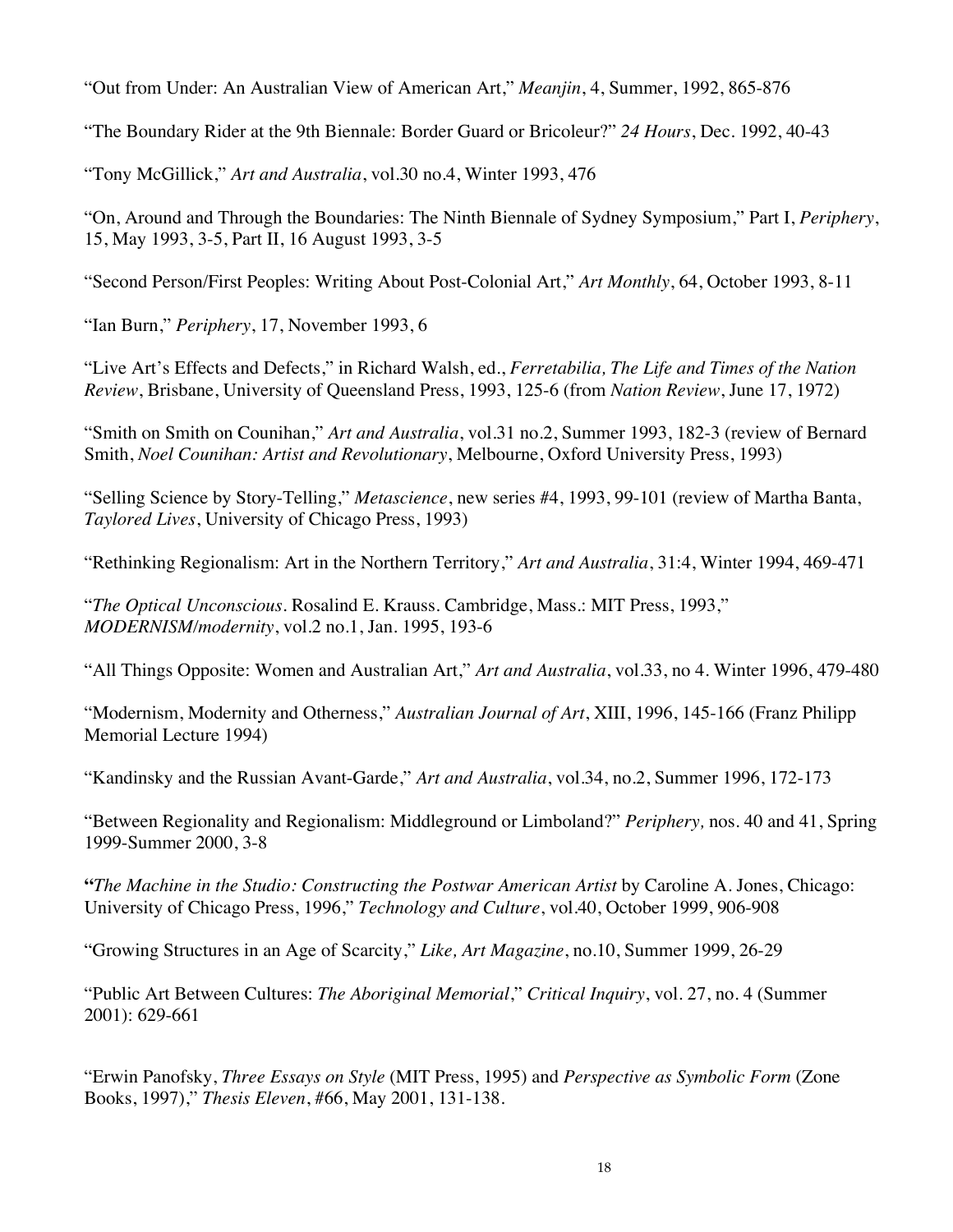"The Political Economy of Iconotypes and the Architecture of Destination: Uluru, the Sydney Opera House and the World Trade Center," *Architecture Theory Review*, vol. 7, no.2, 2002, 1-44.

"The Dialectics of Disappearance: Architectural Iconotypes Between Clashing Cultures," *Critical Quarterly*, vol. 45, nos. 1-2, 2003, 33-51

Interview with Samuel Weber, "The Theatre of the Image: Kierkegaard, Artaud and Pollock," *Stanford Humanities Program: Writing Science*, posted 2003, http://www.stanford.edu/dept/HPS/ WritingScience/etexts/Weber/Repetition.html

"Difference and Reconciliation: Art Writing in the Clash between Cultures," Haus de Kulturen der Welt, Berlin, 2003, http://netzspannung.org/media-library/frames-of-viewing/en

"Architektur als Ziel,: Trauma und Erhabenes unter den Bedingungen der Gleichzeitkeit," *Lettré internationale*, 66, Spring 2004, 34-42.

"Thinking Wishfully; The 8th Havana Biennale Cuba," *Nka journal of Contemporary African Art*, 19 (Summer 2004): 64-69.

"Making Manhattan Modern, But Not Contemporary, Again," *CAAReviews*, Essay online posted February 2005, http://www.caareviews.org/reviews/moma.html

"Biennales in the Conditions of Contemporaneity," *Art and Australia* 42:3 (March 2005): 406-415

"Primacy, Currency, Convergence: Marketing Contemporary Art in the Conditions of Contemporaneity," *Art Papers* part 1 (29:3, April/May 2005), 23-27, part 2 (29:4, July/August 2005), 23-27; www.artpapers.org

"Daniel Among the Philosophers: The Jewish Museum Berlin and Architecture After Auschwitz," *Architectural Theory Review*, vol. 10, no. 1 (2005): 105-125.

"World Picturing in Contemporary Art; Iconogeographic Turning," *Australian and New Zealand Journal of Art*, vol. 6, no. 2 (2005) and vol.7, no. 1 (2006): 24-46.

"Contemporary Art and Contemporaneity," *Critical Inquiry*, vol. 32, no. 4 (Summer 2006), 681-707. Reprinted in *Documenta 12 Magazines Online* at http://magazines.documenta.de/frontend/article.php?IdLanguage=1&NrArticle=409; Chinese translation in *Shanghai Culture,* #74 (Autumn 2009): 210-232.

"The Architecture of Aftermath: Iconomy and Contemporaneity," *Bulletin of The Institute of Humanity, Human and Social Sciences* (Ritsumeikan University, Kyoto), No. 89, February 2007.

"Pour une histoire de l'art contemporain (Prolégomènes tardifs et conjecturaux)," *20:21 Siècles*, no. 5-6 (Automne, 2007): 191-215.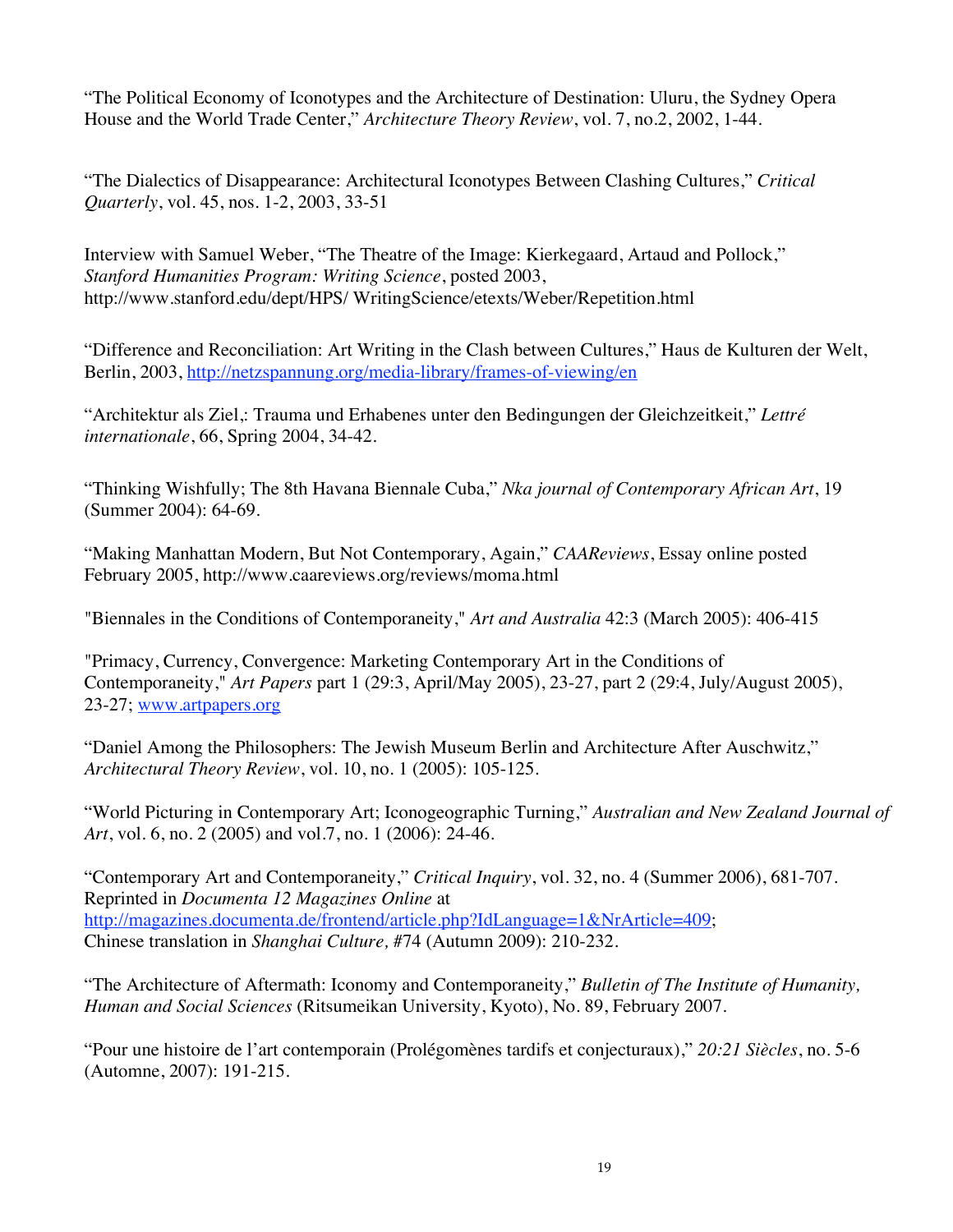"5th Asia-Pacific Triennial of Contemporary Art," *Australian & New Zealand Journal of Art,* vol. 8, no. 1 (2007): 132-7.

"The World, from Europe: The Mega-Exhibitions of mid-2007," *X-Tra*, vol. 10, no. 3 (Spring 2008): 4- 19. See http://x-traonline.org/current\_articles.php?articleID=173

Review of Ann Stephen, Andrew McNamara, Philip Goad eds., *Modernism & Australia: Documents on Art, Design and Architecture 1917-1967*, for MODERNISM*/Modernity*, vol. 15, no. 2 (2008): 393-6.

Review of Anne Friedberg, *The Virtual Window: From Alberti to Microsoft* (Cambridge, Mass.: MIT Press, 2006), *Visual Resources: An International Journal of Documentation*, XXIV, no. 4 (December 2008): 419-423.

 "Clement Greenberg at 100: Looking Back to Modern Art. Sackler Museum, Harvard University. April 3–4, 2009," *caareviews*, posted July 14, 2009 at http://www.caareviews.org/reviews/1298

"David Carrier *A World Art History and Its Objects* University Park: Pennsylvania State University Press, 2008," *Caareviews*, posted October 22, 2009 at http://www.caareviews.org/reviews/1345

"A Questionnaire on 'The Contemporary': 32 Responses," *October*, #130 (Fall 2009): my contribution 46-54.

"Dark Nights, Antinomic Frictions: The Contemporary Art Question," in Reuben Keehan ed., *Column 5* (Sydney: Artspace, 2010), 125-133.

"'What is Contemporary Art?' Rex Butler and Terry Smith in conversation," in Reuben Keehan ed., *Column 5* (Sydney: Artspace, 2010), 134-144.

"The State of Art History: Contemporary Art," *Art Bulletin*, vol. XCII, no.4 (December 2010): 366-383. At http://www.faqs.org/periodicals/201012/2201942771.html

"William Kentridge's Activist Uncertainty: During and After Apartheid," *Nka: Journal of African Art*, no. 28 (Spring 2011): 46-55.

"Reviews: El Anatsui, When I Last Wrote to You About Africa," *Nka: Journal of African Art*, no. 28 (Spring 2011): 142-5.

"Contemporaneity in the History of Art: A Clark Workshop 2009, Summary of the papers and discussions," *Contemporaneity: Historical Presence in the History of Art*, no. 1 (June 2011), 3-34. http://contemporaneity.pitt.edu/ojs/index.php/contemporaneity/issue/view/4

"The Art of Dissent: Ai Weiwei", *The Monthly*, June 2011. http://www.themonthly.com.au/ai-weiweiart-dissent-terry-smith-3356

"Inside out, outside in: Changing perspectives in Australian art historiography," *Journal of Art Historiography*, no.4 (June 2011) 4-TS/1

"One and Three Ideas: Conceptualism Before, During and After Conceptual Art," *e-flux journal*, #29  $(11/2011)$ , at http://www.e-flux.com/journal/view/267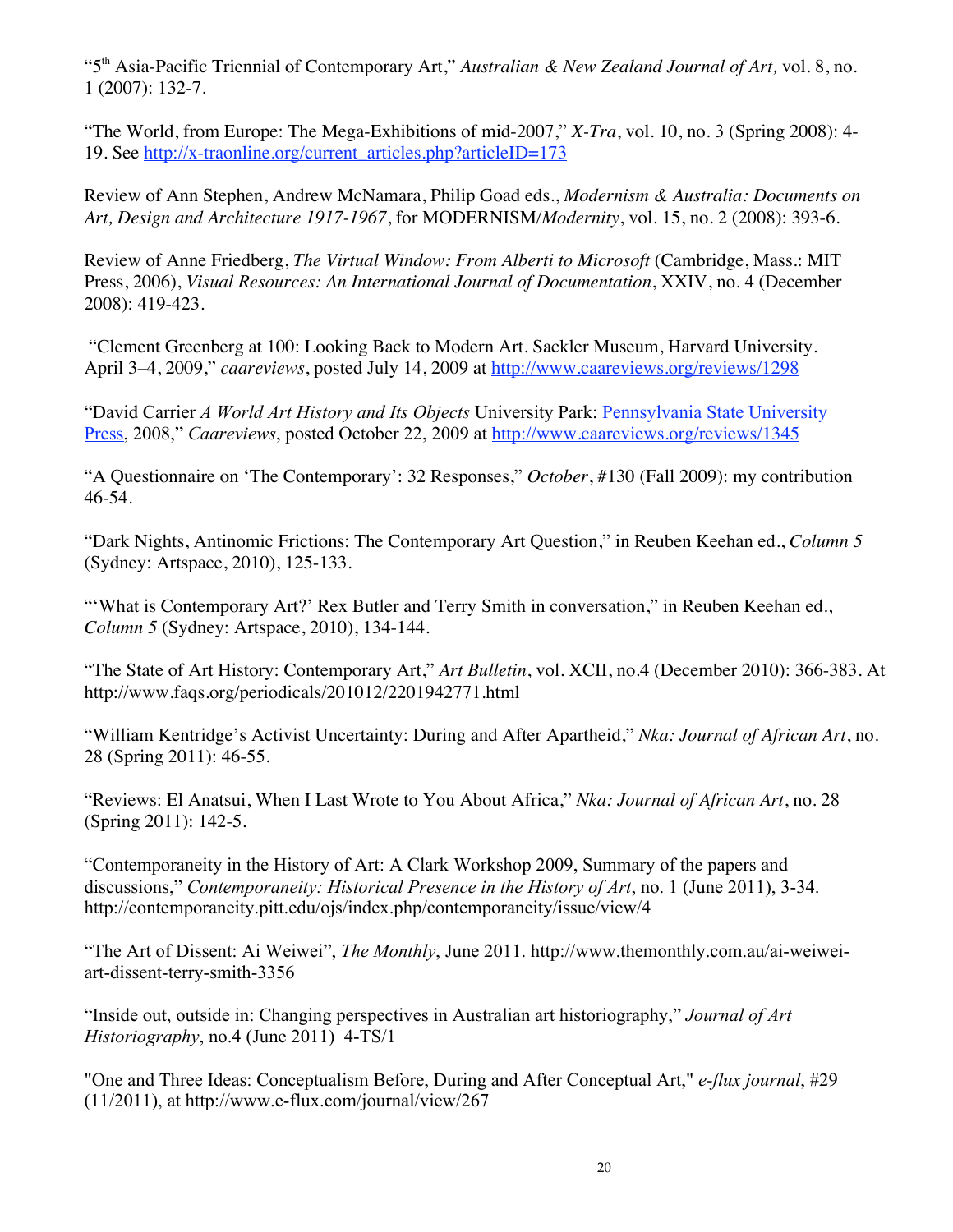"Currents of World-Making in Contemporary Art," *World Art*, vol. 1, number 2 (2011): 20-36

"Beyond Globalization: Contemporary Culture and the Arts," *NAVA Quarterly*, vol. 11, no. 4 (December 2011): 4-5, issue on Arts Policy

"Art and Entertainment Forum: Mark Pennings talks to Johanna Drucker, Jeff Gibson, Boris Groys, Hou Hanru, Dorothea von Hantelmann, Carsten Holler, Ana Prvacki, Terry Smith, and Julian Stallabrass," *Australia and New Zealand Journal of Art*, vol. 11 (2011): 67-79.

"Experimentality: Theories and Practices," *Studies in Material Thinking*, volume 08 (2011), issue on Experimental Arts edited by Jill Bennett, posted May 2012 at http://www.materialthinking.org

"Biennials and Infrastructural Shift, Part 1," *ArtAsiaPacific*, no. 79 (July/August, 2012): http://artasiapacific.com/Magazine/79/BiennialsAndInfrastructuralShiftPartI

"Biennials and Infrastructural Shift, Part 2," *ArtAsiaPacific*, no. 79 (Sept/Oct, 2012): 56-57 http://artasiapacific.com/Magazine/80/BiennialsAndInfrastructuralShiftPartII

"Summary of *Contemporary Art: Worldwide Trend*, Contemporary Art in Change: From Late Modern Art to the Present (Part I)," *Fine Arts Literature*, vol. 77, no. 3 (2012), 104-6, Chinese, transl. Jing Yuan Huang.

"Summary of *Contemporary Art: Worldwide Trend*, Contemporary Art in Change: From Late Modern Art to the Present (Part II)," *Fine Arts Literature*, vol. 77, no. 4 (2012), 106-7, Chinese, transl. Ouyang Xiao.

"If Looks Could Kill Empires," review of Nicholas Mirzoeff, *The Right to Look: A Counterhistory of Visuality* (Durham, NC: Duke University Press, 2011),"*Public Books*, website of *Public Culture*, posted July 18, 2012 http://www.publicbooks.org/nonfiction/if-looks-could-kill-empires

"Meyer Schapiro on style in art and science: Notes from a Theory and Methods of Art History graduate seminar lecture course, Columbia University, New York, 1973," *Journal of Art Historiography*, #7 (December 2012) (transcripts with brief introduction) at http://arthistoriography.wordpress.com/ or 7- TS/1

"Ways of World-Exhibiting," *The Exhibitionist*, Vol. 7 (December 2012): 31-37.

"Proposal for a Museum: Terry Smith, "You can be a museum, or contemporary…" posted Feb. 5, 2013, at *Open Space*, http://blog.sfmoma.org/2013/02/proposal-for-a-museum-terry-smith-you-can-be-amuseum-or-contemporary/

"Museum futures: Some speculations," *Art & Australia*, vol. 50, no. 4 (Autumn 2013): 545-7

"Worlds Pictured in Contemporary Art: Planes and Connectivities," in Caroline Turner, Michelle Antoinette and Zara Stanhope eds., *The World and World-Making in Art*, special issue of the *Humanities Research*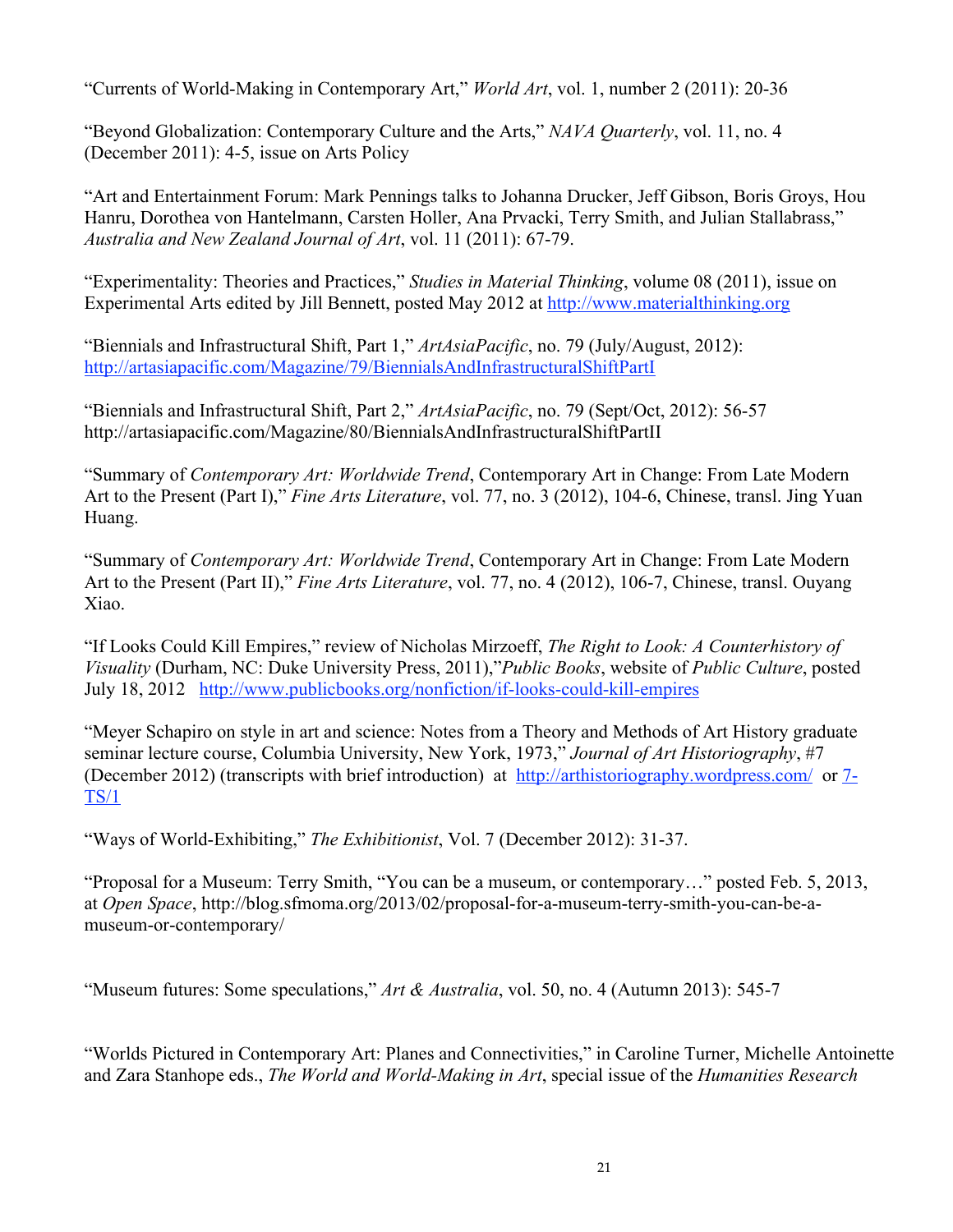Journal, vol. XIX, no. 2 (July 2013)*,*11-25. http://epress.anu.edu.au/titles/humanities-research-journalseries/volume-xix-no-2-2013

## **vi. INTERVIEWS, SCRIPTS, PODCASTS, TEXTS ONLINE**

with Susan Simons, Virginia Spate and Tony Thorne, *Talking About Aboriginal Art: Teachers' Notes*, Sydney: Power Videos, 1992, 32 pages to accompany video series *Talking About Aboriginal Art*

"Conceptual Art: Then and Since; Terry Smith interviewed by Jelana Stojanovic," *Agenda*, 26 & 27, Nov./Dec. 1992, Jan./Feb. 1993, 16 page supplement

"Some addenda to 'Conceptual Art: Then and Since'," *Agenda*, 29, March 1993, 33

"Terry Smith: Art as Social Engagement," in Graeme Sullivan, *Seeing Australia: Views of Artists and Artwriters* (Annandale: Piper Press, 1994), 124-26

"Max Dupain," *Under A Southern Sun, Stories from the Australian Landscape*, Canberra, National Gallery of Australia, 1997, CD-ROM

"A Brush with Landscape," Julie Copeland, Radio National, Sunday August 23, 1998.

"Bernard Smith - Changing the Way We See," The Book Show with Julie Copeland, ABC Radio National, Sunday January 22, 2006

Podcast of "What is Contemporary About Australian Aboriginal Art?" Inaugural John W. and Maria T. Kluge Distinguished Lecture in Arts and Humanities, University of Virginia, April 2008 http://www.virginia.edu/kluge-ruhe/news/podcasts-archived-on-kluge-ruhe-website

Podcast and online text of "Emily Kngwarreye's practice of painting: an international perspective," talk given at the National Museum of Australia, Canberra, 23 August 2008, at the symposium "Why do those fellas paint like me ...?" held in conjunction with the exhibition *Utopia: The Genius of Emily Kame Kngwarreye*. At http://www.nma.gov.au/audio/transcripts/emily/NMA\_Smith\_20080823.html

"Contemporary Art in Transition: From Late Modern to Now," abridged introduction to *Contemporary Art: World Currents*, online at Global Art and the Museum, a website of the project led by Hans Belting. Guest author of December 2010. At http://www.globalartmuseum.de/site/guest\_author

"One and Three Ideas: Conceptualism before, during and after Conceptual Art," lecture during conference "Global Conceptualism: The Case of Moscow Conceptualism in an International Context," Center for Russian Writers, Moscow, sponsored by the Stella Art Foundation, April 14, 2011 http://www.ruspavilion.ru/en/symposium/report--31/

"Anthony Gormley and the Reiths," interview by Amanda Smith, Artworks, ABC Radio National, Sunday April 10, 2011. At http://www.abc.net.au/rn/artworks/stories/2011/3185853.htm

"Terry Smith on the contemporary," interview by Debra McCoy, ABC Radio National, Sunday October 30, 2011. At http://www.abc.net.au/rn/artworks/stories/2011/3350541.htm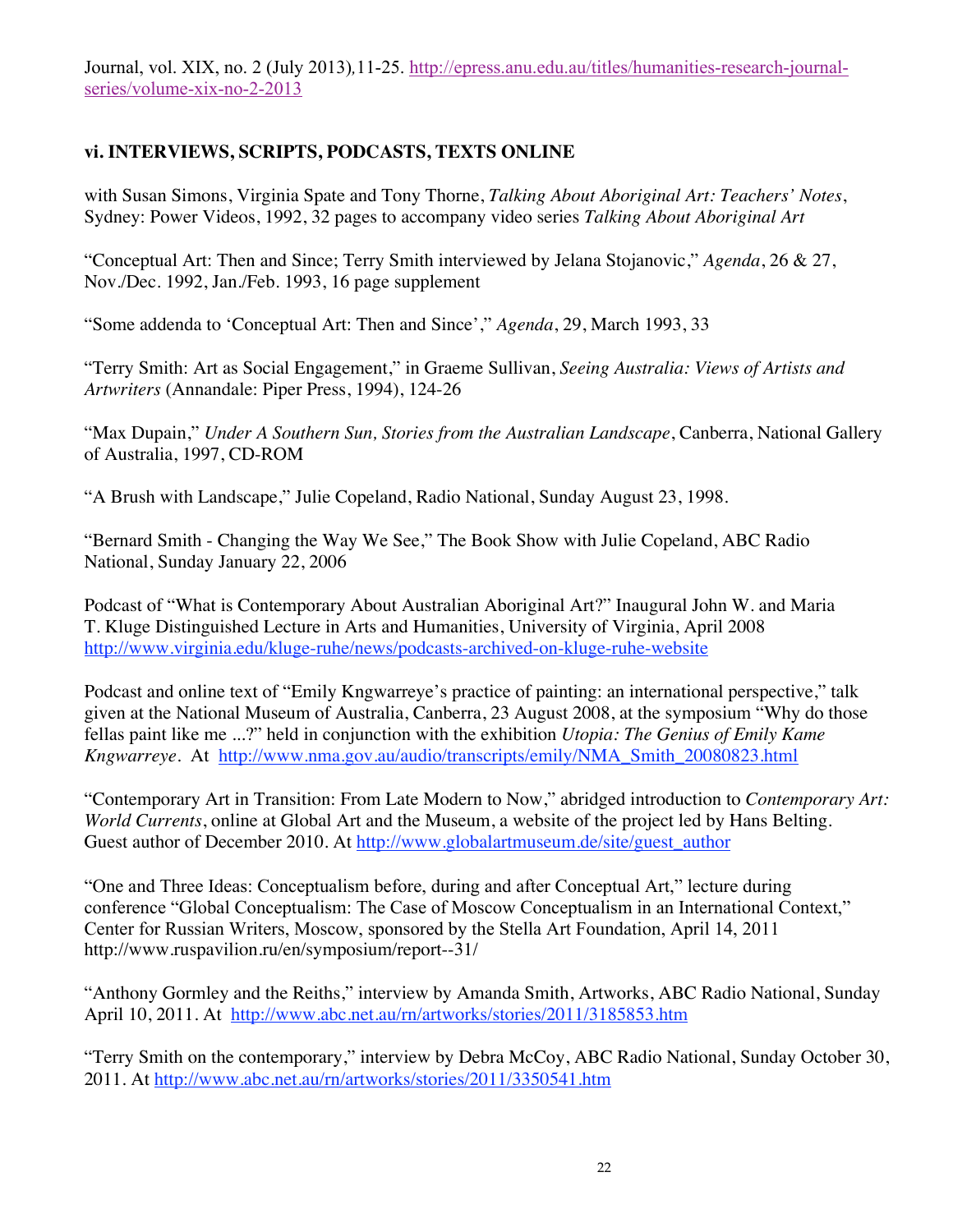"Our Measure," video broadcast at *A Tribute to Bernard Smith 30.10.1919-2.9.2011*, National Gallery of Victoria, Melbourne, November 28, 2011. At http://www.ngv.vic.gov.au/\_\_data/assets/video\_file/0004/531382/Terry-Smith-h264\_1.mp4 [Or at http://www.ngv.vic.gov.au/about-us/people-and-projects/bernard-smith. Clink on "View Videos"

**"**World Picturing: Contemporary Art and Contemporaneity," lecture, and discussion with Professor Li Miao, Department of Physics, Chinese Academy of Science, at Han Fen Bookstore of the Commercial Press, Beijing, August 2, 2012. At

http://v.youku.com/v\_show/id\_XNDQzMjM4MDI0.html\*\*\*\* http://v.youku.com/v\_show/id\_XNDQzMzAyMDI0.html\*\*\*\* http://v.youku.com/v\_show/id\_XNDQzMjcwMjAw.html

Orit Gat, "Art Theorist Terry Smith on his new tome *Thinking Contemporary Curating*," posted September 18, 2012

**http://artinfo.com/news/story/826550/art-theorist-terry-smith-on-his-new-tome-thinkingcontemporary-curating**

# **vii. EXHIBITIONS**

## **One-person**

- 1974-75 Galleria g.a.p., Rome (Dec-Jan)
- 1975 Experimental Art Foundation, Adelaide (Mar)
- 1976 "Art & Language (P)", Auckland City Art Gallery (Aug)

# **Group**

- 1973 "Art & Language", Lisson Gallery, London (Oct-Nov)
- 1974 "Contemporanea", Borghese Gardens, Rome (Jan-Feb) Galleria Schema, Florence (Mar) "Project 74", Wallraf-Richartz-Museum, Cologne (Jul-Sept)
- 1975 Sixth Mildura Sculpture Triennial, Art Centre, Mildura (Mar-Apr) "Art & Language", National Gallery of Victoria, Melbourne (May-June) "Art & Language", Art Gallery of South Australia (July) "Performance, Documents, Film, Video", National Gallery of Victoria, Melbourne (Aug-Sept); Art Gallery of NSW (Nov-Dec) "Artists for Labour and Democracy", Toorak Art Gallery (Nov)
- 1976 "Irony", Galleria g.a.p., Rome Post-Object Art", Experimental Art Foundation, Adelaide "Australian Sculptors", Photographic Exhibition, Ninth National Sculpture Conference, New Orleans and Kansas State University "The Word in Art", National Gallery of New Zealand, Wellington
- 1977 "Recent Australian Art" touring Canada (organised by the Institute of Modern Art, Brisbane)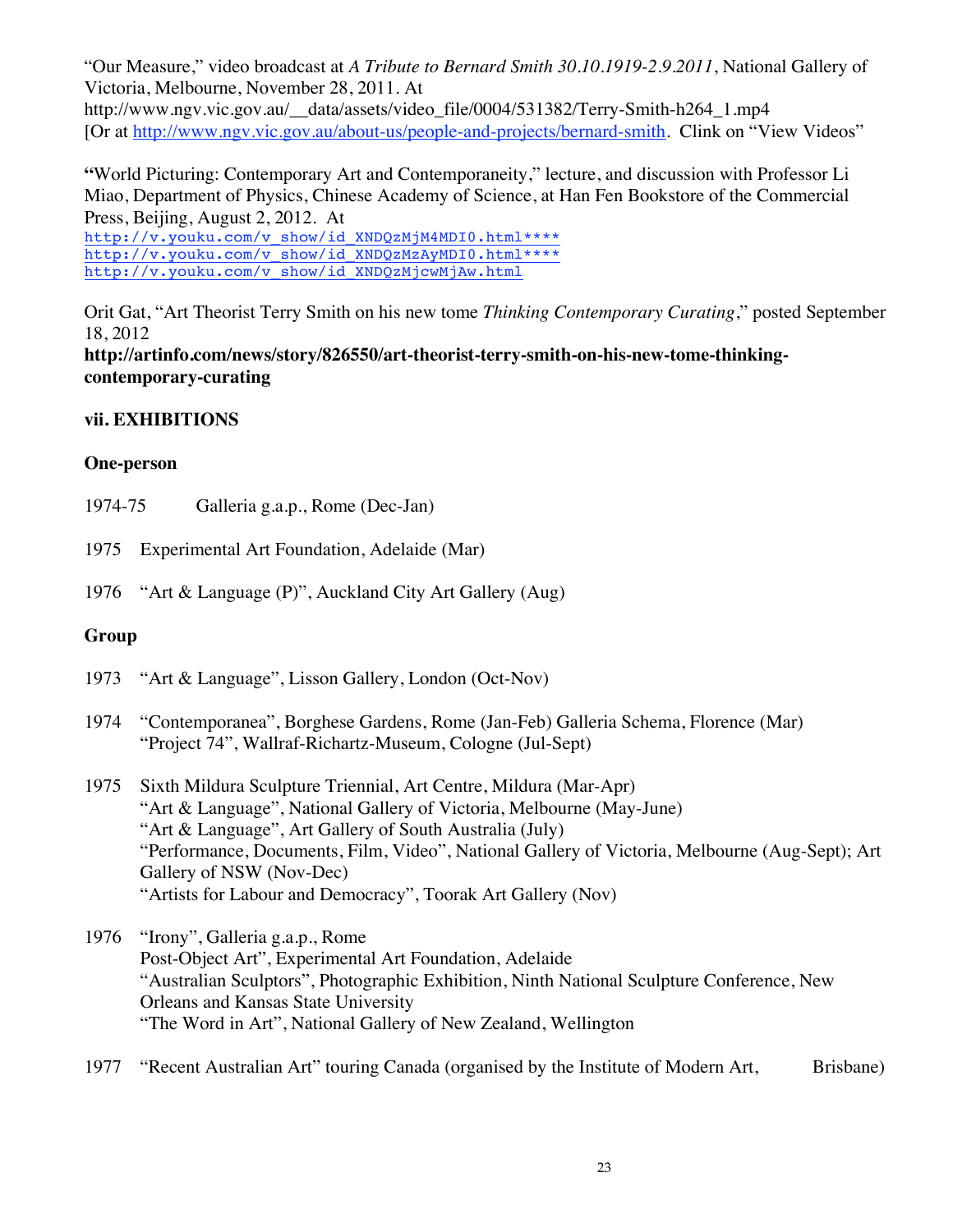- 1978 "Act 1: Performance and Participatory Art", Australian National University Arts Centre, Canberra (Nov) "Political Practice", Galleria Civica, Modena (Dec) "Artists" Books: Bookworks", Ewing and George Paton Galleries and elsewhere, touring Australia 1978-79
- 1979 "Parole e Immagini", Commune di Milano (May-June) "Urban Signals", Centro Internazionale di Brera, Milan (June)
- 1980 "Contemporary Australian Artists: A Survey", touring the United States, Nov 1979 to July 1980
- 1981 "Artists Against Uranium", Artworkers Union, Experimental Art Foundation, Adelaide, touring Australia 1981-82
- 1982 "Preston to Phillip, A Survey, 10 Years of Art Education", Reconnaissance Gallery, Melbourne (June-July)
- 1983 "Russell Drysdale Memorial Auction", Regent Hotel, Melbourne (Oct)
- 1987 "Politics and Photographs", National Art Gallery, Wellington, N.Z. (May-Sept.)
- 1987-88 "When Art Hits the Headlines, A Survey of Controversial Art in New Zealand", National Art Gallery, Wellington, N.Z. (Dec.-Jan.)
- 1990 "Now See Hear!", Wellington City Art Gallery, Wellington, N.Z. (July)

# **5. TEACHING AND ADMINISTRATION**

# **i. COURSES**

# **Current Courses, University of Pittsburgh**

*Introduction to Contemporary Art*: developments in contemporary art throughout the world since the 1960s, with a focus on visits to the Carnegie Art Museum, the Warhol Museum and the Mattress Factory installation museum. 200 students.

*Special Topics in Contemporary Visual Cultures*: a graduate seminar that explores questions of Modernity and contemporaneity with an emphasis on concepts (such as times, values, worlds) related to the contemporary and the present. 16 students.

*Architecture since 1945*: upper-level undergraduate course, 30 students. Major developments in international modern architecture of the post-war period; transformations since the 1960s, with special emphasis on theoretical approaches to questions of designing and dwelling, from deconstruction to current informal architecture.

*Art since 1945*: upper-level undergraduate course, 30 students. Post-World War II developments in late modern art around the world; the shift from modern to contemporary art in various regions of the world compared and contrasted; current contemporaneities including new media arts.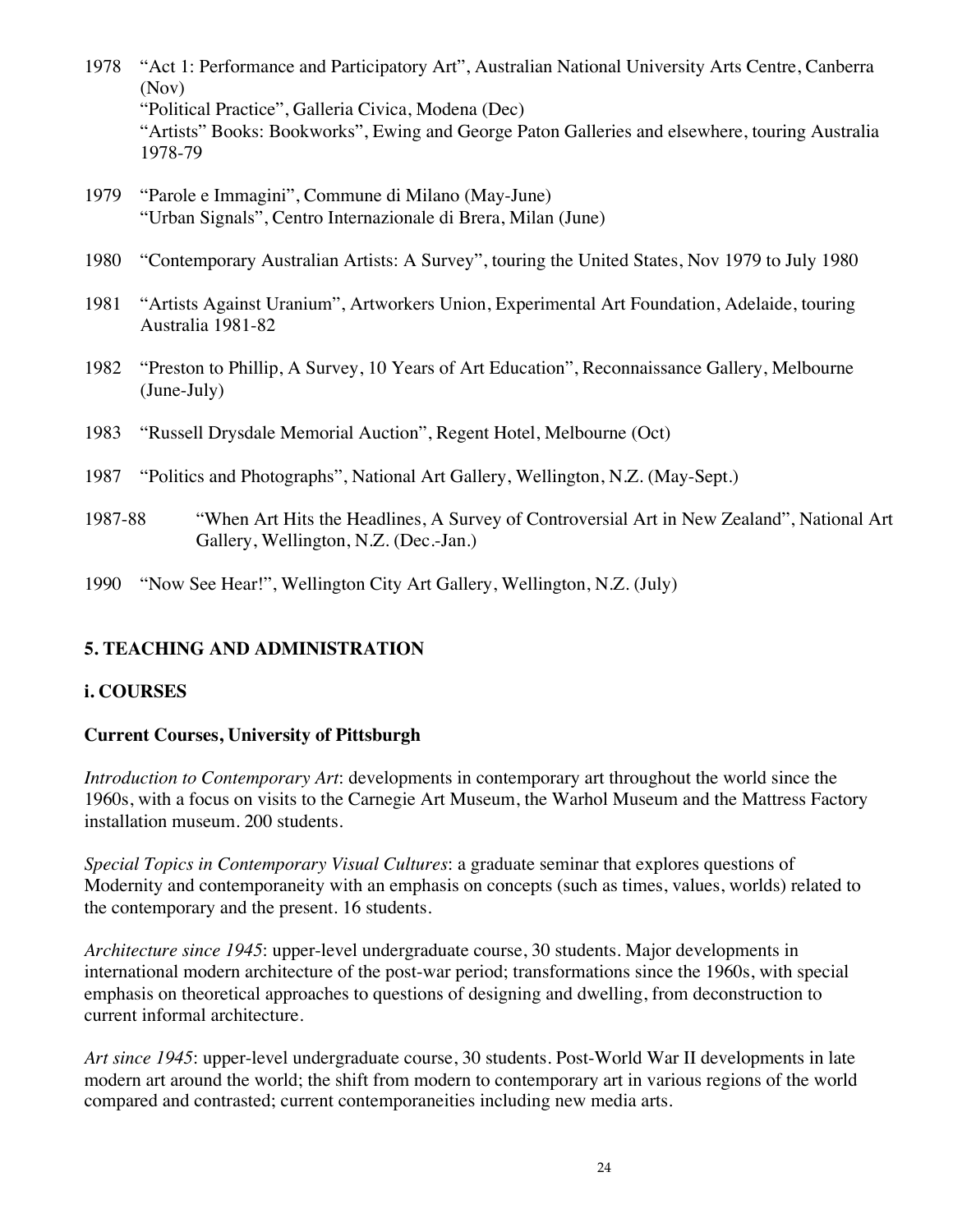## **University of Sydney, Faculty of Architecture**

Design Workshop: *Contemporary Art and Architecture*. Graduate seminar, 9 students.

## **University of Sydney courses (semester-length, offered on two-year rotation up to 2001)**

*American Art, Design and Society since 1900*: early avant-garde tendencies, the evolution of an imagery of industrial modernity, art of the war years, Abstract Expressionism, the institutionalisation of modernism, anti-modernisms, Conceptual and political practices, postmodern strategies. 2nd/3rd Year option. 80 students.

*Art History: Theories and Methods.* The historical writing from Vasari to the present. Special Entry Honours and core Master of Arts course, 40 students.

*Race and Representation in Australian Society: Contemporary Aboriginal Art*: land rights, the imagery of place and identity, the construction of 'Aboriginal Art' (taught with Koori artists); the visual practices of immigrant and ethnic cultures and subcultures. Second/third year option.

*Australian Art and Society since 1940*: the imagery of national and personal identity, of sexuality and race, including the emergence of contemporary Aboriginal art. 2nd/3rd Year option, 90 students.

*Artwriting/Criticism*: close readings of writing strategies of art critics since Apollinaire, emphasising post-WWII Australian and U.S. critics; ditto for the studies of artists' works of Bataille, Foucault, Derrida, Lyotard and others; practical exercises in various art critical genre. Fourth Year honours option. 13-15 students.

*Modernisms and Modernities*: seminar exploring the evolution and interconnections between concepts of 'Modern Art', 'modernism', 'modernisation' and 'modernity' from the mid-nineteenth century to the present, with particular reference to modernity's 'others', such as regionality, femininity, ethnicity. Begun 1991. Fourth Year/Masters by Coursework. 16 attendees.

## **Earlier Courses**

1968-71 Department of Fine Arts, University of Sydney: 6 to 8 tutorials in first year course on twentieth century painting, sculpture and architecture. Adult Education lectures and tutorials, summer schools.

1975 Department of Fine Arts, University of Melbourne: Fourth Year honours course in art historical methodology; third year honours seminar in contemporary art; occasional lectures. School of Art & Design, Preston Institute of Technology, Melbourne: second/third year course in art theory, with an emphasis on Conceptual Art, especially Art & Language.

1976-present Department of Fine Arts, University of Sydney, as follows:

1976-1983 lecturer-in-charge of first year course surveying development of modern European and American painting, sculpture, architecture, film and photography since 1850s, with emphasis after 1890. Introduced Australian elements and methodological issues, took weekly tutorials. Enrolments increased during this period from 150 to 300.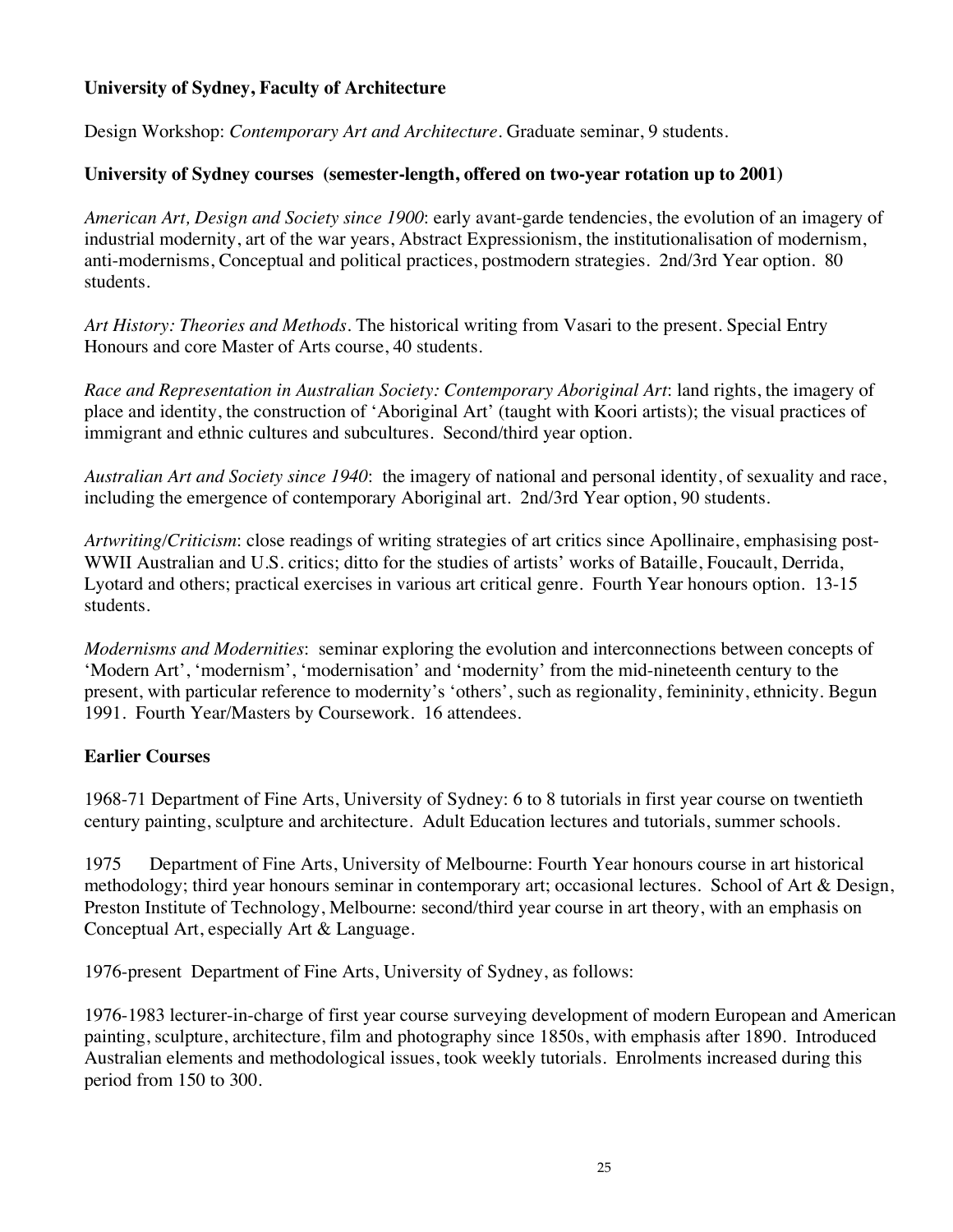1977-1985 initiated (with David Saunders) first second/third year option in Australian art and architecture, nineteenth and twentieth century. Continued this as joint course with Joan Kerr, emphasising research approaches to colonial, late nineteenth century and early modern period, and leading to the emergence of new material and new interpretations. Average enrolments 60 to 80.

1989 Theories of the Image, an honours lecture/seminar course on style, iconography, semiotics, cultural studies and post-structuralist approaches to theorising the visual. Enrolment 67.

Fourth Year optional honours seminars: 1976 Theories and methods of art criticism; 1977 Popular cultural studies; 1978-1980 Social history of art; 1981 Coordinator of art historical methodology core course; 1984- 1986 Contemporary Australian art (with Virginia Spate); 1988-present Artwriting/Criticism as above. Average enrolments 12-14.

1986 Introduced courses on Australian art and American art as above.

1992 Graduate seminar on contemporary Australian Aboriginal art: Examination of the various discourses of contemporary Aboriginal art, from those of the artists, through anthropology to those of the artworld. 13 attendees.

1994 *Theories of the Image*. Structures of seeing as theorised since Plato.

Special Entry Honours and core Master of Arts course, 45 students.

#### **Courses taught elsewhere**

1991 Visiting Professor at U.C.S.D., winter quarter: Twentieth Century American Art & Society as upper division option (enrolment 35); Artwriting/Criticism as a seminar to art studio graduates (5); spring quarter, Australian Art Black and White as upper division option (32); Nineteenth and Twentieth Century Art, lower division option (320).

1997 Visiting Professor Duke University, fall semester: ARH 167: Twentieth Century Art, 1900-1945: The Avant-garde and Modernism. senior course, 39 students. Graduate seminar on Modern Structures of Seeing, 2 enrolled, 2 attendees.

## **ii. SUPERVISION of research dissertations and theses**

## **Doctoral students, Pittsburgh (main adviser)**

Jessica Gogan, Artist Museums, USA and Latin America Nadav Hochman, Visual Cultures of Computing 1950s to now Nicole Pollentier, Icelandic Conceptual Art Madeline Eschenberg (jointly with Gao Minglu) Contemporary Chinese Art Henry Skerritt, Contemporary Australian Aboriginal Art Ben Ogrodnik, Contemporary Film Nicole Scalassi

## **PhD committees**

Alexandra Oliver, Allegory and Photography Aaron Tachinelli, Conceptual Architecture Natalie Rentz, History of Modern Societies of Photography Maria d'Annibile, Verona and Italian Fascist Spectacle April Eiseman, Bernard Heisig and East German Art (graduated 2006) Jessica Glaser, East German Design (discontinued) Karla Heubner, Troyen and Czech Surrealism (graduated 2008) Cindy Persinger, Meyer Schapiro, art historian (graduated 2007)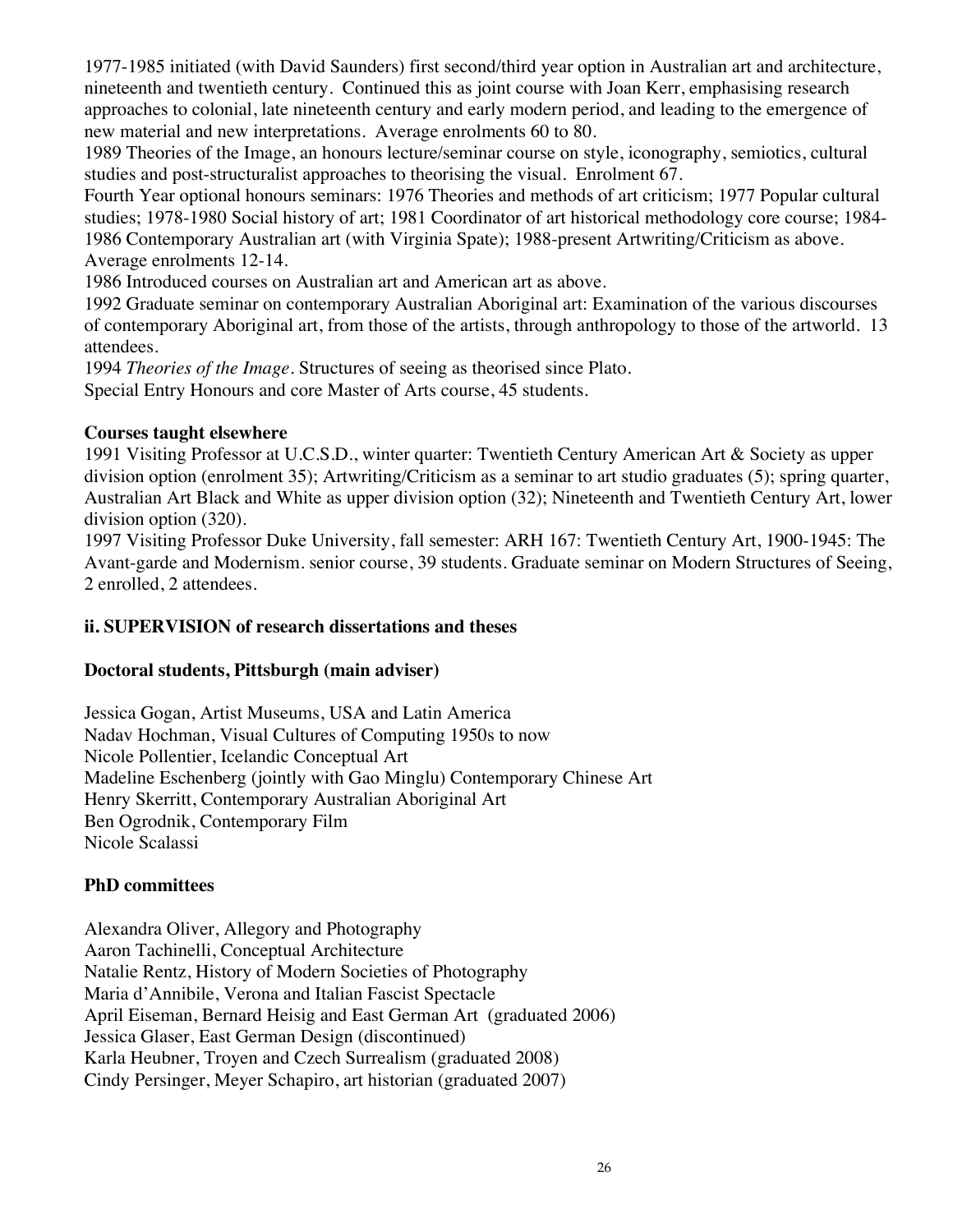#### **PhD Committees other departments**

Hugh Curnutt, Communications Bradley Fest, The Apocalypse Archive: American Literature and the Nuclear Bomb (2013)

#### **External students**

Gigi Dillon, Duke University, Hygenics and Architecture: Germany and Britain, 1920s-1940s (2007) Neja Tomsic, Koper University, Slovenia, Contemporary Slovenian Art (2012) Jorge Morales, Autonomous University of Mexico, Mexican and United States artistic exchange during the twentieth Century

## **Graduated PhDs**

Izabel Galliera, Central and East European Art Collectives (2013) Cristina Albu, Mirror Affect: Reflective Surfaces since the 1960s (2012) Robert Bailey, Art & Language (2013) Brianne Cohen, Reimaging Europe: Hirschhorn, Faroki, Henry XVIII's Wives (2012) Caroline Butler-Palmer, David Neel (co-advisor) Miguel Rojas, History of the Havana Biennale

#### **Graduated Masters, Pittsburgh**

Robert Bailey, Literature of Conceptual Art Cristina Albu, Contemporary ecological art Gerald Harnett, Guy Debord and *detourment* Miguel Rojas, Latin American counter-colonial art Catherine Murphy, Self-portraits by woman artists Rocio Nogales, Gitano aesthetics

## **Research dissertations and theses: University of Sydney**

#### **Graduated PhDs:**

Dougal Phillips, The Real in Postmodern Painting Blair French, Photonarrative in Contemporary Australian art (Publication 2007) Graeme Byrne, Social Engineering: The Snowy Mountain Scheme Eloise Lindsay, Performance and Painting in Australian Art since 1970 (2000) Keith McEnomy, Design and Contingency (1999) Heather Johnson, Modernism and Women Artists, Sydney 1920s and 1930s (1997) Benjamin Genocchio, Latin American Art as a Construction (1997) Catherine de Lorenzo, Photoethnography: Images of Australian Aborigines (1995) Geoff Batchen, Photogramatology: a study in the history and theory of photography (1991). Publication MIT Press 1997. Annette van den Bosch, The Art Market, New York and Sydney, 1940-90 (1990) Sydney, Allen & Unwin Mary Mackay, The Geological Sublime: A New Paradigm (1991) (joint) Catriona Moore, Aspects of Feminist Photography in Australia 1972 -1987 (1990) Sydney, Allen & Unwin, 1991.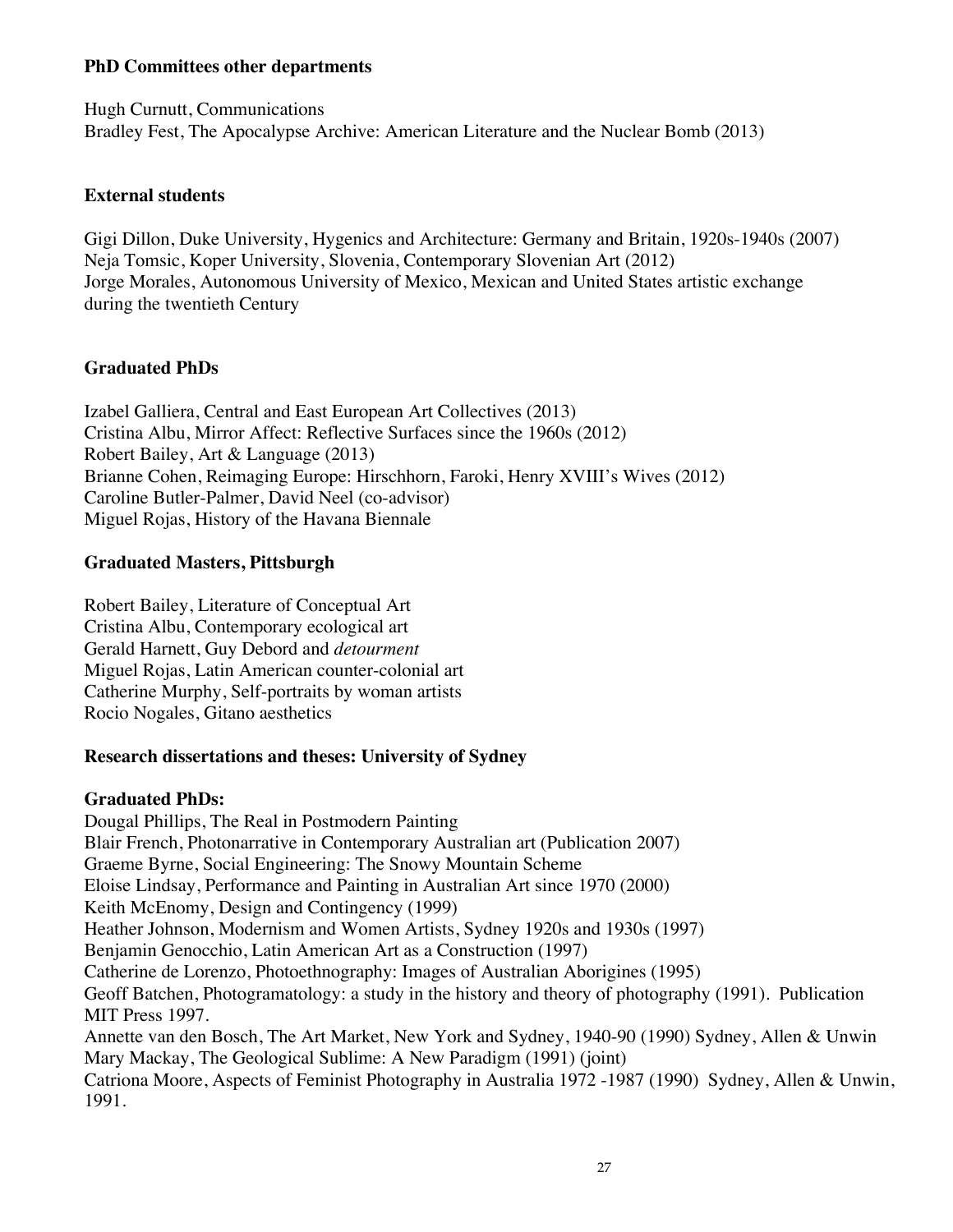#### **Graduated MAs:**

Kay Vernon, Australian Surrealism (1999) Eric Riddler, Photoessay Books in Australia 1920s to early 1960s (1995) Gordon Bull, Taking Place: Early Topological Landscape Views of Sydney 1788-c.1820 (1991) (joint) Susan Hunt, Public Portrait Painting in Sydney 1900-1930 (1988) Heather Johnson, Art patronage in Sydney 1890-1940 (1988) Anna Waldman, Desiderius Orban, An Australian Romantic (1988) Anne-Marie Willis, Writing Photographic History in Australia: Towards a Critical Account. (1987) Published Angus & Robertson 1989.

#### **iii Administration**

#### **University of Pittsburgh responsibilities**

#### **Advises Dean on policy relating to HAA, the arts in the University and community relations, including fund-raising**

#### **Chair, Research and Development Committee, HAA**

Mentors faculty on research opportunities, assesses faculty and student research grant applications, develops policy on fund-raising, oversights Department publicity; proposes forward planning options for Department.

#### **Chair, Committee of Full Professors, HAA**

#### **University of Sydney responsibilities**

**Director, Power Institute of Fine Arts, now The Power Institute: Centre for Art and Visual Culture, University of Sydney, since 1994, Acting Director 1983, 1986 and 1990.** The Institute was established in 1967 under the Bequest of Dr J.J.W. Power to 'bring the latest ideas and theories concerning contemporary art to the people of Australia'. It consists of the Department of Art History and Theory, the Power Research Library of Contemporary Art, the Power Foundation, Power Publications and a Public Education Program. Its Power Gallery of Contemporary Art became the Museum of Contemporary Art, Sydney, and moved off campus in 1989. The Director of the Institute has oversight responsibility for the Library, publications and public education, working with the Librarian, the General and Managing Editors and the Public Education Officer. There are six equivalent full-time positions in these areas. The Library is widely recognised as the premier one of its kind in the country; Power Publications is achieving international recognition for its range and quality; public education had long had an outstanding reputation for presenting visiting artists and scholars to the people of Sydney, and touring them nationally.

My goal as Director was to bring these diverse activities within a coherent program of research, education and publication. The concentration is on these streams: art history (Western, Asian, Australian including Aboriginal); film, television, design, media and communications studies; modernism and postmodernism, with an emphasis on contemporary critical theory. The teaching program of the Department was organised along these lines, postgraduate and externally-funded research is oriented in this way, as was purchasing for the Library, the selection of visiting lecturers and support for publications.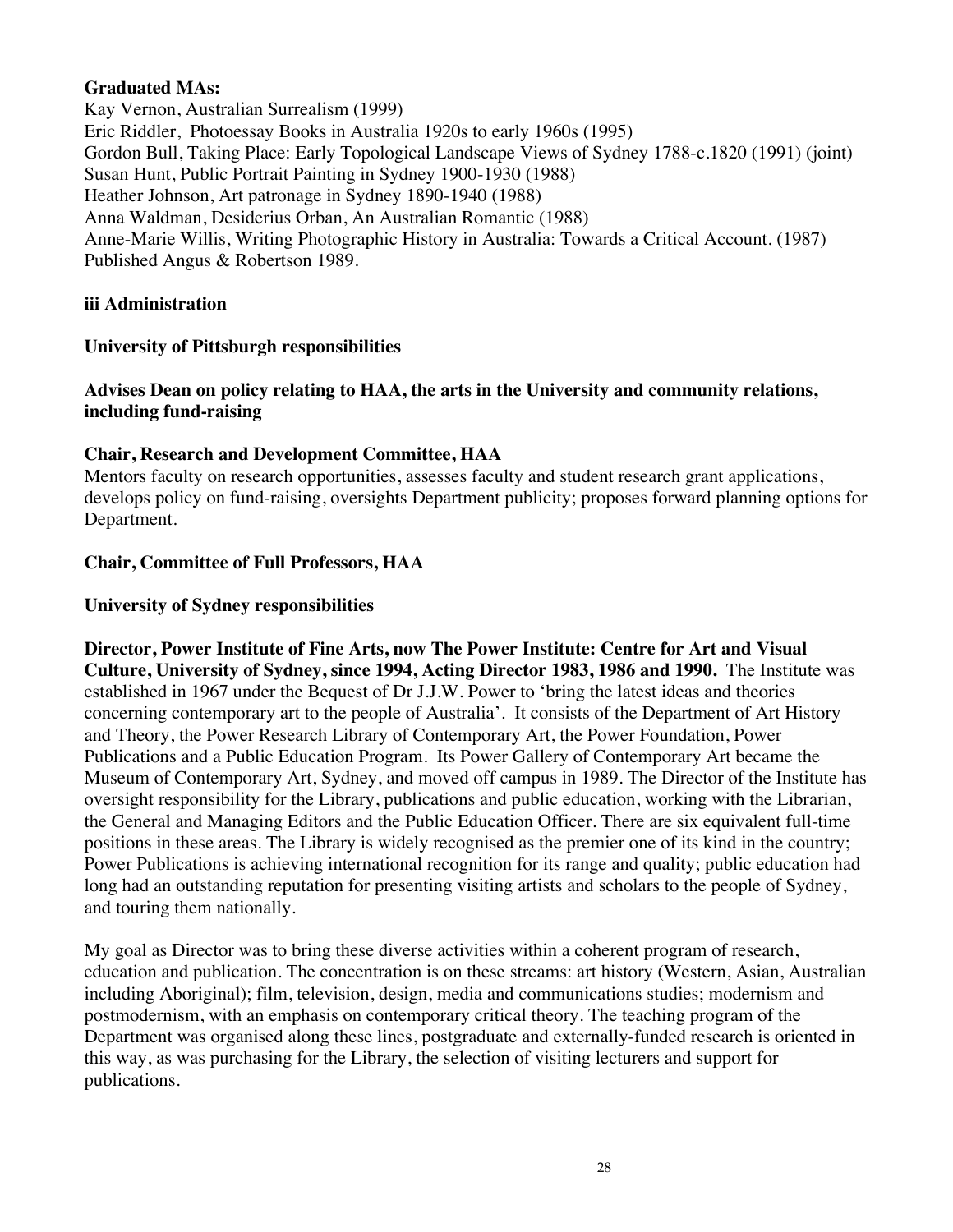The Institute aimed to become the leading centre for research, education and publication in the visual arts in Australia, and to become outstanding in world terms. In February 1998 the University Senate approved a change of name to The Power Institute: Centre for Art and Visual Culture, and this restatement of aims: 'Our mission is to develop the latest ideas and theories concerning visual art and culture--past, present and future--and to communicate them, both nationally and internationally.'

I was a member of all Departmental committees concerned with public education, all internal Institute liaison committees, as well as the University Senate Power Institute Committee, and the Power Gallery Committee for many years. I strongly supported the need for the Gallery to seek on off-campus location, and was instrumental in achieving this result. In 1988 the Gallery became the Museum of Contemporary Art, Sydney, moved to the Circular Quay in the heart of Sydney. I was appointed to its Board of Directors, and have remained a Director until leaving Sydney.

**Associate Dean, Community Relations and Development, International, Faculty of Arts, since 1997.** These were new responsibilities brought about by major changes in the local and global position of universities. I chaired the Faculty committees with responsibilities in these areas, and am the Faculty representative on the central University International Committee. Community relations concerns the whole range of the Faculty's external presentation, from intending students, interested teachers, supporters of the Faculty, Alumni, scholarships and prize awards to media presence and publicity.

**Founding committee member, Research Institute for the Humanities and Social Sciences, University of Sydney**. Following a fruitful period during 1994-95 at the Chicago Humanities Institute, University of Chicago (where I directed the first year of its Program on Globalization and Mass Media), I proposed the establishment of a similar body at the University of Sydney. This idea was strongly supported, not least by the new Dean of Arts, Professor Cass, who rightly emphasised that the social sciences were vital to the proposal. After much effort by many, RIHSS was established by the Vice-Chancellor in January 1997, and given responsibility for research secondments within the University. It maintains a vigorous research and public education program.

**Head of Department of Fine Arts, University of Sydney, 1987 to 1991, Acting Head in 1985.** The Department had 14 established positions, up to five part-time teachers, and various research assistants. There are three general office staff, and two in the Slide Library. One introductory course is offered to first year students, attracting 350 on average. Twenty semester-long options are offered to second/third year students: these courses attract a total of 550 enrolments. Fourth Year honours/Master of Art preliminary courses average enrolments of 20. Graduate candidates taking Master of Arts by Coursework, undertaking Master of Philosophy and Doctor of Philosophy dissertations number 85 in total. The Head is responsible for the academic evolution of the Department, for resources management including budgeting, for decisions as to enrolments and examination, and for the personal and professional development of the staff. The Head is the Department's chief representative in the Arts Faculty and to the University administration. Since its foundation in 1968 the Department exhibited a consistent pattern of growth. During my period in office, this growth continued in a steady fashion, coursework offerings increased and diversified in orientation, and there was a continuing increase in the quality of students, particularly those entering the rapidly growing postgraduate program. Administrative responsibilities at the time included managing the devolution of budgets and key staffing decisions to the Departmental level.

# **6. HONORARY PROFESSIONAL POSITIONS**

**2011** Selection Committee Member, Mather Award, College Art Association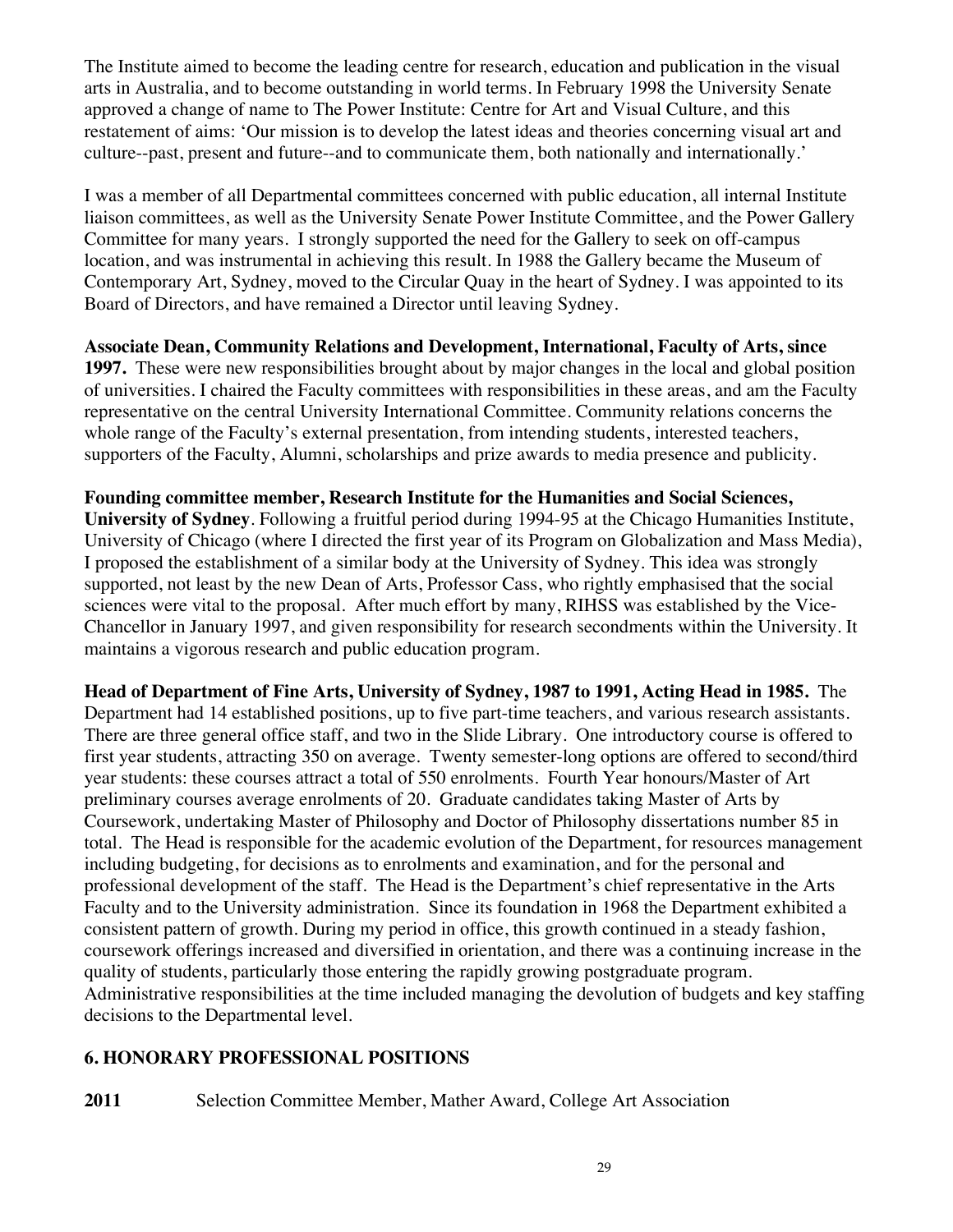| 2009-12   | Editorial Board Member, Art Journal, College Art Association                                 |
|-----------|----------------------------------------------------------------------------------------------|
| 2008-10   | Foundation Committee Member, Humanities Institute of the University of Pittsburgh            |
| 2006-8    | Academic Planning Committee, 32 <sup>nd</sup> Congress of the International Committee of the |
|           | History of Art (CIHA), Melbourne 2008 "Crossing Cultures: Conflict, Migration,               |
|           | Convergence"                                                                                 |
| 2003-5    | Interactive Digital Media Matrix team, iCinema Center, University of New South               |
|           | Wales                                                                                        |
| 2003-5    | Curatorial Advisory Committee, 3 Rivers $-2nd$ Nature, studio for Creative Inquiry,          |
|           | Carnegie Mellon University                                                                   |
| 2003      | Review Committee, Department of Art and Art History, Duke University                         |
| 2002-     | Specialist Reviewer, J. Paul Getty Postdoctoral Fellowships, Getty Grant Program             |
| $2001 -$  | Board of Directors, Andy Warhol Museum, Pittsburgh                                           |
| 1988      | Convenor, Annual Symposium, Australian Academy of the Humanities                             |
| 1994-98   | Academic Committee, Australian Centre for American Studies, Sydney                           |
| 1996-2000 | Board of Directors, Australian Centre for Photography                                        |
| 1996-2000 | Board of Directors, Museum of Contemporary Art, Sydney                                       |
| 1995-7    | Vice-President, Art Association of Australia                                                 |
| 1994      | Franz Philipp Memorial Lecturer, Art Association of Australia                                |
| 1989-95   | Board of Directors, Museum of Contemporary Art, Sydney                                       |
| 1989-90   | Committee member, Art Association of Australia                                               |
| 1988-94   | Board of Directors, Museum of Contemporary Art, Sydney                                       |
| 1987-88   | Vice-President, Art Association of Australia                                                 |
| 1982-88   | Member, Power Gallery of Contemporary Art Committee                                          |
| 1981-82   | Committee member, Art Association of Australia                                               |
| 1975-77   | Foundation committee member, Art Association of Australia                                    |
| 1972-74   | Temporary staff member, Museum of Modern Art, New York                                       |

## **7. COMMUNITY SERVICE**

#### **Chairman, Art Syllabus Committee, Board of Senior School Studies, New South Wales Department of Education, 1981-1988.**

A committee of art teachers, tertiary art educators and community representatives responsible for the oversight of the subject Art in all the secondary schools of N.S.W., specifically the concluding years 11 and 12. During my chairmanship the syllabus shifted its focus in the practical side to exploratory processes more than the production of a single, exhibitable artwork, and in the historical and theoretical area to the inspiration of contemporary and Australian visual arts before approaching ancient ones.

#### **Chairman, Council, Australian International Independent School, then The International School, Sydney**.

I joined this Council in 1990 and was Chairman from 1994 until the School's closure in 2000. The School was a non-denominational, coeducational independent learning community, emphasising individual growth within a framework of responsibility for others, social awareness and a global outlook.

Other community activities:

**1977** Member, N.S.W. Committee, Education and the Arts Report (Schools Commission/Australia Council)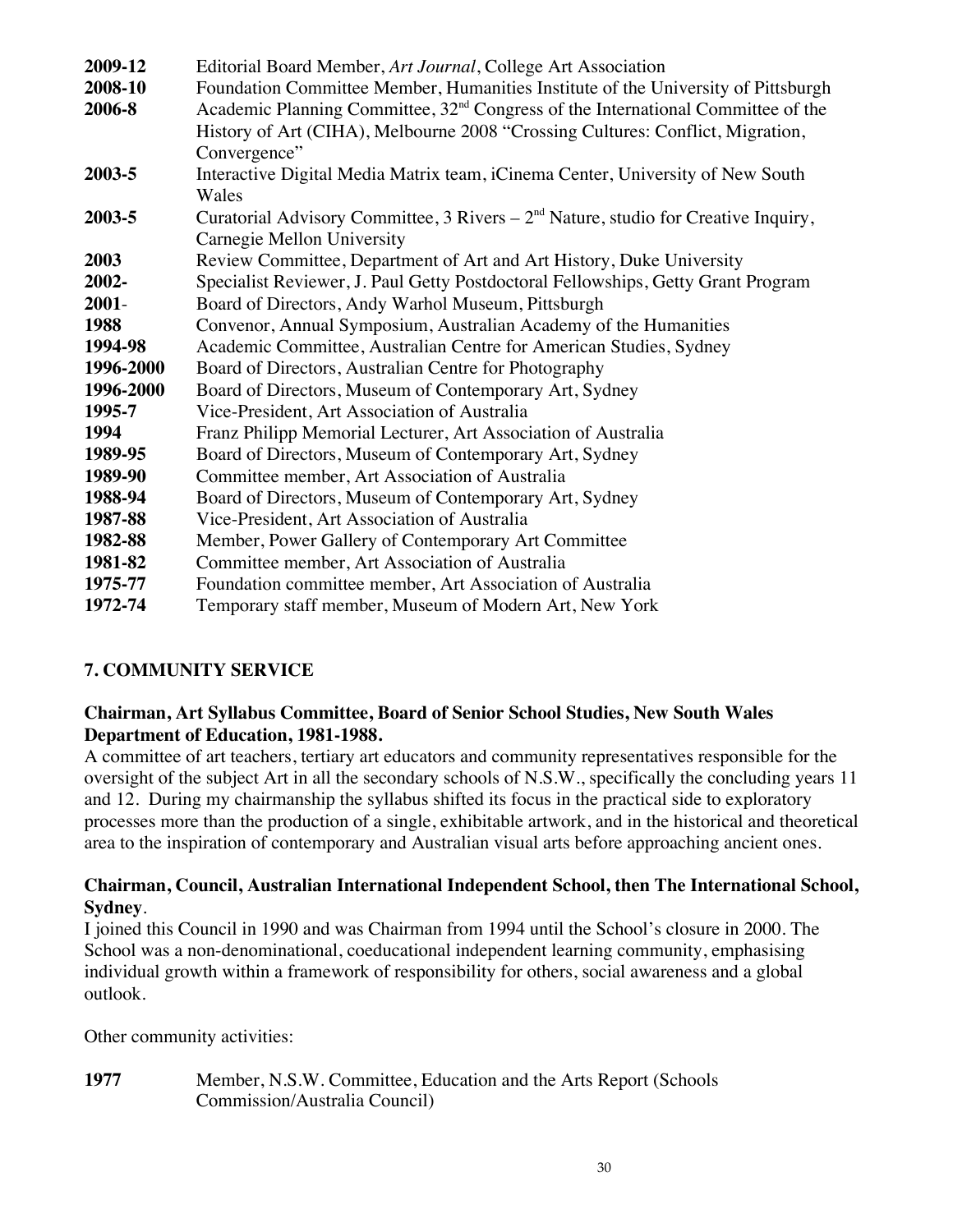1976-77 Member, Australian National Commission for UNESCO<br>1976- Founding director, Union Media Services

**1976-** Founding director, Union Media Services

# **8. GUEST LECTURES AND CONFERENCE PAPERS**

| School of Visual Arts, New York                                               |
|-------------------------------------------------------------------------------|
| Pratt Institute, Brooklyn                                                     |
| Brooklyn College, New York                                                    |
| California Institute of the Arts, Valencia, CA                                |
| Royal College of Art, London                                                  |
| Slade School of Art, London University                                        |
| Westfield College, London University                                          |
| Commonwealth Studies Institute, Exeter University                             |
| <b>Experimental Art Foundation, Adelaide</b>                                  |
| Visual Art Department, Flinders University, SA                                |
| Ewing and George Paton Gallery, Student Union, Melbourne University           |
| Victorian College of the Arts, Melbourne                                      |
| School of Architecture, Melbourne University                                  |
| Art School, Newcastle College of Advanced Education                           |
| Power Institute of Fine Arts, University of Sydney                            |
| Film and Television School, North Ryde, Sydney, panel                         |
| Australian Association of Tertiary Art and Design Education Conference,       |
| University of NSW                                                             |
| Conference on Art History/Theory in Art Colleges, State College of Victoria,  |
| Melbourne, convenor                                                           |
| Australian Art History Conference, LaTrobe University                         |
| Art Gallery Society, Art Gallery of NSW                                       |
| Art Association of Australia Conference, Sydney University, convenor          |
| Class Analysis Conference, Sydney University                                  |
| School of General Studies, University of NSW                                  |
| School of Art, Royal Melbourne Institute of Technology                        |
| School of Art, Tasmanian College of Advanced Education, Hobart and            |
| Launceston                                                                    |
| Related Arts Conference, NSW Department of Education                          |
| North Sydney Region Art Teachers" Conference, Kuringai                        |
| Newcastle Trades Hall and Art School, Newcastle College of Advanced Education |
| (CAE)                                                                         |
| School of Art and Design, Preston Institute of Technology                     |
| School of Art, Alexander Mackie CAE, Sydney                                   |
| Art Masters and Mistresses" Inservice Course, NSW Department of Education     |
| Class Analysis Conference, Sydney University, co-convenor                     |
| School of Art, Newcastle CAE                                                  |
| Art Teachers" Inservice Course, NSW Department of Education                   |
| Languages Institute, Peking                                                   |
| St. George Region Inservice Course, NSW Department of Education               |
| Australian Film Conference, University of NSW                                 |
| Seminar on Education and the Arts, Paddington                                 |
|                                                                               |
| Art Workshop, Sydney University                                               |
|                                                                               |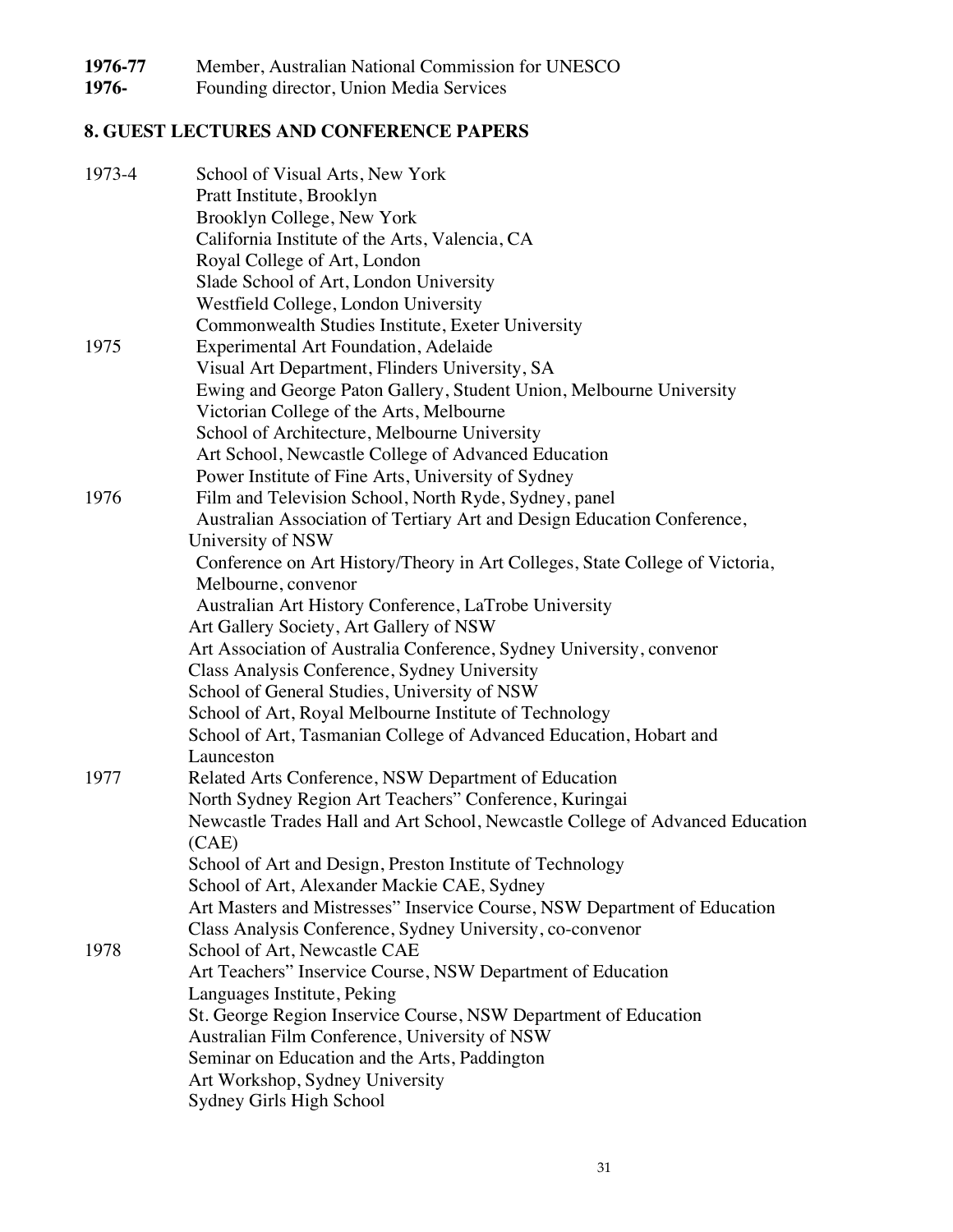|      | Art Teachers" Conference, Humanities Research Centre, Australian National      |
|------|--------------------------------------------------------------------------------|
|      | University                                                                     |
|      | Sculpture Centre, the Rocks, Sydney, panel                                     |
|      | ACT 1, Australian National University Arts Centre, panel                       |
|      | School of Art and Design, Preston Institute of Technology                      |
| 1979 | School of Art, Alexander Mackie CAE, Sydney                                    |
|      | <b>Blacktown City Library</b>                                                  |
|      | Department of Visual Arts, Deakin University                                   |
|      | Department of English, University of Sydney                                    |
|      | Department of Government, University of Sydney                                 |
|      | History Workshop Conference on "Realism", London Polytechnic                   |
|      | Centre for Contemporary Cultural Studies, University of Birmingham             |
|      | School of Art, Portsmouth Polytechnic                                          |
|      | University College, London University                                          |
|      | Department of Art, Leeds University                                            |
| 1980 | Marxism and Art Caucus, College Art Association, New York                      |
|      | Nova Scotia School of Art and Design, Halifax, N.S.                            |
|      | Visual Arts Centre, Simon Fraser University, Vancouver                         |
|      | "Art in Action" Conference, Art Education Society, NSW Branch, Sydney          |
|      | School of Art and Design, Newcastle CAE                                        |
|      | School of Media and Communication Studies, NSW Institute of Technology         |
|      | School of General Studies, University of Wollongong                            |
|      | Art Association of Australia Conference, Melbourne University                  |
| 1981 | School of Art, Leeds Polytechnic                                               |
|      | Department of Anthropology, University of Sydney                               |
|      | Art Association of Australia Conference, University of Sydney, co-convenor     |
|      | School of Art, Alexander Mackie CAE, Sydney                                    |
|      | Conference on Australian Cartooning, Power Foundation, University of Sydney,   |
|      | convenor                                                                       |
|      | School of Art and Design, Newcastle CAE                                        |
|      | Australian Centre for Photography, Sydney                                      |
|      | School of Art, Prahran Community College, Melbourne                            |
| 1982 | Biennale of Sydney Forums, University of Sydney, session chair                 |
|      | Centre for Contemporary Cultural Studies, University of Birmingham             |
|      | Art Education Society of NSW Annual Conference, Sydney Institute of Education  |
|      | City Art Institute, Sydney CAE                                                 |
|      | Postgraduate seminar, Department of History, University of Sydney              |
| 1983 | Marxism Summer School, Sydney                                                  |
|      | ANZART (Australian and New Zealand Artists" Festival), University of Tasmania, |
|      | Hobart                                                                         |
|      | Tasmanian Writers" Club, Hobart                                                |
|      | "Perspecta" panels, Art Gallery of NSW, panel chair                            |
|      | Labor History Society, University of Sydney                                    |
|      | "Tall Poppies" Conference, Australian Academy of the Humanities, Australian    |
|      | National University, Canberra                                                  |
|      | Art Association of Australia Annual Conference, Australian National Gallery,   |
|      | Canberra                                                                       |
| 1984 | Perth Festival, Visual Arts Conference on Regionalism, keynote                 |
|      | Centre for Fine Arts, University of Western Australia, Perth                   |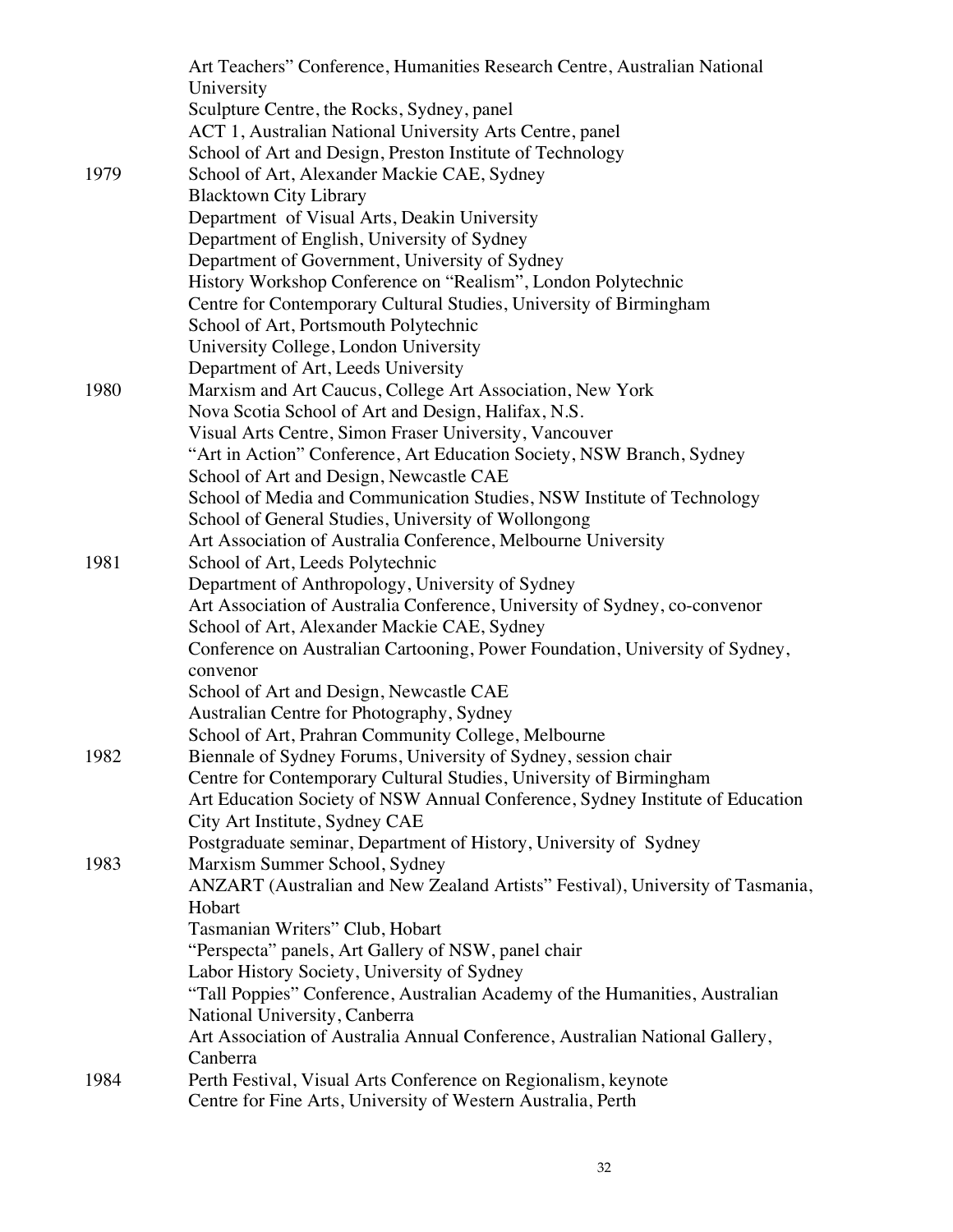|      | Artists" Week, Adelaide Festival of the Arts, panel                                         |
|------|---------------------------------------------------------------------------------------------|
|      | School of Architecture, University of Adelaide                                              |
|      | Forum lecture, Canberra School of Art                                                       |
|      | Futures seminar, Society and Culture Syllabus Committee, NSW Department of                  |
|      | Education                                                                                   |
|      | Biennale of Sydney Forums, session chair                                                    |
|      | Forum on Dreams, Fears and Desires exhibition, S.H.Ervin Gallery, Sydney, and               |
|      | Monash University Art Gallery, Melbourne                                                    |
|      | Institute of Aboriginal Studies Biennial Conference, Canberra                               |
|      | Futur*Fall Conference, Power Institute of Fine Arts, University of Sydney                   |
|      | Landscape & the Arts Conference, Humanities Research Centre, Australian                     |
|      | <b>National University</b>                                                                  |
| 1985 | Pop Art Forum, Power Institute of Fine Arts, session chair                                  |
|      | School of Architecture, University of New South Wales                                       |
|      | Culture, the Arts, Media and Radical Politics Conference, New South Wales                   |
|      | Institute of Technology Conference, Sydney                                                  |
|      | Art Association of Australia, University of Melbourne                                       |
|      | Art Gallery of New South Wales, Sydney                                                      |
| 1986 | Art Gallery of NSW, Department of Education                                                 |
|      | Forum on "Golden Summers", Power Foundation, University of Sydney                           |
|      | Henry Luce Foundation in American Art, Institute of Fine Arts, New York                     |
|      | University                                                                                  |
|      | School of Photography, California Institute of the Arts, Valencia, CA                       |
|      | Henry Ford Museum and Edison Institute, Dearborn, Michigan                                  |
|      | Conference on the Arts, Media and Radical Politics, NSW Institute of Technology,            |
|      | Sydney                                                                                      |
|      | Art Association of Australia, University of Melbourne                                       |
|      | National Institute of Art Education, Annual Conference, University of Sydney                |
|      | Sixth Biennale of Sydney Forums, Power Foundation, University of Sydney                     |
| 1987 | Perth Festival Visual Arts Conference, Perth                                                |
|      | Art Association of Australia, Monash University, Melbourne                                  |
|      | Perspecta Artists' Panel, Art Gallery of NSW, session chair                                 |
| 1988 | College Art Association Annual Meeting, Houston                                             |
|      | Artists" Week Panels, Adelaide Festival of Arts                                             |
|      | British Association of Art Historians Annual Conference, Sheffield                          |
|      | Biennale of Sydney Forums, Art Gallery of NSW, Sydney                                       |
|      | Forum on Amalgamations, NSW Teachers" Federation, session chair                             |
|      | Northern Rivers College of Advanced Education, Lismore                                      |
|      | Art Association of Australia Annual Conference, City Art Institute, Sydney CAE,<br>convenor |
|      | Inservice Course, Parramatta, NSW Department of Education                                   |
|      | Annual Lecture, National Gallery of Victoria, Melbourne                                     |
| 1989 | Perspecta Forum, Artspace, Sydney                                                           |
|      | Australian Studies Association Conference, Sydney University Union                          |
|      | Inservice Course, Professional Services Centre, NSW Department of Education,                |
|      | Sydney                                                                                      |
|      | Department of General Studies, University of NSW                                            |
|      | Art Association of Australia Annual Conference, National Gallery of Victoria,               |
|      | Melbourne                                                                                   |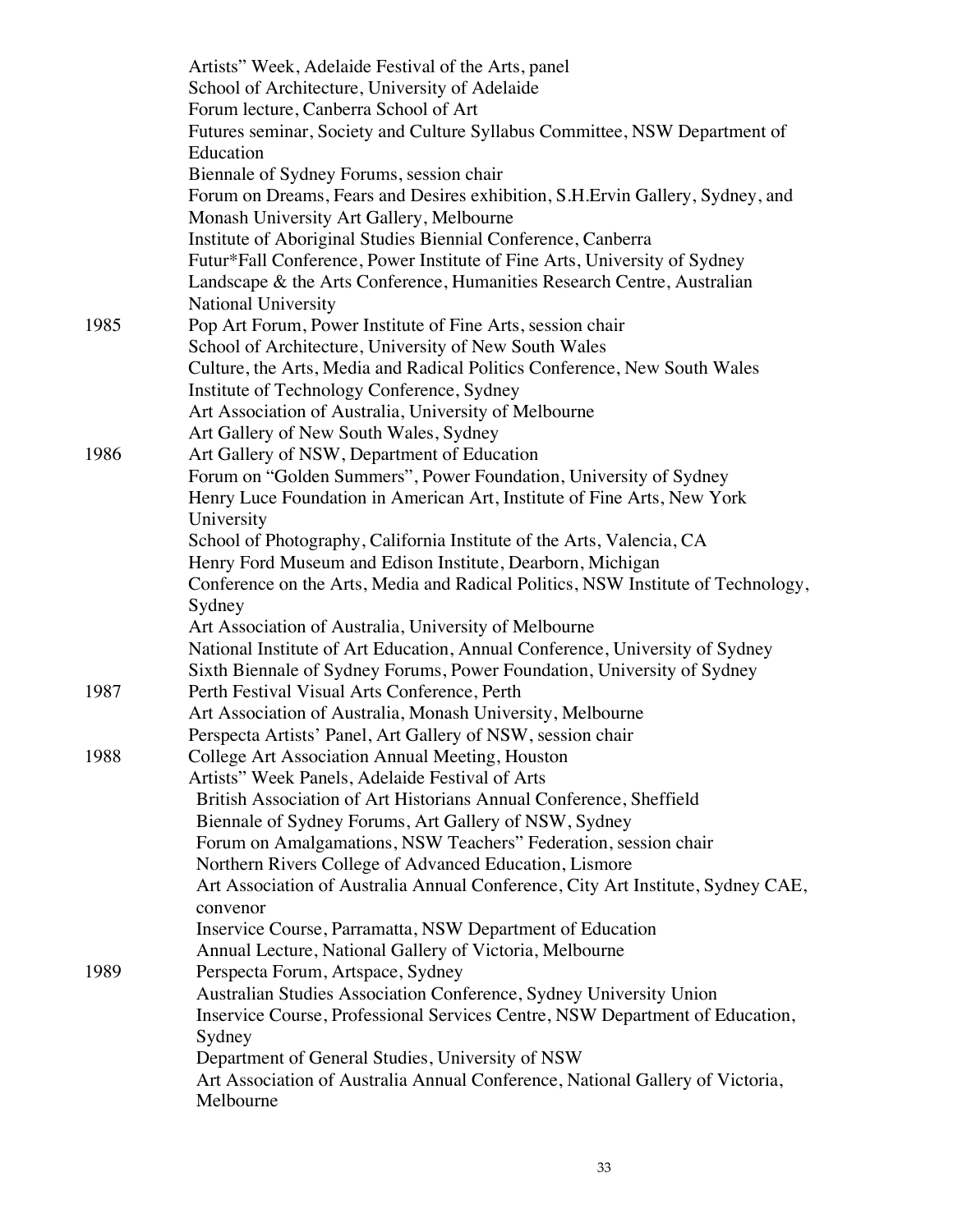|      | Forum on the New Syllabus, City Art Institute, Sydney CAE                         |
|------|-----------------------------------------------------------------------------------|
| 1990 | Hagley Museum and Library, Wilmington, Delaware                                   |
|      | California Institute for the Arts, Valencia, CA                                   |
|      | Visual Arts Department, University of California, San Diego                       |
|      | Department of History and Modernism Seminar, University of Texas at Austin        |
|      | School of Art, University of California at Davis                                  |
|      | Australian and New Zealand American Studies Association Annual Conference,        |
|      | University of Sydney, session convenor                                            |
|      | Artforum, School of Art, University of Tasmania, Hobart                           |
|      | Now See Hear! Forum, Wellington City Art Gallery, Wellington                      |
|      | Genres of Criticism, Queensland Art Gallery, Brisbane                             |
|      | Yellow House Forum, Art Gallery of NSW, Sydney                                    |
|      | Art Association of Australia Annual Conference, Art Gallery of NSW, session       |
|      | convenor                                                                          |
| 1991 | College Art Association Annual Meeting, Washington                                |
|      | Department of Art History, College of Fine Arts, University of California, Irvine |
|      | Department of Visual Arts, University of California, San Diego                    |
|      | Art Association of Australia Annual Conference, Australian National Gallery,      |
|      | Canberra.                                                                         |
|      | Max Dupain Seminar, Australian National Gallery, Canberra, chair.                 |
|      | Gallery Society, Art Gallery of New South Wales                                   |
| 1992 | Talking About Aboriginal Art in Schools Art Teachers' Inservice, Power Institute  |
|      | of Fine Arts and Museum of Contemporary Art, Sydney, convenor                     |
|      | Thinking Through New Zealand Art, Forum, Museum of Contemporary Art.              |
|      | Sydney                                                                            |
|      | Rupert Bunny Lecture Series, Department of Education, Art Gallery of New South    |
|      | Wales                                                                             |
|      | Philosophy in the Quad series, Department of General Philosophy, University of    |
|      | Sydney                                                                            |
| 1994 | Detroit Institute of Arts, Detroit                                                |
|      | Department of Art, University of Chicago                                          |
|      | Department of Art History, Northwestern University                                |
|      | School of Art, Pomona College, Claremont                                          |
|      | Gallery Society, Art Gallery of New South Wales                                   |
|      | Sydney College of the Arts, University of Sydney                                  |
|      | Franz Philipp Memorial Lecture, Art Association of Australia, Monash University   |
| 1995 | Department of Art, University of Chicago                                          |
|      | Center for Studies in Modernism, University of Texas at Austin                    |
|      | Art History Department, University of California at Los Angeles                   |
|      | Museum of Contemporary Art, Chicago                                               |
|      | Cultural Studies, Trent University, Peterborough, Ontario                         |
|      | Industrial Modernism Conference, Center for the History of Business, Science and  |
|      | Technology, Hagley Museum and Library, Wilmington, Delaware, keynote lecture      |
|      | Gallery Society, Art Gallery of New South Wales                                   |
|      | Theory, Culture and Society Conference, Berlin                                    |
|      | University of Colorado, Buffalo                                                   |
| 1996 | Dictionary of Art International Conference, National Gallery of Victoria,         |
|      | Melbourne                                                                         |
|      | Art Association of Australian Annual Conference, University of Sydney             |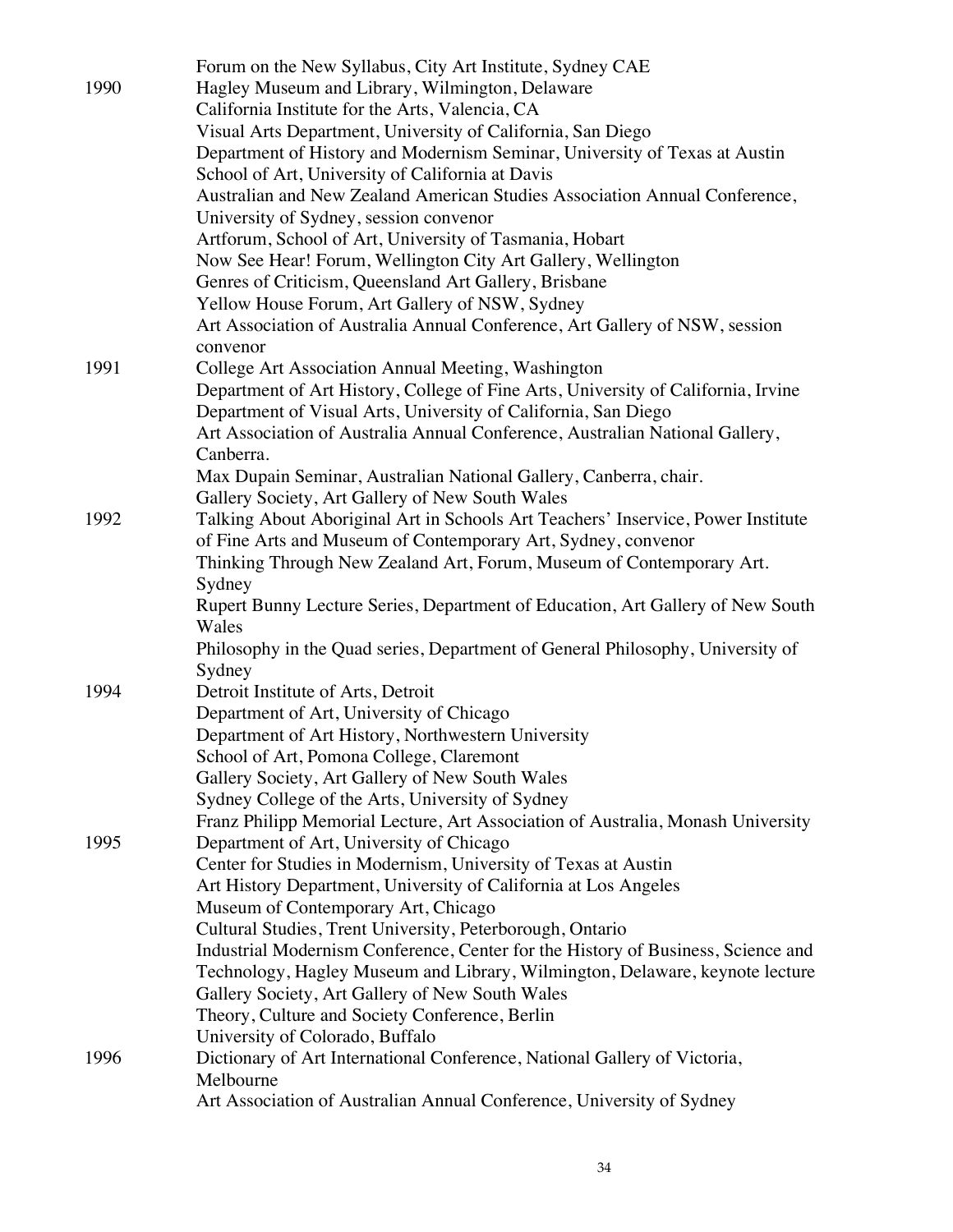| Department of Art History/Program in Gender Studies, University of Rochester         |
|--------------------------------------------------------------------------------------|
|                                                                                      |
|                                                                                      |
|                                                                                      |
| Australian Social Institutions Conference, Centre for Media and Cultural Policy      |
|                                                                                      |
|                                                                                      |
|                                                                                      |
|                                                                                      |
|                                                                                      |
|                                                                                      |
| "Art of Sight, Art of Mind" Futures Forum, National Association of the Visual        |
|                                                                                      |
|                                                                                      |
|                                                                                      |
|                                                                                      |
| "Paisagem e Arte, a invençao da natureza, a evoluçao da olhar", Comité Brasileiro de |
|                                                                                      |
|                                                                                      |
|                                                                                      |
|                                                                                      |
|                                                                                      |
|                                                                                      |
| Richard Wollheim Conference, Society for Literature and Aesthetics, University of    |
|                                                                                      |
|                                                                                      |
|                                                                                      |
|                                                                                      |
| Art Criticism and Art History conference, Clark Institute, Williamstown, and Getty   |
|                                                                                      |
|                                                                                      |
|                                                                                      |
|                                                                                      |
| Inaugural Lecture, Department of the History of Art and Architecture, University of  |
|                                                                                      |
|                                                                                      |
|                                                                                      |
| Rockefeller Foundation Workshop on "Values and Valuing in the Arts and Culture."     |
|                                                                                      |
|                                                                                      |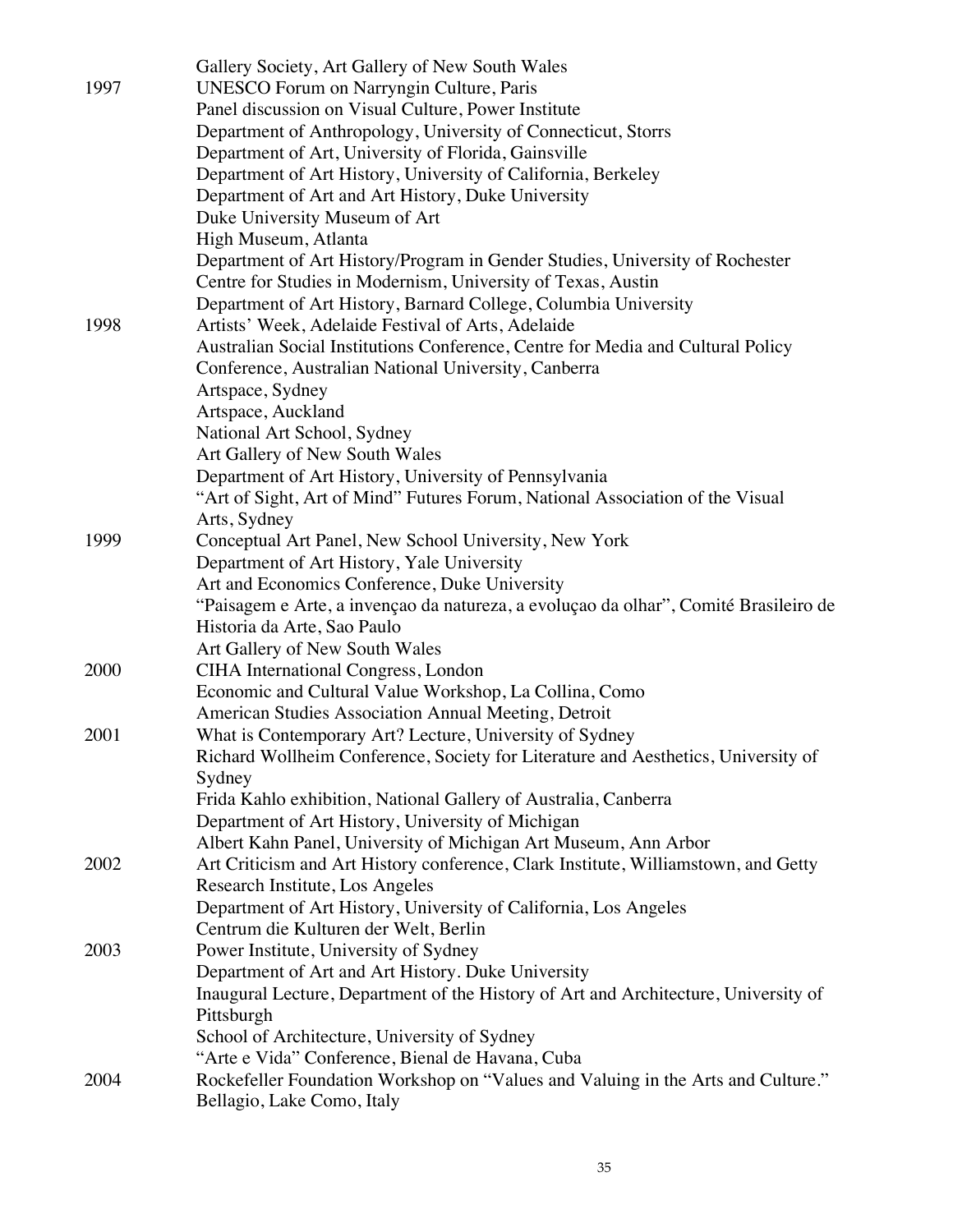|      | Carnegie Museum of Art Women's Committee                                                                 |
|------|----------------------------------------------------------------------------------------------------------|
|      | "Travel into Art: A Symposium in Honor of David Wilkins," Department of the                              |
|      | History of Art and Architecture, University of Pittsburgh                                                |
|      | Keynote lectures at opening and closing symposia, Biennale of Sydney                                     |
|      | Co-convener with Okwui Enwezor and Nancy Condee of the Symposium Modernity &                             |
|      | Contemporaneity: Antinomies of Art and Culture After the Twentieth Century, University                   |
|      | of Pittsburgh.                                                                                           |
| 2005 | "Marketing contemporary art in the conditions of contemporaneity," paper in the session                  |
|      | on History of the Auction House, College Art Association Annual Meeting, Atlanta.                        |
|      | Lecture on Modernity & contemporaneity Symposium, Center for the Arts in Society,                        |
|      | Carnegie Mellon University, Pittsburgh                                                                   |
|      | "The Architecture of Aftermath," paper to Clark Conference, Architecture Between                         |
|      | Spectacle and Use, Clark Art Institute, Williamstown, Massachusetts                                      |
|      | "World Contemporary Art" and panel on "Global Conceptualism" Centro Universitario                        |
|      | Maria Antonia, University of São Paulo                                                                   |
|      | Keynote address, Simposium, Bienal de Mercusol, Porto Alegre, Brazil                                     |
|      | Keynote address, Art Association of Australia and New Zealand, University of                             |
|      | Sydney                                                                                                   |
| 2006 | "Contemporary Art: Institutions, Exclusions, Subversions," College Art Association,                      |
|      | Boston, panel chair and paper                                                                            |
|      | "Art in the Age of Globalization: Directions in Contemporary Art Since 1989,"                            |
|      | University of Florida                                                                                    |
|      | "Modernity and the Transformation of Chinese Art in the 20 <sup>th</sup> Century," Central               |
|      | Academy of Fine Arts and Chinese Civilization Center, University of Hong Kong                            |
|      | "Morbid Symptoms: Art, Art History and Visual Culture after 9/11 and the War on                          |
|      | Terror," Art Historians Association Annual Meeting, Leeds                                                |
|      | "Private Funding/Public Spaces: Foundations for Contemporary Art," Sherman                               |
|      | Foundation Forum, Sydney                                                                                 |
|      | The Unhomely: Phantom Scenes in Global Society, Seville: Bienal Internacional de                         |
|      | Arte Contemporáneo de Sevilla                                                                            |
| 2007 | School of Architecture, The Cooper Union, New York                                                       |
|      | "The Immediacy of Contemporary Art and the History of Contemporaneity," Institut                         |
|      | national d'histoire de l'art, Paris                                                                      |
|      | "Architecture After the Spectacle," with Anthony Vidler, University of Pittsburgh                        |
|      | "Art and Criticism in the Aftermath of 9/11," Art Historians Association Annual<br>Meeting, Belfast      |
|      | "Contemporary Aboriginal Art," Museum of Archaeology and Anthropology,                                   |
|      | Cambridge University                                                                                     |
|      | "Interacting with the world's currents: New Media Art now," iCinema Center,                              |
|      | University of New South Wales, Sydney                                                                    |
|      | "World Art': World Currents," World Art: Ways Forward conference, Sainsbury                              |
|      | Centre for Visual Arts, University of East Anglia                                                        |
|      | "Manufacturing Industry within Spectacle Societies; The Implications for Visual                          |
|      | Representation," Visual Documentation panel, Society for the History of Technology                       |
|      | Annual Meeting, Washington                                                                               |
| 2008 | Co-convenor and Co-Chair (with Charles Green) of session on Contemporaneity in                           |
|      | Art and its History, <i>Crossing Cultures</i> , 32 <sup>nd</sup> Congress of the International Committee |
|      | for the History of Art, Melbourne, January 13-18, 2008                                                   |
|      | "Contemporary Art and the Contemporaneity Question," in above session                                    |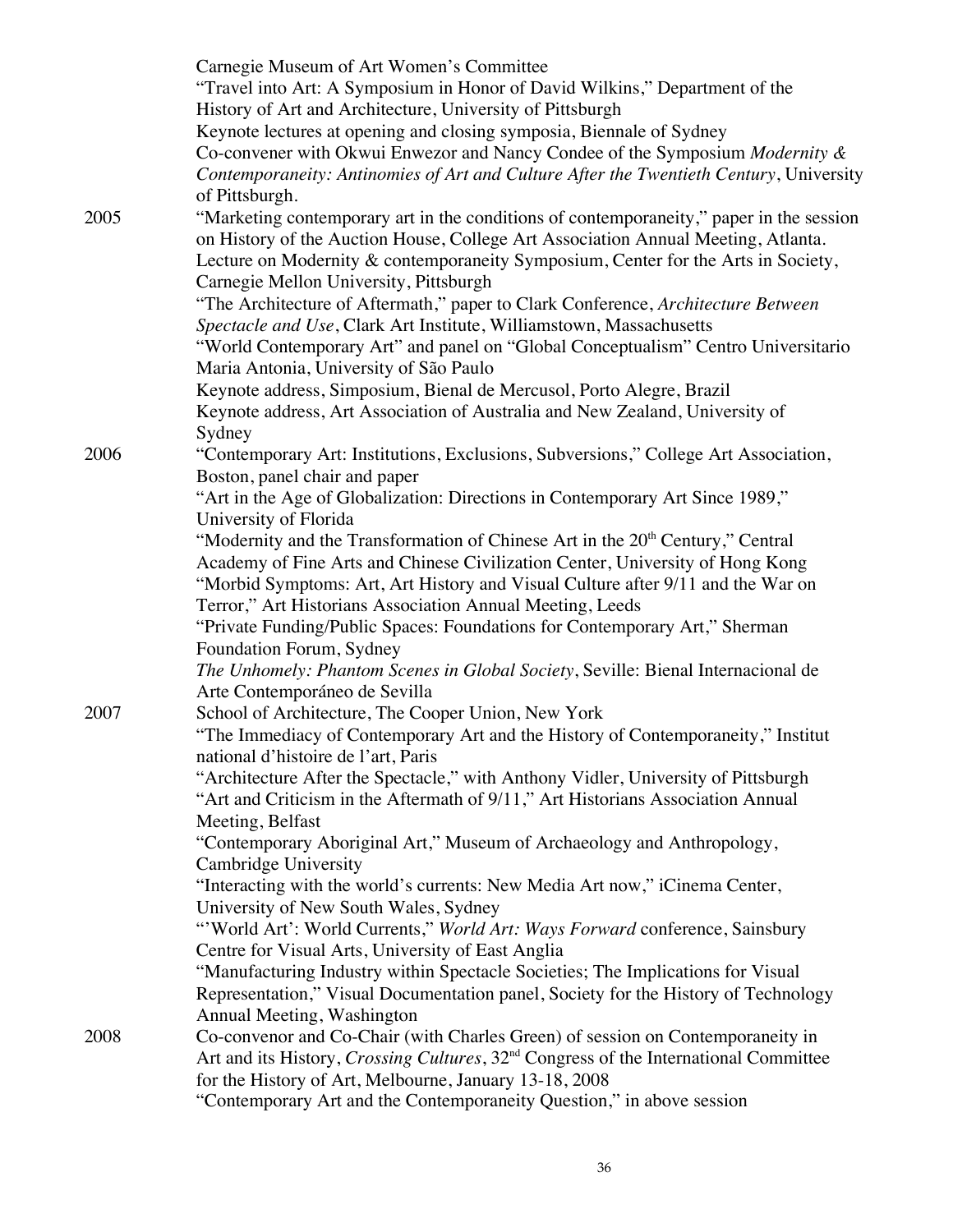|      | "What is contemporary about Aboriginal Art?" Inaugural John W. and Maria T. Kluge                                                     |
|------|---------------------------------------------------------------------------------------------------------------------------------------|
|      | Distinguished Lecture in Arts and Humanities, University of Virginia, Charlotteville                                                  |
|      | "What is contemporary about Contemporary Art?" National Humanities Center, Research                                                   |
|      | Triangle Park, North Carolina                                                                                                         |
|      | School of Arts, Elon University, Burlington, North Carolina                                                                           |
|      | Visual Studies Program, Bryn Mawr College, Pennsylvania                                                                               |
|      | Zentrum für Media und Kunst, Karlsruhe                                                                                                |
|      | University of Queensland, Daphne Mayo Distinguished Visiting Professor                                                                |
|      | Queensland Museum of Modern Art, Brisbane                                                                                             |
|      | College of Fine Arts, University of New South Wales                                                                                   |
|      | Institute of Modern Art, Brisbane                                                                                                     |
|      | Central Academy of Fine Arts, Beijing                                                                                                 |
|      | Washington University, St. Louis                                                                                                      |
| 2009 | Maryland Institute of Art, Baltimore                                                                                                  |
|      | School of Art, University of Belfast, Belfast, PhD submissions keynote                                                                |
|      | First "China Contemporary Art Forum" - 2009 Beijing International Conference on                                                       |
|      | Art Theory and Criticism, Central Academy of Fine Arts, Beijing                                                                       |
|      | Contemporaneity Workshop, Clark Art Institute, Williamstown, Mass.                                                                    |
|      | Response to Akil Bilgrami, "The Humanities in a Time of Crisis," Humanities Center                                                    |
|      | of the University of Pittsburgh                                                                                                       |
| 2010 | April 9, 2010: "On The Hallucinatory Function Of Architecture: Histories Of                                                           |
|      | Architecture In Walter Benjamin's Arcades Project 1927-1940," Keynote lecture,                                                        |
|      |                                                                                                                                       |
|      | Cultural Studies Workshop, University of Missouri, Manhattan, Kansas. Also a lecture on                                               |
|      | "Architecture after the Aftermath" and conducted a workshop on writing architectural                                                  |
|      | criticism at the Faculty of Architecture.<br>May 4 and 5, University of Navarre, Pamplona, May 6 and Caaxia Foundation, Madrid,       |
|      | May 7: "Contemporary Art: Remodernism, Transitions, Translation," keynote lecture to                                                  |
|      | What is Contemporary Art Today? Symposium. Convened by Alexander Alberro,                                                             |
|      |                                                                                                                                       |
|      | organized by the Jorge Oteiza Chair of the Public University of Navarre, Pamplona, and<br>sponsored by the Fundación Ankaria, Madrid. |
|      | May 11, 2010: National Gallery of Modern Art, Ljubljana, Slovenia                                                                     |
|      |                                                                                                                                       |
|      | May 13, 2010: Program in Visual Studies, Primorska University, Koper, Slovenia                                                        |
|      | July 22, 2010: "Histories of contemporary art: paradoxes, antinomies, contingencies,"                                                 |
|      | Keynote lecture at CONTEMPORANEITY AND ART, two days of public lectures,                                                              |
|      | panel discussions and seminars for the Institute of Art History and the Victorian College                                             |
|      | of the Arts, University of Melbourne.                                                                                                 |
|      | August 12, 2010: "On The Hallucinatory Function Of Architecture: Histories Of                                                         |
|      | Architecture In Walter Benjamin's Arcades Project 1927-1940" Faculty of Architecture,                                                 |
|      | University of Sydney                                                                                                                  |
|      | August 29, 2010: "Inside Out and Outside In: Changes in Writing the Histories of                                                      |
|      | Australian Art," keynote address to the symposium ART HISTORY'S HISTORY IN                                                            |
|      | AUSTRALIA AND NEW ZEALAND, Institute of Art History, The University of                                                                |
|      | Melbourne                                                                                                                             |
|      | September 28, 2010: Lecture, School of Art, Case Western Reserve University,                                                          |
|      | Cleveland.                                                                                                                            |
|      | October 7, 2010: Lecture, National Academy of Art, Bergen, Norway.                                                                    |
|      | October 8-9, 2010: Keynote speaker at Meta. Morph 2010 conference "Territories,                                                       |
|      | Temporalities, Transmissions: Art, Technology & the Public Sphere," TEKS Trondheim                                                    |
|      | Electronic Arts Centre, Trondheim, Norway.                                                                                            |
|      |                                                                                                                                       |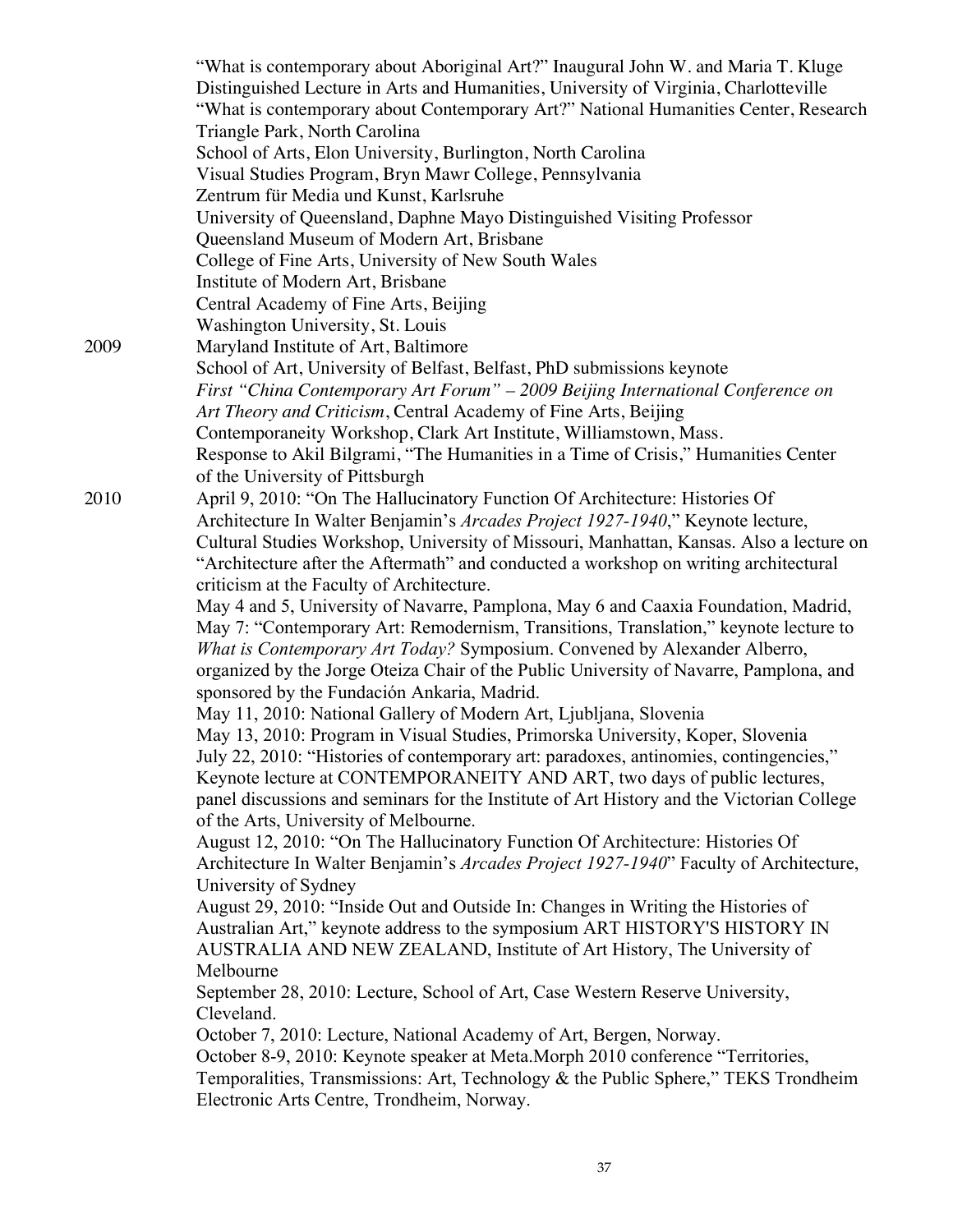October 11, 2010: Lecture, Department of Fine Arts, VU University, Amsterdam October 29, 2010: Lecture, University of Chicago, Department of Art History, and discussion on artist's books with Buzz Spector, Franke Institute for the Humanities, University of Chicago November 8, 2010: Lecture, Department of Art History, Wesleyan University, Conn. November 22/23, 2010: Lecture, Department of Art and Art History, McGill University, **Montreal** November 26, 2010, Keynote lecture, Traffic: Conceptualism in Canadian Art, University of Toronto.

2011 Feb 17-19, 2011, "Exhibiting Contemporary Aboriginal Art," Symposium, Ludwig Museum, Cologne

March 4, 2011, "The State of Art History: Contemporary Art," Marxism in Culture seminar, Institute for Historical Research, University of London

March 7, 2011, "One and Three Ideas: Conceptualism before, during and after Conceptual Art," Friends Lecture, Courtauld Institute of Art, London

March 11, 2011, "Contemporizing History/Historicizing the Contemporary," panel paper in *The Now Museum: Contemporary Art, Curating Histories, Alternative Models*, March 10-13, 2011, conference by the CUNY Graduate Center, Independent Curators International, and the New Museum, New York At

http://curatorsintl.org/events/the\_now\_museum (video)

April 14, 2011, "One and Three Ideas: Conceptualism before, during and after Conceptual Art," lecture during conference "Global Conceptualism: The Case of Moscow Conceptualism in an International Context," Center for Russian Writers, Moscow, sponsored by the Stella Art Foundation

See http://www.ruspavilion.ru/en/symposium/report--31/

April 26, 2011, "Our Contemporaneity," Arts and Humanities Lecture. Cornell University

May 25, 2011, "Melbourne Conversations: Contemporary Art and the Museum," Melbourne Town Hall, sponsored by the National Gallery of Victoria, 150 Year celebrations

July 16, 2011, "Before the Storm/'Post-America': Changing Imaginaries, Contemporary Art," paper in the Symposium "Challenging 1945: Exploring Continuities in American Art, 1880s to the Present," Georgia O'Keeffe Museum Research Center, Santa Fe, NM July 25, 2011, "Contemporary Art: World Currents," Institute for Advanced Studies, University of Western Australia

July 26, 2011, "Histories of Contemporary Art and Architecture," Master Class with Prof. Ian McLean, Institute for Advanced Studies, University of Western Australia July 27, 2011, "Contemporary Art: World Currents," School of Art, University of Tasmania, Hobart

July 30, 2011, "The Saatchi Effect: Contemporary Art Then and Now," Art Gallery of South Australia, Adelaide

August 1, 2011, co-convener, "Imagineering the Arts: A National Cultural Policy Roundtable," National Association of the Visual Arts and Sydney College of the Arts August 5, 2011, "Writing Histories of Contemporary Art," Master Class with graduate students of the College of Fine Arts, University of New South Wales, and the Power Institute, University of Sydney, at COFA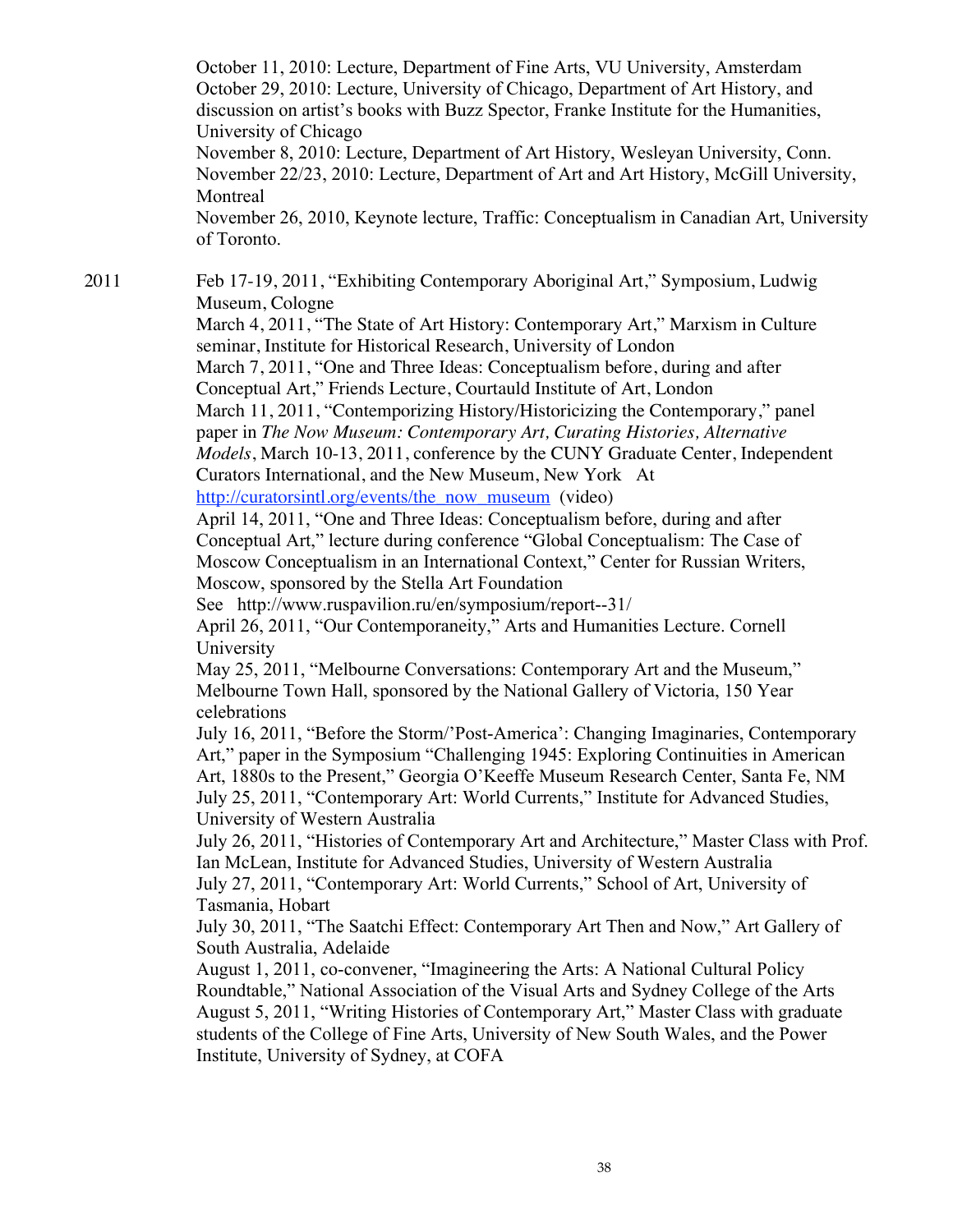August 12, 2011, " Contemporary Art: World Currents," plenary lecture in the "The World and World-Making in Art: Connectivities and Differences" Conference, Research School of Humanities and the Arts, The Australian National University, Canberra August 17, 2011, "Experimentality: Theories and Practices," keynote address, National Postgraduate Conference on Experimental Arts, National Institute for Experimental Arts, College of Fine Arts, University of New South Wales, at Scientia, UNSW August 20, 2011, "Experimentality in Contemporary Art," panel chair, NIEA Experimental Arts Conference, National Institute for Experimental Arts, College of Fine Arts, University of New South Wales, at Scientia, UNSW August 24, 2011, "Contemporary Art: World Currents," Sydney College of the Arts, University of Sydney September 8, " Contemporary Art: World Currents," Moderne Museet, Stockholm September 9, Master class, Södertön University, Stockholm September 17, 2011, "The Contemporaneity of Difference: Contemporary Art of, from and for the World," keynote lecture in relation to the exhibition "The Global Contemporary: Art Worlds After 1989," ZKM/Museum of Contemporary Art, Karlsruhe September 20, 2011, "Contemporary Art Histories," seminar, Sotheby's Institute of Art, London October 4, 2011, "Imagining Connectivity: World Picturing in Contemporary Cultures," Cultural Studies Lecture, Cultural Studies Program, University of Pittsburgh October 20, 2011, "Thinking Contemporary Curatorship," Independent Curators International, New York October 27, 2011, "Contemporaneous Currents in Art Today," keynote address, Annual Conference of the Association for the Study of the Arts of the Present, Pittsburgh 2012 January 20, 2012, "Attractions of the Archive: The Documentation of Latin American and Latino Art," keynote lecture launching "Documents of Latin American and Latino Art," Museum of Fine Arts, Houston March 16, 2012, "The Clock and the Tree of Life: Contemporary Art Cinema," Film Studies Lecture, University of Pittsburgh April 26, 2012, "Contemporary Art: World Currents," Allegheny College, Meadville, PA May 22, 2012, "Contemporary Art and Museums," discussion with Liz Anne McGregor, Sydney Talks, University of Sydney May 29, 2012, "The Clock and the Tree of Life: Contemporary Art Cinema," College of Fine Arts, Sydney August 5, 2012, **"**World Picturing: Contemporary Art and Contemporaneity," lecture, and discussion with Professor Li Miao, Department of Physics, Chinese Academy of Science, at Han Fen Bookstore of the Commercial Press, Beijing August 6, 2012, "Conversation with Lui Jie," Long March Space, Beijing August 7, 2012, "The Exhibitionary Complex," ICI Curatorial Intensive, Ullens Center for Contemporary Art, Beijing August 17, 2012, "Thinking Our Contemporaneity," *Another World* symposium, Artspace, Sydney August 25, 2012, Plenary Panelist, *Sense of Planet: The Arts and Ecology at Earth Magnitude,* National Institute for Experimental Arts, College of Fine Arts, University of New South Wales September 18, 2012, "Thinking Contemporary Curating," Department of Art and Art History, New York University September 30, 2012, "Conversation with Sofía Hernández Chong Cuy, Curator, Colección Patricia Phelps de Cisneros," New York Art Book Fair, PS1, New York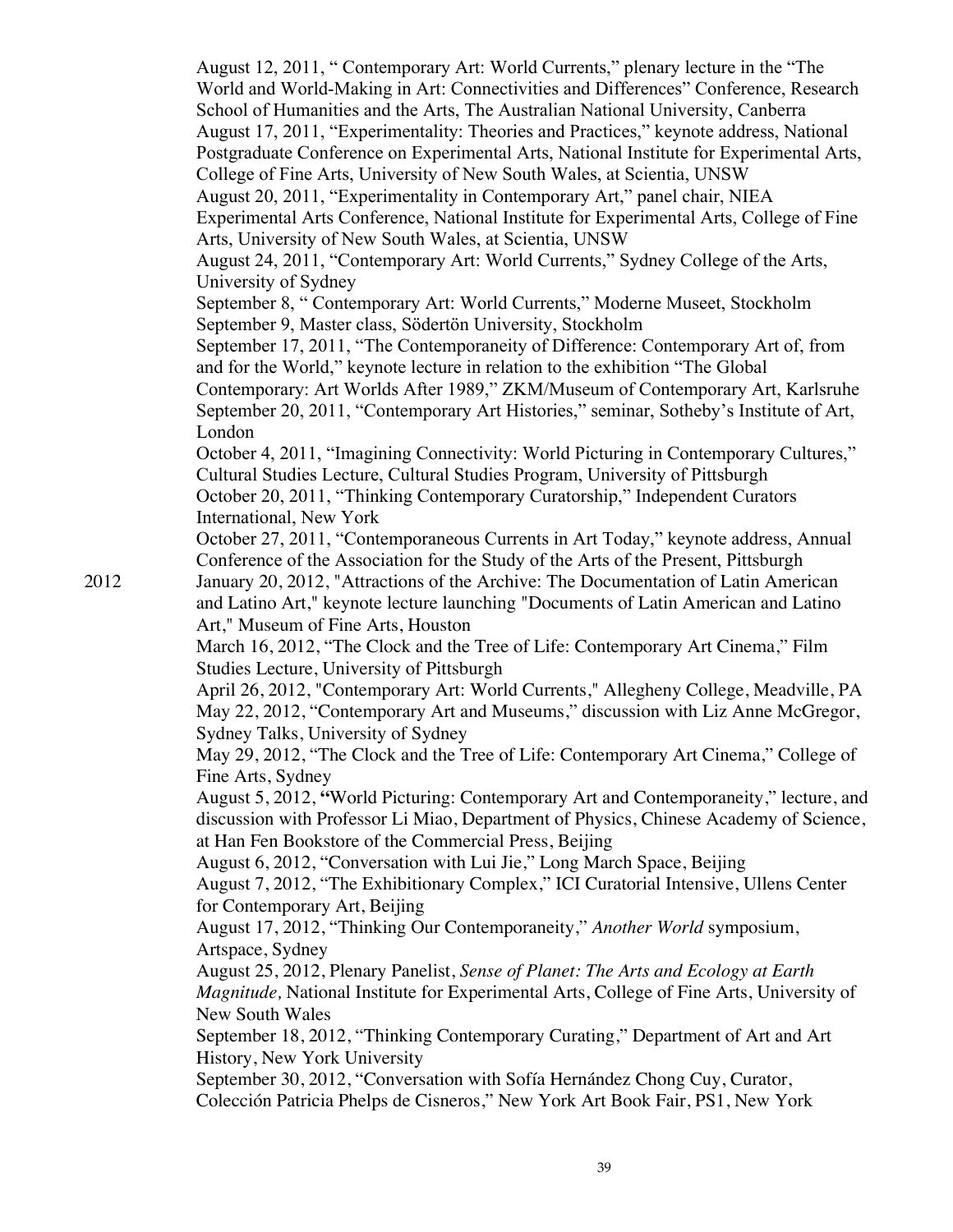October 14, 2012, "Conversation with Carolyn Christov-Bakargiev, Artistic Director, dOCUMENTA (13)," New Museum, New York October 17, 2012, "Contemporary Art: World Currents in Transition Beyond Globalization; Conversation with Saloni Mathur," History of Art and Architecture colloquium, University of Pittsburgh October 18, 2013, "Architecture after the Aftermath," keynote lecture, Modernism and Modernist Studies Conference, Flamingo Hotel, Las Vegas October 23, 2012, "Thinking Contemporary Curating," graduate seminar, Wattis Art Institute, California College of the Arts, San Francisco October 23, 2012, "Conversation with Jens Hoffmann, Deputy Director, Jewish Museum, New York," Wattis Art Institute, California College of the Arts, San Francisco (Julian Myers) November 18, 2012, "Conversation with Mary Jane Jacobs," Museum of Contemporary Art, Chicago November 19, 2012, "Thinking Contemporary Curating," Chicago Art institute, Chicago (Mary Jane Jacobs) December 12, 2012, "Contemporary Art Museums; Discussion with Claire Bishop," National Institute for Experimental Arts, College of Fine Arts, University of New South Wales, Sydney December 12, 2012, "Contemporary Art Museums; Discussion with Claire Bishop," National Institute for Experimental Arts, College of Fine Arts, University of New South Wales, Sydney 2013 January 24, 2013, "Contemporaneity as a Quality of our World-Picture," Center for Interpretive and Qualitative Research, Duquesne University February 16, 2013, "Cotemporality," presentation on "Making Time" panel, College Art Association Annual Meeting, New York February 16, 2013, "Terry Smith in Conversation with Julian Myers," discussion, College Art Association Annual Meeting, New York February 28, 2013, "Globalization and Pedagogy: Art, Architectural and Design History," panel discussion with Mark Jaromzek and Victor Margolin, University of Illinois, Chicago March 10, 2013, Contemporary Art since 1989, panel, New Museum, New York May 2, 2013, "Some of the Times Sought, Found, and Given by Contemporary Art," Museum of Modern Art, New York, *Art at Large: Art Making in the Long View* conference, Keynote Conversation: "An Art of Unpredictable Becoming": Considering the Future through Contemporary Art and Culture, Terry Smith in conversation with curator France Morin. Streamline online at http://www.moma.org/visit/calendar/events/17654

## **9. RELATED ACTIVITIES**

## **i. ART CRITICISM**

1991 *The Sydney Morning Herald*, occasionally; 1987-8 *Times on Sunday*, weekly; 1981 *The National Times*, weekly; 1971 *The Nation Review*, fortnightly; 1970 *The Weekend Australian*, weekly

## **ii. OTHER**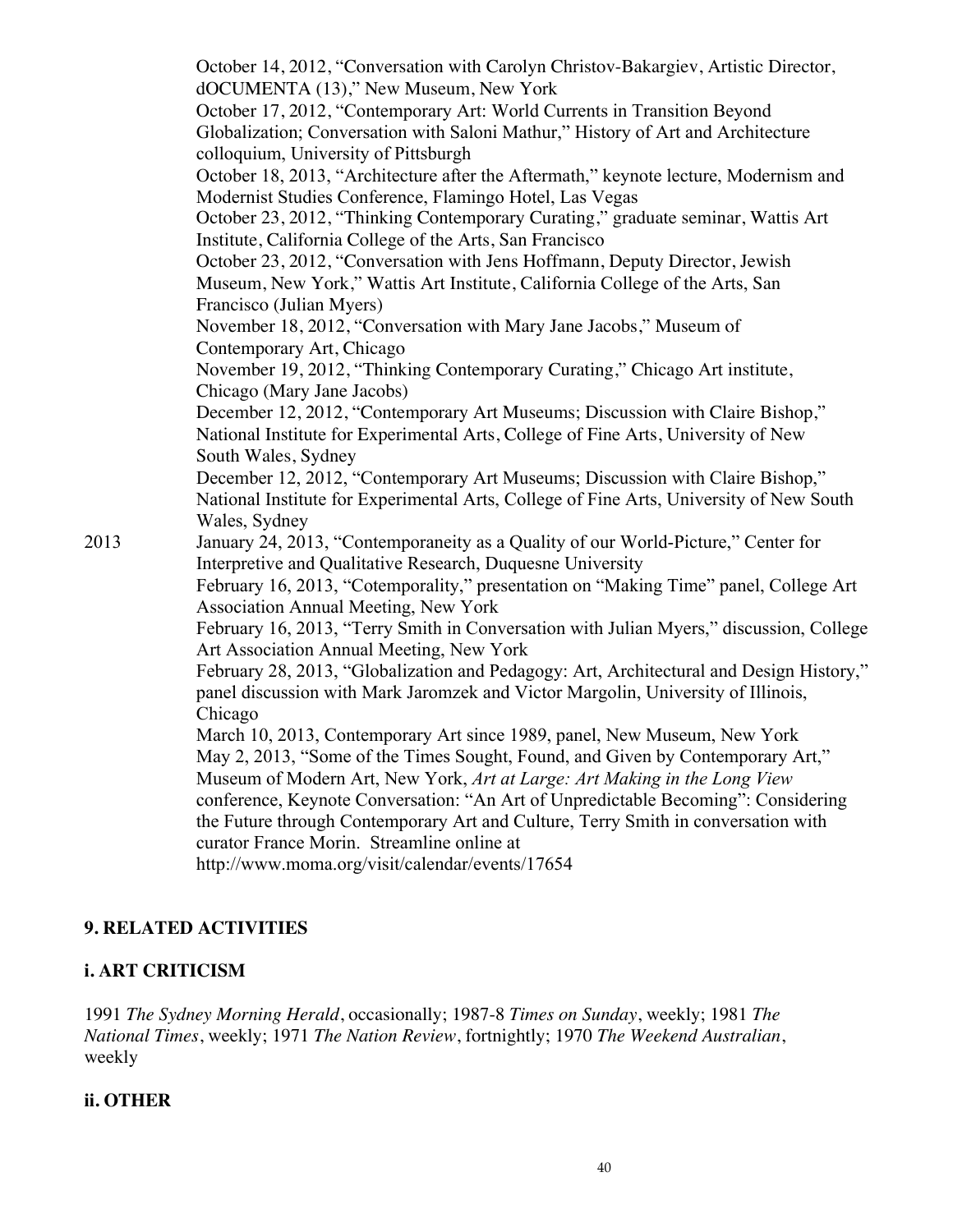| 2012-     | Editorial Advisory Board, e-mag, University of Melbourne                            |
|-----------|-------------------------------------------------------------------------------------|
| $2011 -$  | Editorial Board, Oxford Bibliographies Online: Art History, Modern and              |
|           | Contemporary Art (Oxford University Press)                                          |
| $2011 -$  | Editorial Advisory Board, Contemporaneity: Presence in the History of Art on-line   |
|           | journal, University of Pittsburgh                                                   |
| 2010-     | Editorial Advisory Board, World Art, University of East Anglia                      |
| 2010-     | Editorial Board, Journal of Art Historiography, Warwick University                  |
| 2008-12   | Editorial Board, Art Journal, College Art Association, USA                          |
| 2006-     | Editorial Board, Reading Room, E.H. McCormick Research Library, Auckland City       |
|           | Art Gallery, Auckland                                                               |
| $2005 -$  | Editorial Board, Architecture Theory Review, Faculty of Architecture, University of |
|           | Sydney                                                                              |
| 2003      | Consultant on publicity, David E Lawrence Convention Center, City of Pittsburgh     |
| 2001      | Consultant curator, The Achievement of Albert Kahn, University of Michigan Art      |
|           | Gallery, 2001                                                                       |
| 1996-1999 | Consultant curator, Global Conceptualism: Points of Origin, exhibition in 1999,     |
|           | Queens Museum of Art, New York                                                      |
| 1990-1997 | Editorial Committee, "American Art in Context," Cambridge University Press          |
| 1986      | Consultant on Australian Art, Macmillans Dictionary of Art                          |
| 1984-87   | Contributing Editor, Art Network                                                    |
| 1976      | Consultant, Sydney College of the Arts and School of Art and Design, Preston        |
|           | Institute of Technology                                                             |
| 1975-78   | Consulting Editor, Meanjin                                                          |
| 1972-75   | Member, Art & Language group                                                        |
| 1970-71   | Co-Editor, Other Voices                                                             |
| 1969      | The Objects of Art, seven-part television series, ATN 7, Sydney, Feb.-April         |
| 1968-70   | Lectures and tutorials, Department of Adult Education, University of                |
|           | Sydney/Worker's Educational Association                                             |

Memberships: American branch, International Association of Art Critics; Art Association of Australia and New Zealand, College Art Association, Association of Art Historians, Australian Museums Association, Comité International d'Histoire de l'Art.

## 10. PROFILES, STUDIES, COMMENTARIES

Barker, H. I. (2005). A critical history of writing on Australian contemporary art, 1960-1988, ch. 3. PhD thesis, School of Art History, Cinema, Classics and Archaeology, The University of Melbourne 10187/7134 http://repository.unimelb.edu.au/10187/7134

Kevin Murray, "Zulu Tango alpha: Art History After the Panopticon," Art Association of Australia and New Zealand, Dec. 2008, at http://www.kitezh.com/texts/panopticon.htm

Joanna Mendelssohn, "Czars of the contemporary," *Australian Book Review*, February 2011

Heather Barker and Charles Green, "The Provincialism Problem: Terry Smith and Centre-Periphery Art History," *Journal of Art Historiography*, no. 3 (December 2010), posted December 2, 2010. http://www.gla.ac.uk/departments/arthistoriography/number3december2010/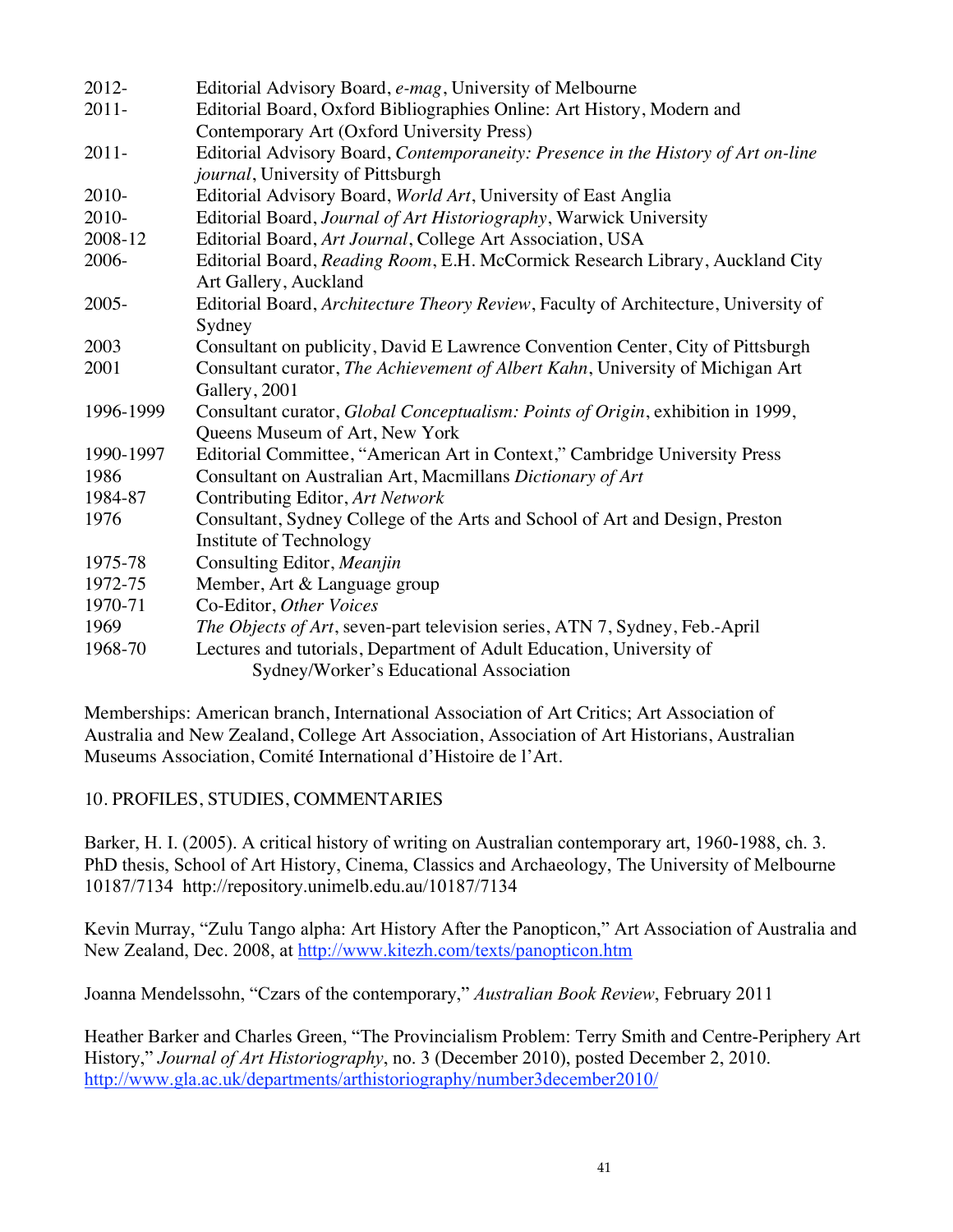Heather Barker and Charles Green, 'No place like home: Australian art history and contemporary art at the start of the 1970s' *Journal of Art Historiography*, no. 4 (June 2011), http://arthistoriography.wordpress.com/ 4-HBCG/1

"Contemporaneity and Art," Slovenian Society of Aesthetics, Primakorska University, June 2, 2011. *www.fhs.upr.si/sl/.../files/.../kolokvijsde2011programabstractsfinal.pd.*

Ales Erjavec, "Art et esthétique: du moderne au contemporain," *Diogène*, no. 233-234 (Janvier-Avril 2011): 211-225.

Ian McLean, "The world artworld," *World Art*, vol. 1, no. 2 (September 2011): 161-169

Marsha Meskimmon, "Making worlds, making subjects: contemporary art and the affective dimension of contemporary art," *World Art*, vol. 1, no. 2 (September 2011): 189-196

Rex Butler and A.D.S. Donaldson, "Against Provincialism: Australian-American Connections 1900- 2000," *Journal of Australian Studies*, vol. 36, no. 3 (2012): 291-307

## 11. RECENT REVIEWS

*What is Contemporary Art?* 2009

Lara Schrijver, *Leonardo on-line*, March 8, 2010 http://www.leonardo.info/reviews/mar2010/schrijver\_smith.php

Alexander Dumbadze and Suzanne Hudson, "Contingency Plans," *Artforum*, vol. XLVIII, no. 9 (May 2010): 73-4. http://findarticles.com/p/articles/mi\_m0268/is\_9\_48/ai\_n57380111/?tag=content;col1

Joyce Youmans, "Postmodern is passé: Terry Smith defines contemporary art," burn*away*.com posted May 24, 2010

http://burnaway.org/2010/05/postmodern-is-passe-terry-smith-defines-contemporary-art/

Jim Supangkat, "Discoursing contemporaneity" *Art News* (Indonesia) 8/2010 http://www.thepaint.co.cc/2010/08/discoursing-contemporaneity.html

Silvia Cassini, "What is Contemporary Art?" *Visual Studies*, vol. 26, issue 2 (2011): 182-3

Charles Green, "What is Contemporary Art?" *Art and Australia*, vol. 84, no. 2 (Summer 2010): 352-3.

Anthony Gardner and Huw Hallam, 'On the contemporary – and contemporary art history'. A review of Terry Smith, *What Is Contemporary Art*, Chicago: University of Chicago Press, 2009. *Journal of Art Historiography*, no. 4 (June 2011) http://arthistoriography.wordpress.com/ 4-AGHH/1

Douglas Stalker, *Journal of Aesthetics and Art Criticism*, vol. 69, no. 4 (Fall 2011): 433

Helen Hughes, "A Molecular Perspective: On the Contemporary and the Global," *Contemporary Visual Art + Culture Broadsheet*, vol. 40, no. 2 (2011): 114-7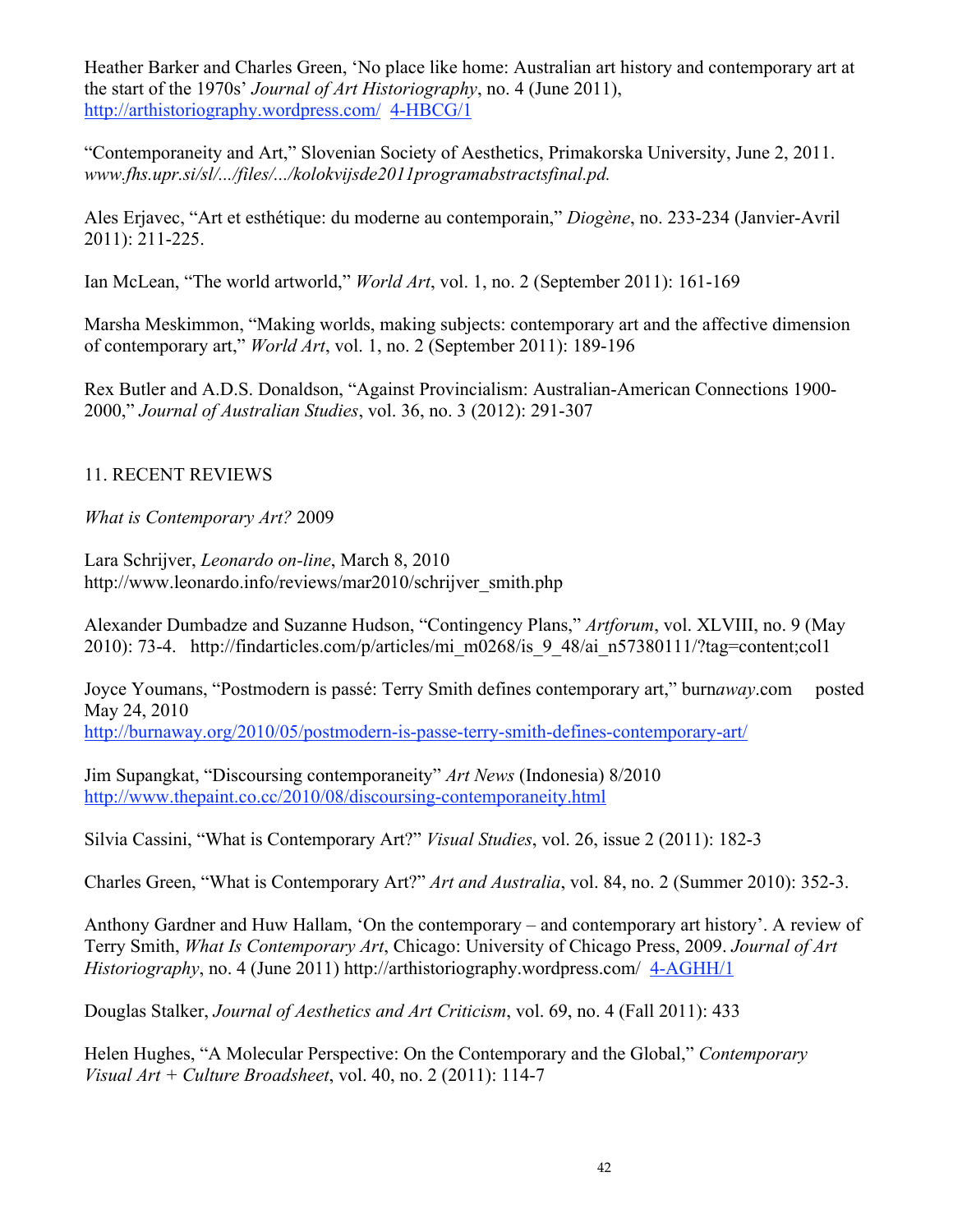Robert Slifkin, "Is Contemporary Art History?" *Oxford Art Journal* (2012):111-14. At http://oaj.oxfordjournals.org/content/early/2012/01/29/oxartj.kcr048.extract First published online: January 29, 2012

Nikos Papastergiadis, "Can There Be a History of Contemporary Art? Review: Terry Smith, What is Contemporary Art? (2009); Terry Smith, Contemporary Art: World Currents," *Discipline*, no.2 (Autumn 2012): 150-55.

McNamara, Andrew E. "What is contemporary art? A review of two books by Terry Smith'. *Australian and New Zealand Journal of Art*, no. 12 (2012), pp. 252-258.

## *Contemporary Art: World Currents* 2011

Reviews

Gary Anderson, "Contemporary Art: World Currents," *ArtsHub*, posted November 18, 2011 http://www.artshub.com.au/au/news-article/reviews/publishing-and-writing/contemporary-art-worldcurrents-186384

Nikos Papastergiadis, "Can There Be a History of Contemporary Art? Review: Terry Smith, What is Contemporary Art? (2009); Terry Smith, Contemporary Art: World Currents," *Discipline*, no.2 (Autumn 2012): 150-55.

Souchou Yao, "Contemporary Art: World Currents," *Art and Australia*, vol. 50. No. 2 (2012): 317.

McNamara, Andrew E. "What is contemporary art? A review of two books by Terry Smith'. *Australian and New Zealand Journal of Art*, no. 12 (2012), pp. 252-258.

Dan Karnholm, "Contemporary, Now and Forever", Review of Terry Smith, Contemporary Art: World Currents (London: Laurence King, 2011), *Art History*, Vol. 36, No. 1, February 2013

**Notices** 

Kenneth Baker, "Holiday Gift Guide: Books on Art," *San Francisco Chronicle*, November 20, 2011 http://www.sfgate.com/cgi-bin/article.cgi?f=/c/a/2011/11/20/RVAR1LS5NO.DTL

Bethany Rex, *Aesthetica Magazine* London (August 2011) :83. www.aestheticamagazine.com/gfx/42book-reviews.pdf

*Thinking Contemporary Curating* 2012

Reviews

Sam Thorne, "Three news books about globalization and contemporary curating," *Frieze*, # 152 (Jan.-Feb. 2013) at http://www.frieze.com/issue/article/books2032/